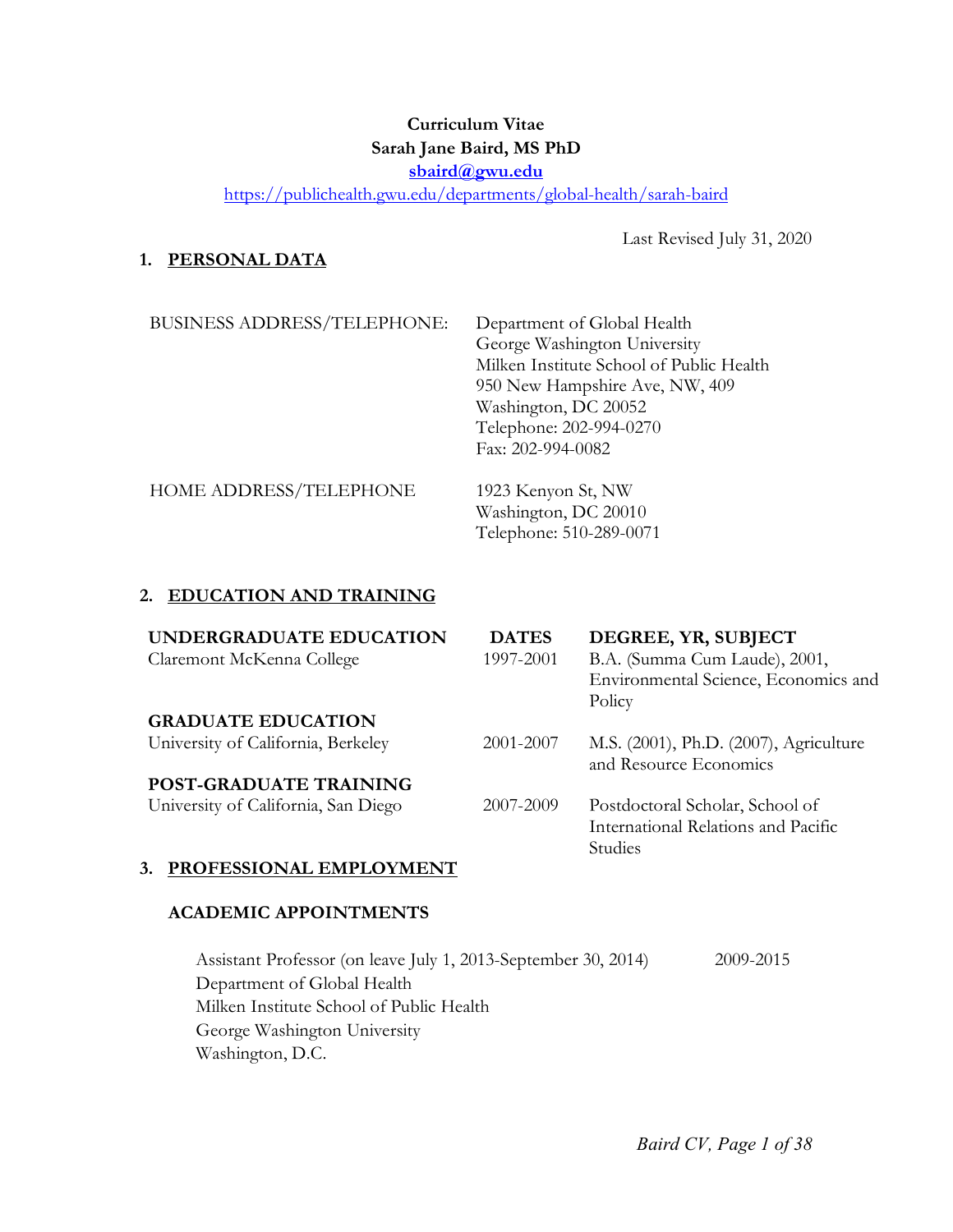Senior Lecturer 2013-2014 Department of Economics and Department of Preventive and Social Medicine University of Otago Dunedin, New Zealand

| Associate Professor                      | $2015$ -Present |
|------------------------------------------|-----------------|
| Department of Global Health              |                 |
| Milken Institute School of Public Health |                 |
| George Washington University             |                 |
| Washington, D.C.                         |                 |

## **OTHER AFFILIATIONS**

| Affiliated Faculty                                                           | 2010-Present |
|------------------------------------------------------------------------------|--------------|
| Institute for International Economic Policy (IIEP)                           |              |
| Elliot School of International Affairs                                       |              |
| George Washington University                                                 |              |
| Affiliated Faculty<br>Center for International Health<br>University of Otago | 2013-2018    |
| Visiting Fellow<br>Center for Global Development                             | 2018-2019    |
| Non-Resident Fellow<br>Center for Global Development                         | 2019-Present |

### **4. HONORS AND AWARDS**

#### **ACADEMIC HONORS AND AWARDS**

| Sidney Hoos' Award for Best Second Year Econometrics Paper      | 2003 |
|-----------------------------------------------------------------|------|
| Social Science Research Council Fellowship in Applied Economics | 2004 |

## **MEMBERSHIP IN PROFESSIONAL SOCIETIES**

| Agricultural and Applied Economics Association    | 2012-Present |
|---------------------------------------------------|--------------|
| American Economic Association                     | 2010-Present |
| International Health Economics Association        | 2009-Present |
| Population Association of America                 | 2011-Present |
| American Society of Tropical Medicine and Hygiene | 2014-Present |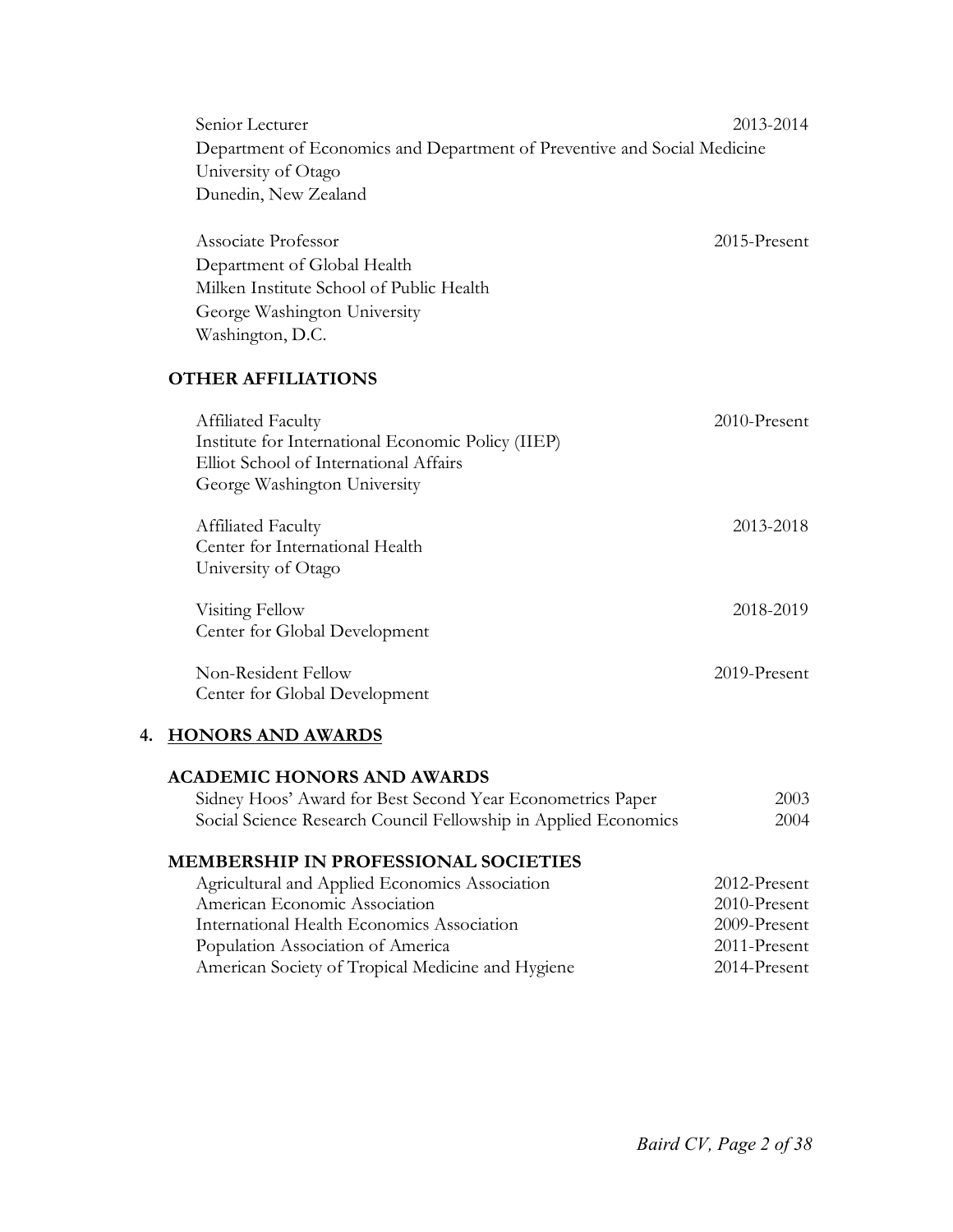## **5. GRANTS AWARDED OR PENDING**

## **Funded (Principal Investigator or Co-Principal Investigator)**

| <b>Strong Minds Evaluation Uganda</b><br>Wellspring Advisors, LLC<br>Total Award: \$752, 117 (total award to BRAC)                                                                            | $7/1/2016 - 12/31/2020$  |
|-----------------------------------------------------------------------------------------------------------------------------------------------------------------------------------------------|--------------------------|
| Role: co-PI                                                                                                                                                                                   |                          |
| Transforming Secondary Education for Results Operation IE<br>South Asia Gender Innovation Lab, The World Bank<br>Total Award: \$150,000<br>Role: co-PI                                        | $10/1/2019 - 12/31/2021$ |
| Bangladesh Adolescent Student Program Impact Evaluation<br>Global Financing Facility, The World Bank<br>Total Award: \$415,000<br>Role: co-PI                                                 | $11/1/2019 - 12/31/2021$ |
| Connecting young parents to PPFP through diverse                                                                                                                                              | $12/1/2019 - 3/31/2024$  |
| Platforms (Connect)<br>Bill and Melinda Gates Foundation/Save the Children<br>Total GWU Award: \$1,250,615<br>Role: PI, 20% effort                                                            |                          |
| Piloting the 13-year follow-up of a cash transfer experiment in Malawi<br>Research Support Budget, The World Bank<br>Total Award: \$29,980<br>Role: co-PI                                     | $2/10/2020 - 12/31/2020$ |
| The Shadow Pandemic: COVID-19 and Violence against                                                                                                                                            | $12/1/2020 - 3/31/2021$  |
| Adolescent Girls in LMICs<br>National Bureau of Economic Research Gender in the Economy Study Group<br>Total GWU Award: \$20,000<br>Role: co-PI                                               |                          |
| Funded (Co-Investigator or Collaborator)                                                                                                                                                      |                          |
| Gender and Adolescence: Global Evidence (GAGE)<br>Department for International Development (DfID)<br>Total Award: $f(2,933,333)$ (total per year)<br>Role: Impact Evaluation Lead, 25% Effort | $11/1/2015 - 11/30/2024$ |
| Experimental Evidence on the Long-run and Intergenerational Impacts<br>of Human Capital Investments in Kenya<br>NIH-R01                                                                       | $12/1/2016 - 11/30/2021$ |
| Total GWU Award: \$138,333<br>Role: Co-Investigator, 8% Effort                                                                                                                                |                          |
|                                                                                                                                                                                               | Baird CV, Page 3 of 38   |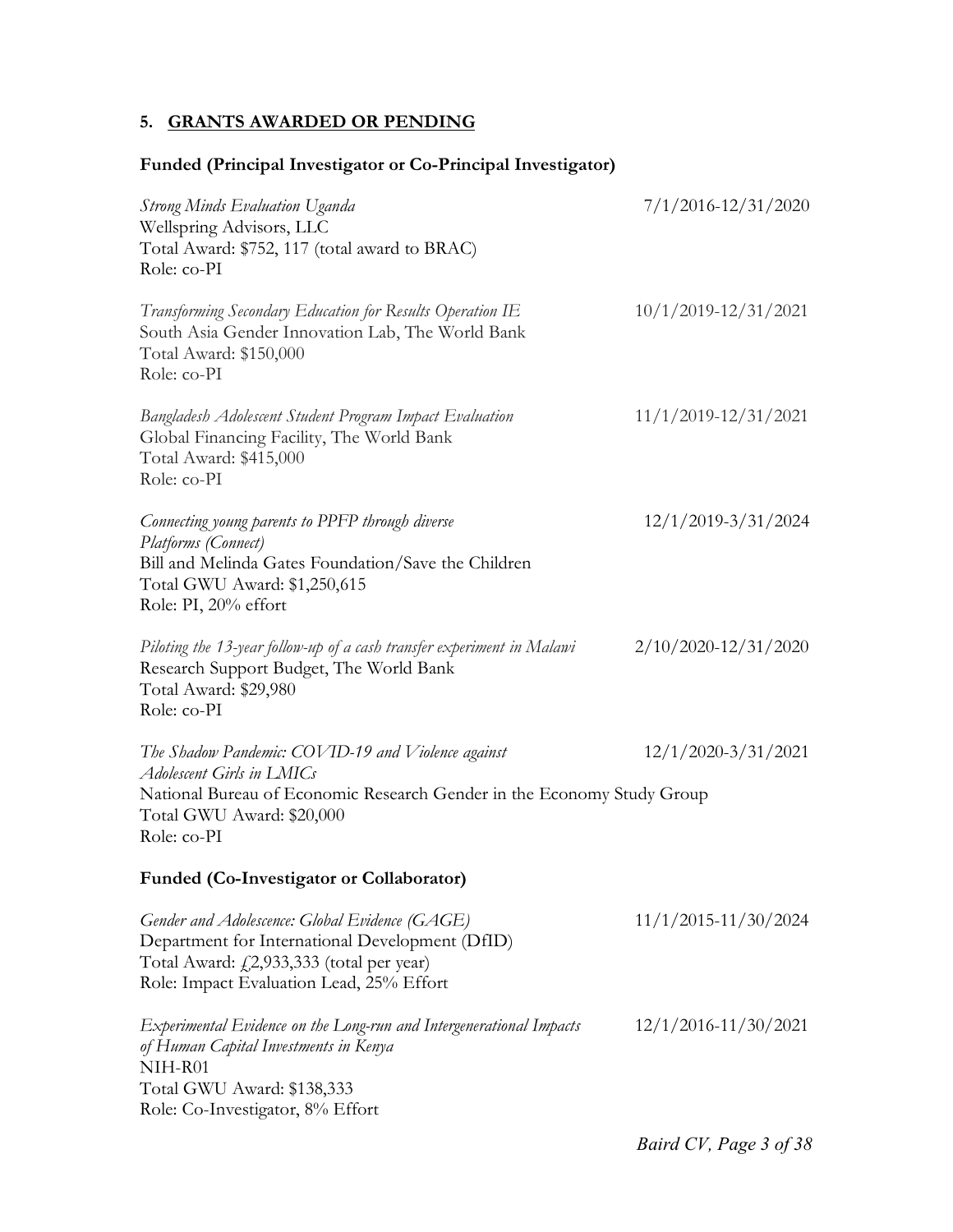| Developing National Stories of Change for Health Policy<br>and Systems Research<br>Alliance for Health Policy and Systems Research,<br>World Health Organization<br>Total GWU Award: \$184,825<br>Role: Co-Investigator, 10% Effort                                            | 2/25/2020-11/30/2020    |
|--------------------------------------------------------------------------------------------------------------------------------------------------------------------------------------------------------------------------------------------------------------------------------|-------------------------|
| 6. GRANTS CONCLUDED<br>Funded (Principal Investigator or Co-Principal Investigator)<br>Tanzania-Impact Evaluation of TASAF II<br>Spanish Impact Evaluation Fund (The World Bank)<br>Total Award: \$170,000<br>Role: Co-PI                                                      | $8/1/2007 - 6/30/2008$  |
| Schooling Income and HIV Risk in Malawi<br>World Development Report 2007 Small Grants Program (The World Bank)<br>Total Award: \$50,000<br>Role: Co-PI                                                                                                                         | $1/15/2008 - 6/30/2008$ |
| Unpacking the Impact of a Randomized Conditional Cash<br>Transfer Program in Sub-Saharan Africa<br>Research Support Budget (The World Bank)<br>Total Award: \$540,000<br>Role: Co-PI                                                                                           | $1/1/2009 - 6/30/2010$  |
| Schooling Quality and Quantity: What Impact Does It Have on<br>Health in Malawi?<br>National Bureau of Economic Research Africa Project<br>Total Award: \$65,000<br>Role: PI                                                                                                   | $2/1/2009 - 10/20/2010$ |
| Understanding the Long Term Impacts of a Schooling<br><b>Conditional Cash Transfer Program</b><br>International Initiative for Impact Evaluation (3ie)<br>Total Award: \$850,354<br>Role: PI, 11% Effort                                                                       | $4/1/2010 - 6/1/2015$   |
| Systematic Review: Relative effectiveness and cost-effectiveness<br>of conditional and unconditional cash transfers for schooling outcomes<br>in developing countries<br>International Initiative for Impact Evaluation (3ie)<br>Total Award: \$56,881<br>Role: PI, 10% effort | $6/1/2011 - 7/31/2012$  |
| Tracking the Long-Term Effects of a CCT program in<br>Sub-Saharan Africa: Augmenting Survey Data with Biomarkers<br>Total Award: \$91,920                                                                                                                                      | $7/23/2012 - 6/30/2013$ |
|                                                                                                                                                                                                                                                                                | Baird CV, Page 4 of 38  |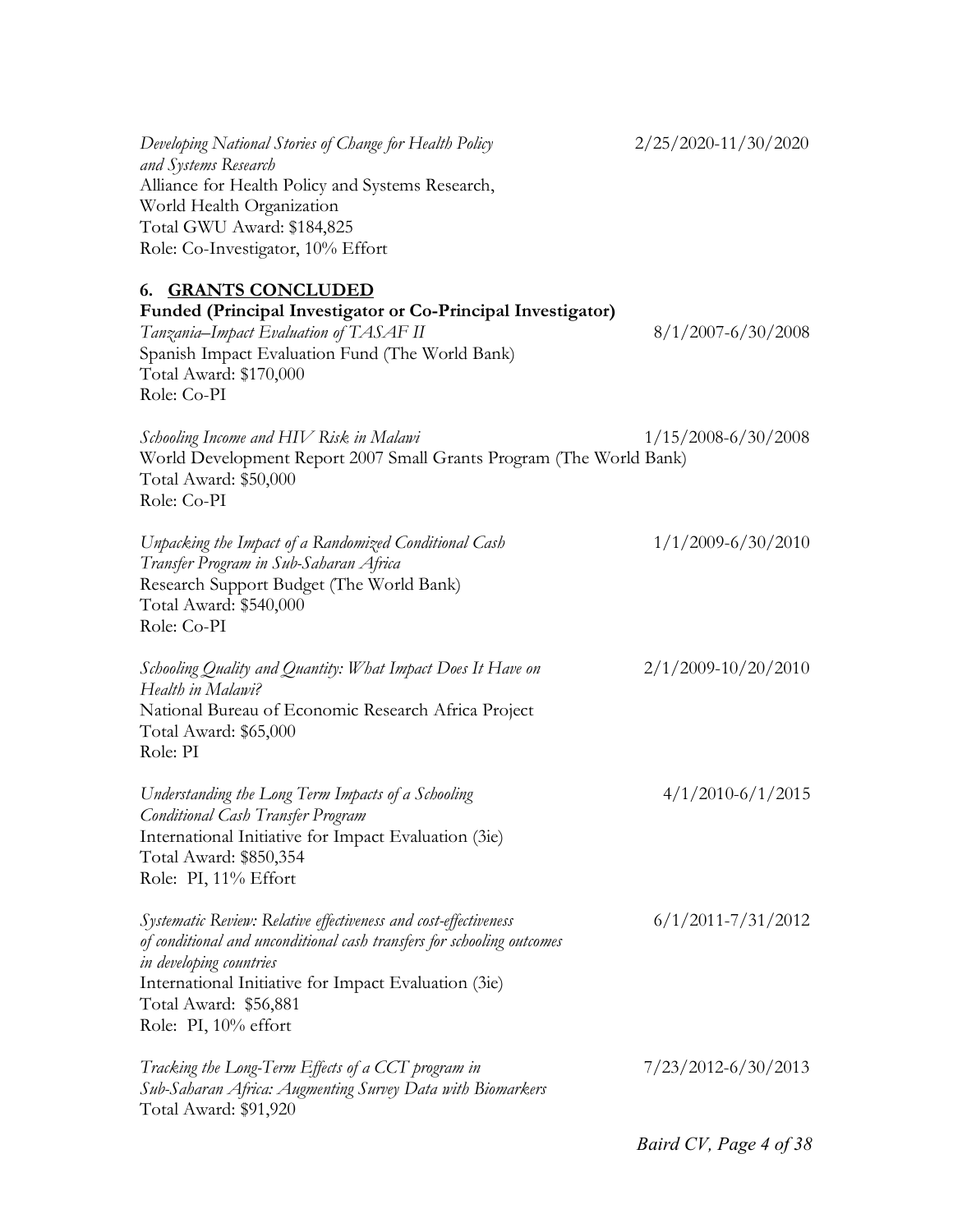Role: Co-PI

| Cost Effectiveness Analyses of Laboratory Services in Low Resource Settings<br>Otago University Performance Based Research Fund<br>Total Award: NZ\$10,015<br>Role: Co-PI                                                                                 | $12/7/2012 - 12/31/2014$ |
|-----------------------------------------------------------------------------------------------------------------------------------------------------------------------------------------------------------------------------------------------------------|--------------------------|
| Empowering Young Women in Malawi: A Mixed Methods Approach<br>Behavioral Economics of Reproductive health Initiative (CEGA)<br>Total Award: \$10,347<br>Role: Co-PI                                                                                       | $9/1/2013 - 2/28/2014$   |
| The Dynamics of Wealth and Wellbeing in Ethiopia<br>The World Bank<br>Total Award: \$163,752<br>Role: PI                                                                                                                                                  | $3/15/2015 - 12/31/2016$ |
| Support Groups for HIV + Adolescents in Tanzania: A Pilot Study<br>DC CFAR Pilot Award<br>Total Award: \$50,000<br>Role: PI                                                                                                                               | $9/1/2016 - 8/31/2018$   |
| Demand and Supply-side Incentives to Improve Maternal and<br>Child Health Outcomes for Young Women in Haryana, India:<br>A Scoping Study for Optimal Design<br>Cash Transfers for Child Health (CaTCH) Initiative<br>Total Award: \$44,614<br>Role: co-PI | $6/1/2018 - 5/31/2019$   |
| Funded (Co-Investigator or Collaborator)<br>Coordinating Center: Fostering African Medical Education<br>Community of Excellence<br>NIH-R24<br>Yearly Direct Costs: \$2,290,000<br>Role: Co-Investigator, 25% Effort                                       | $10/1/2010 - 12/31/2015$ |
| Estimating the Impacts of Health and Human Capital<br>Investments on Long-run Life Outcomes in Kenya:<br>Evidence from Three Randomized Experiments<br>NIH-R01<br>Yearly Direct Costs: \$437,950<br>Role: Co- Investigator, 8% effort                     | $6/1/2011 - 5/16/2016$   |
| MSD Home Visitation Study<br>New Zealand Ministry of Social Development<br>Total Award: NZ\$70,500<br>Role: Co-Investigator                                                                                                                               | $3/1/2014 - 12/31/2015$  |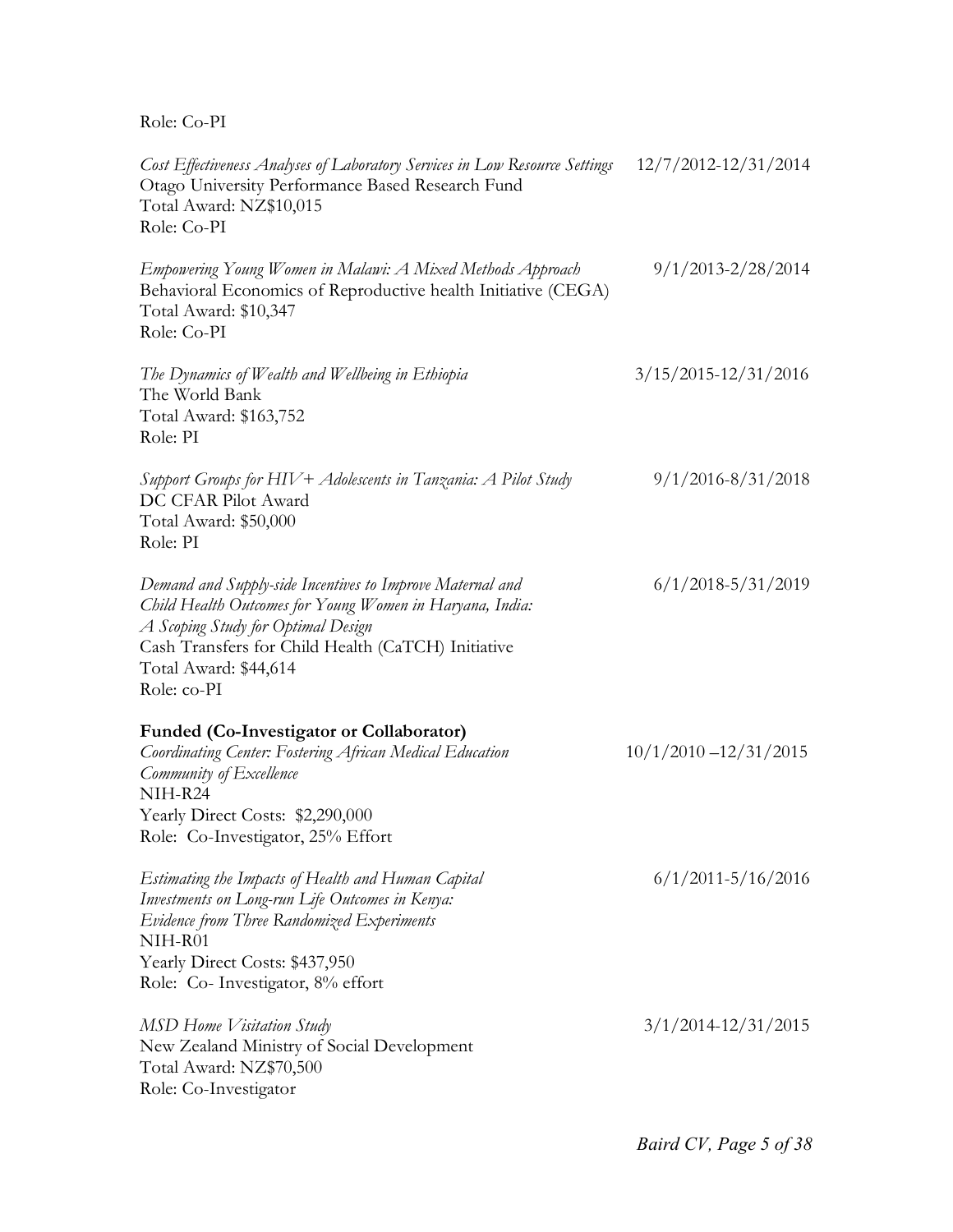*Female Labor Force Participation and Child Outcomes* 9/1/2016-8/31/2018 NIH-R03 Total GWU Award: \$32,340 Role: Co-Investigator, 5% Effort

## **7. PUBLICATIONS ARTICLES IN REFEREED JOURNALS**

- 1) Morhardt, E., Baird, S., and Freeman, K. (2002), "Scoring Corporate Environmental and Sustainability Reports Using GRI 2000, ISO 14031 and Other Criteria", *Corporate Social Responsibility and Environmental Management,* Vol. 9(4), pp. 215-233.
- 2) Baird, S., Chirwa, E., McIntosh, C. and Özler, B. (2010), "The short-term impacts of a schooling conditional cash transfer program on the sexual behavior of young women," *Health Economics*, Vol. 19(S1), pp. 55–68.
- 3) Baird, S., Friedman, J. and Schady, N. (2011), "Aggregate Income Shocks and Infant Mortality in the Developing World," *Review of Economics and Statistics*, Vol. 93(3), pp. 847- 856.
- 4) Baird, S., McIntosh, C., and Özler, B. (2011), **"**Cash or Condition: Evidence from a Randomized Cash Transfer Program," *Quarterly Journal of Economics*, Vol. 126(4), pp. 1709-1753.
- 5) Baird, S., Garfein, R., McIntosh, C., and Özler, B. (2012), "Effect of a cash transfer programme for schooling on prevalence of HIV and herpes simplex type 2 in Malawi: a cluster randomised trial," *The Lancet,* Vol. 379(9823), pp. 1320-1329.
	- a) Baird, S., Garfein, R., McIntosh, C., and Özler, B. (2012), Authors' reply to "Cash transfer scheme for reducing HIV and herpes simplex type 2," correspondence in *The Lancet,* Vol. 380(9844), 2012, pp. 802.
- 6) Baird, S. and Özler, B. (2012), "Examining the Reliability of Self-Reported Data on School Participation," *Journal of Development Economics*, Vol. 98(1), pp. 89-93.
- 7) Baird, S., de Hoop, J. and Özler, B. (2013) "Income Shocks and Adolescent Mental Health," *Journal of Human Resources*, Vol. 48(2), pp. 370-403.
- 8) Baird, S., McIntosh, C. and Özler, B. (2013), "The Regressive Demands of Demand Driven Development," *Journal of Public Economics*, Vol. 106, pp. 370-403.
- 9) Baird, S., Ferreira, F., Özler, B., and Woolcock, M. (2014), "Conditional, Unconditional and Everything in Between: A Systematic Review of the Effects of Cash Transfer Programs on Schooling Outcomes," *Journal of Development Effectiveness*, Vol. 6(1), pp. 1- 43.
	- a) Baird, S., Ferreira, F., Özler, B., Woolcock, M. (2013), "Relative Effectiveness of Conditional and Unconditional Cash Transfers for Schooling Outcomes in Developing Countries: A Systematic Review," *Campbell Systematic Reviews*, 2013:8.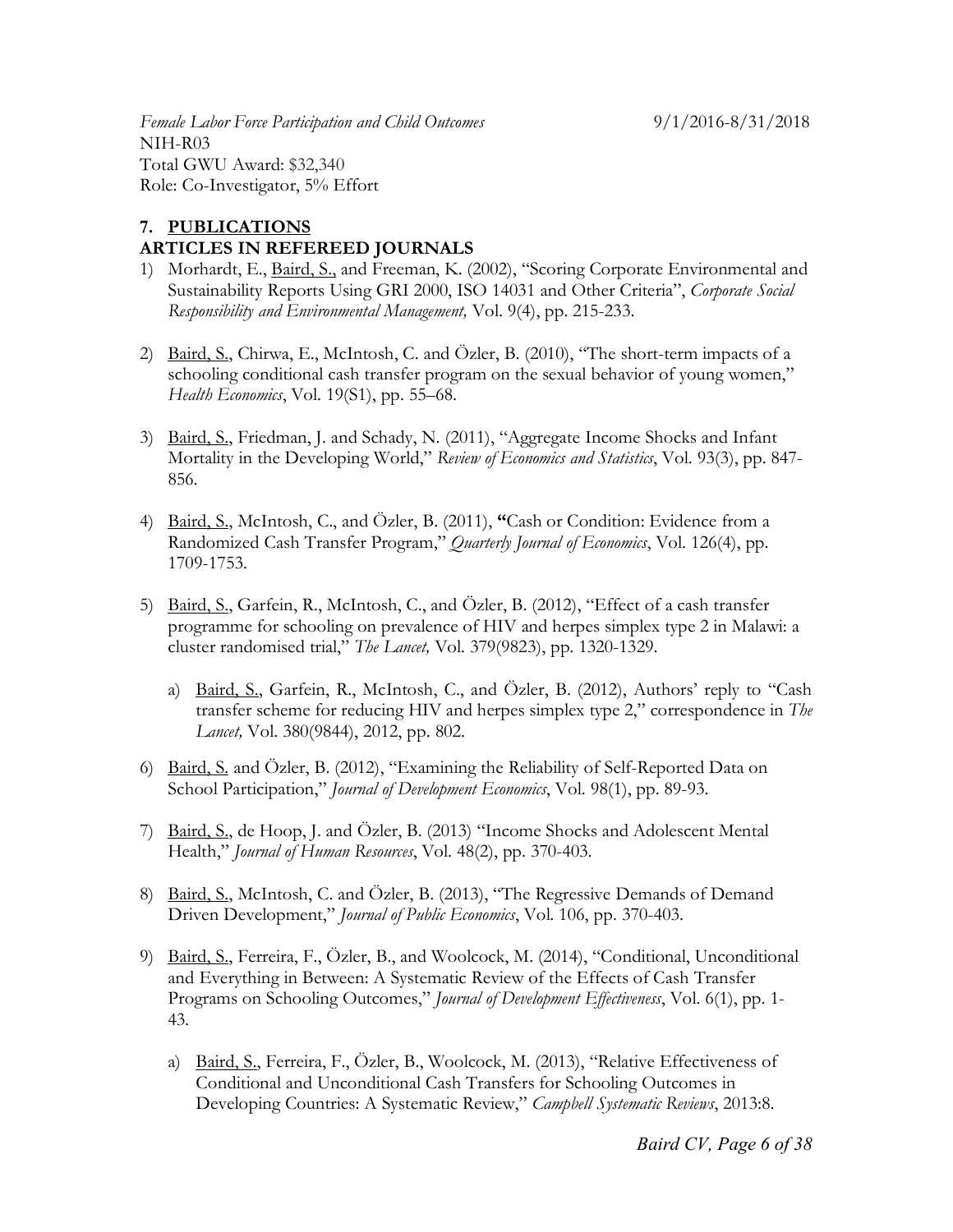- 10) Chen, C., Baird, S., Ssentongo, K., Mehtsun, S., Olapade-Olaopa, E.O., Scott, J., Sewankambo, N., Talib, Z., Ward-Peterson, M., Haile Mariam, D. and Rugarabamu, P. (2014),"Physician tracking in sub-Saharan Africa: current initiatives and opportunities," *Human Resources for Health*, Vol. 12(21).
- 11) Olapade-Olaopa, E.O., Baird, S., Kiguli-Malwadde, E., Kolars, J. (2014), "Growing Partnerships: Leveraging the Power of Collaboration Through the Medical Education Partnership Initiative," *Academic Medicine*, Vol. 89(8)/August Supplement, pp. S19-S23.
- 12) Njiri, F.J., Child, M.J., O'Malley, G., Baird, S., Ojoome, V., Davies, L.D., and Kiarie, J. (2014), "Evolution of a Multi-university Monitoring and Evaluation Technical Working Group," *Academic Medicine*, Vol. 89(8)/August Supplement, pp. S110.
- 13) Baird, S., Gong, E., McIntosh, C. and Özler, B. (2014), "The heterogeneous effects of HIV testing," *Journal of Health Economics*, Vol. 37, pp. 98-112.
- 14) Penno, E.C., Crump, J.A., and Baird, S.J. (2015), "Performance Requirements to Achieve Cost-Effectiveness of Point of Care Tests for Sepsis among Patients with Febrile Illness in Low Resource Settings." *The American Journal of Tropical Medicine and Hygiene,* Vol. 93(4), pp. 841-849.
- 15) Penno, E.C., Baird, S.J., Crump, J.A. (2015), "Cost Effectiveness of Surveillance for Bloodstream Infections for Sepsis Management in Low Resource Settings." *The American Journal of Tropical Medicine and Hygiene,* Vol. 93(4), pp. 850-860.
- 16) Ahuja, A., Baird, S., Hamory Hicks, J., Kremer, M., Miguel, E., and Powers, S. (2015), "When Should Governments Subsidize Health? The Case of Mass Deworming," *World Bank Economic Review*, Vol. 29 (suppl 1), pp. S9-S24.
- 17) Andres, E., Baird, S., Bingenheimer, J.B., and Markus, A.R. (2016), "Maternity Leave Access and Health: A Systematic Narrative Review and Conceptual Framework Development." *Maternal and Child Health Journal*, Vol. 20(6), pp. 1178-1192.
- 18) Baird, S., Hamory-Hicks, J., Kremer, M., and Miguel, E. (2016) "Worms at Work: Long Run Impacts of a Child Health Investment." *Quarterly Journal of Economics,* Vol. 131 (4), pp. 1637-1680.
- 19) Baird, S. and Özler, B. (2016). "Sustained Effects on Economic Empowerment of Interventions for Adolescent Girls: Existing Evidence and Knowledge Gaps." CGD Background Paper. Washington, DC: Center for Global Development.
- 20) Cintron, C., Seff, I., and Baird, S. (2016) "Dynamics of Wasting and Underweight in Ethiopian Children." *Ethiopian Journal of Economics*, Vol. 25 (2), pp. 113-170.
- 21) Baird, S., Hamory Hicks, J., Kremer, M. and Miguel, E. (2017). "Commentary: Assessing long-run deworming impacts on education and economic outcomes: a comment on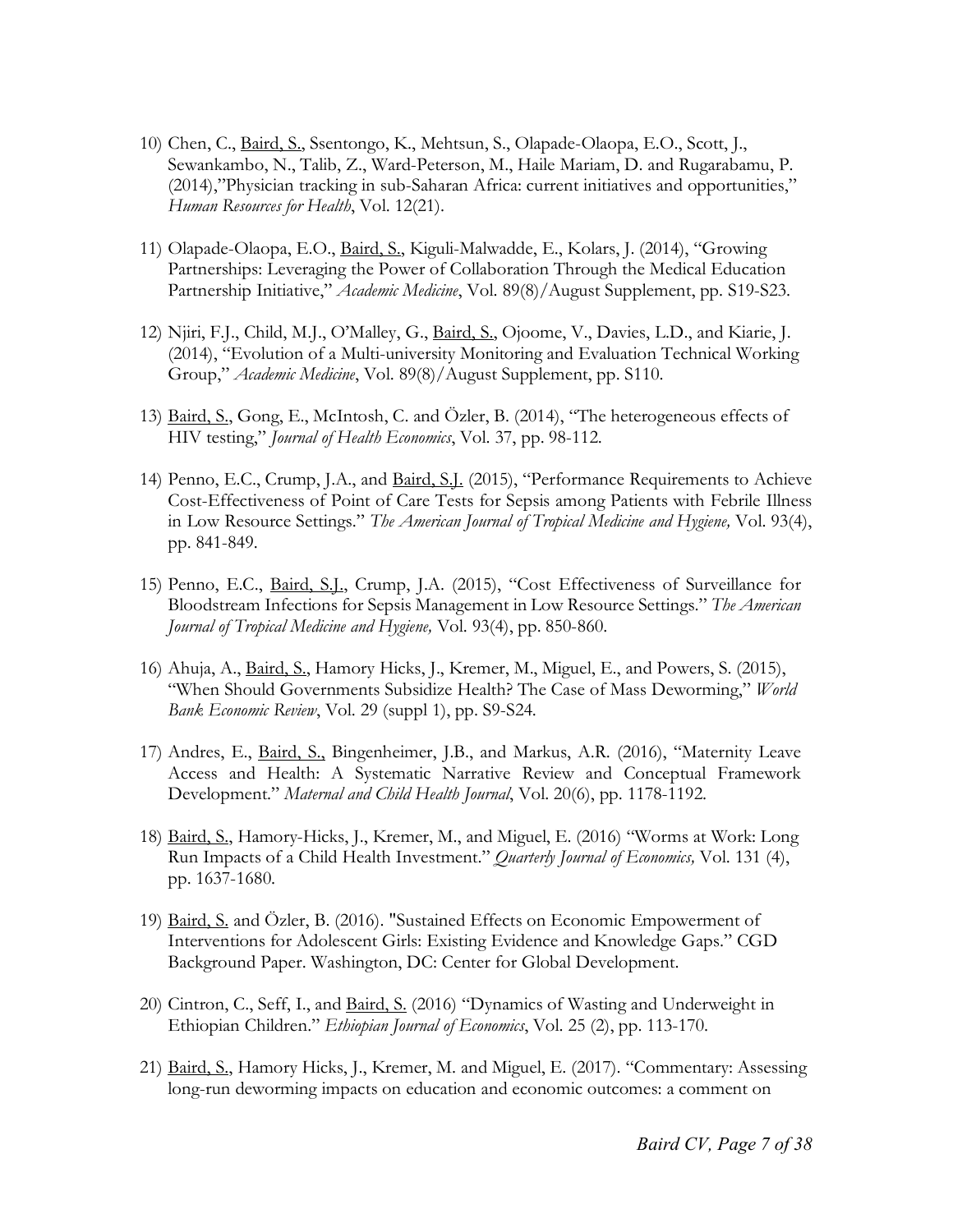Jullien, Sinclair and Garner (2016)", *International Journal of Epidemiology*, doi: 10.1093/ije/dyw350.

- 22) Jull, J., Whitehead, M., Petticrew, M., Krisjansson, E., Gough, D., Petkovic, J., Volmink, J., Weijer, C., Taljaard, M., Edwards, S., Mbuagbaw, L., Cookson, R., McGowan, J., Lyddiatt, A., Boyer, Y., Cuervo, L.G., Armstrong, R., White, H., Yoganathan, M., Pantoja, T., Shea, B., Pottie, K., Norheim, O., Baird, S., Robberstand, ,B., Sommerfelt, H., Asada, Y., Wells, G., Tugwell, P., and Welch, V. (2017) When is a randomised controlled trial health equity relevant? Development and validation of a conceptual framework *BMJ Open* 2017; **7:**e015815. doi: 10.1136/bmjopen-2016-015815.
- 23) Omaswa, F., Kiguli-Malwadde, E., Donkor, P., Hakim, J., Derbew, M., Baird, S., Frehywot, S., Gachuno, O.W., Kamiza, S., Kibwage, I.O., Mteta, K.A., Mulla, Y., Mullan, F., Nachega, J.B., Nkomazana, O., Noormohamed, E., Ojoome, V., Olalaye, D., Pillay, S., Sewankambo, N.K., de Villiers, M. (2017). "Medical Education Partnership Initiative gives birth to AFREhealth." *The Lancet Global Health,* Vol. 5 (10), e965 - e966.
- 24) Talib, Z., van Schalkwyk, S., Couper, I., Pattanaik, S., Turay, K., Sagay, A., Baingana, R., Baird, S., Gaede, B., Iputo, J., Kibore, M., Manongi, R., Matsika, A., Mogodi, M., Ramucesse, J. Ross, H., Simuyeba, M., Haile-Mariam, D. (2017). Medical Education in Decentralized Settings: How Medical Students Contribute to Health Care in 10 Sub-Saharan African Countries. *Academic Medicine,* Vol. 92 (12), pp. 1723-1732.
- 25) Bundy, D.A.P., de Silva, N., Horton, S., Patton, G.C., Schultz, L., Jamison, D.T., and Adolescent Health and Development Authors Group (Baird, S. is member). (2017). Investment in child and adolescent health and development: key messages from Disease Control Priorities, 3rd Edition. *The Lancet*. Vol. 391 (10121), pp. 687-699.
- 26) Halloran, M. E., Auranen, K., Baird, S., Basta, N.E., Bellan, S.E., Brookmeyer, R., *Cooper*, B.S., DeGruttola, V., Hughes, J.P., Lessler, J., Lofgren, E.T., Longini, I.M., Onnela, J.P., Özler, B., Seage, G.R., Smith, T.A., Vespignani, A., Vynnycky, E., and Lipsitch, M. (2017). "Simulations for Designing and Interpreting Intervention Trials in Infectious Diseases." *BMC Medicine,* Vol. 15:223.
- 27) Welch, V.A., Norheim, O.F., Jull, J., Cookson, R., Sommerfelt, H., Tugwell, P. and the CONSORT-Equity and Boston Equity Symposium participants (Baird, S. is a participant in the CONSORT-Equity Boston Equity Symposium). (2017). "Better reporting of health equity in randomised trials: CONSORT-Equity 2017 extension and elaboration." *BMJ,* 359:j5085.
- 28) Omaswa, F., Kiguli-Malwadde, E., Donkor, P., Hakim, J., Derbew, M., Baird, S., Frehywot, S., Gachuno, O.W., Kamiza, S., Kibwage, I.O., Mteta Kien, A., Mulla, Y., Mullan, F., Nachega, J.B., Nkomazana, O., Noormohamed, E., Ojoome, V., Olalaye, D., Pillay, S., Sewankambo, N.K. and De Villiers, M., 2018. The Medical Education Partnership Initiative (MEPI): Innovations and Lessons for Health Professions Training and Research in Africa. *Annals of Global Health*, 84(1), pp.160–169.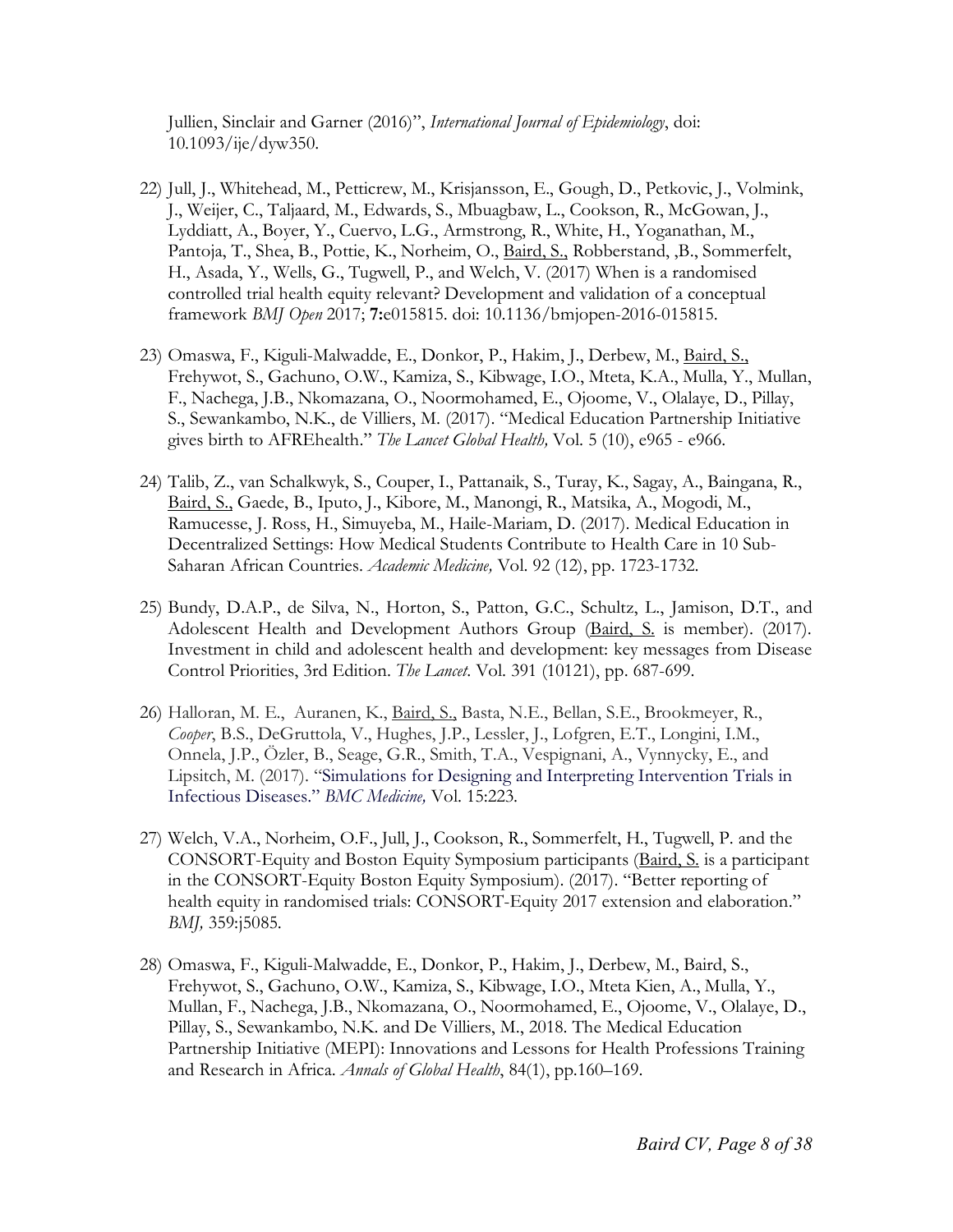- 29) Baird, S., Bohren, A., McIntosh, C., and Özler, B. (2018). "Optimal Design of Experiments in the Presence of Interference." *Review of Economics and Statistics,* Vol. 100 (5), pp. 844-860.
- 30) Ward-Peterson, M., Fennie, K., Baird, S., Coxe, S., Trepka, M.J., and Madhivanan, P. (2018). "Association between HIV Awareness Factors, Health Facility Characteristics and Risky Sexual Behavior among Young Women in Zomba District, Malawi." *Journal of Biosocial Sciences,* Vol. 50 (6), pp. 853-867.
- 31) Seff, I., Baird, S., and Jolliffe, D. (2018). "Dynamics of Malnutrition in Rural and Small Town Ethiopia." *South African Journal of Economics,* Vol. 86 (2), pp. 127-152.
- 32) Baird, S., McKenzie, D., and Özler, B. (2018). "The Effects of Cash Transfers on Adult Labor Market Outcomes." *IZA Journal of Migration and Development,* Vol. 8 (1), pp. 1-20.
	- a) Baird, S., McKenzie, D., and Özler, B. (2018). "The Effects of Cash Transfers on Adult Labor Market Outcomes." *GLM|LIC Synthesis Paper No. 9.*
- 33) Jull, J., Petticrew, M., Krisjansson, Yoganathan, M., Petkovic. J., Tugwell, P., Welch, V., and the CONSORT-Equity and Boston Equity Symposium participants (Baird, S. is a participant in the CONSORT-Equity Boston Equity Symposium). (2018) "Engaging knowledge users in development of the CONSORT-Equity 2017 reporting guideline: a qualitative study using in-depth interviews. *Research Involvement and Engagement,* Vol. 4 (34), pp. 1-13.
- 34) Cram, F., Vette, M., Wilson, M., Vaithianathan, R., Maloney, T., and Baird, S. (2018). "He awa whiria—braided rivers: Understanding the outcomes from Family Start for Maori." *Evaluation Matters—He Take To Te Aromatawai,* Vol. 4, pp. 165-206.
- 35) Brauner-Otto, S., Baird, S., Ghimire, D. (2019). "Maternal employment and child health in Nepal: The importance of job type and timing across the child's first five years." *Social Science and Medicine*, Vol. 224, pp. 94-105.
- 36) Baird, S., Bhutta, Z., Abu Hamad, B., Hamory Hicks, J., Jones, N., Muz, J. (2019) "Do Restrictive Gender Attitudes and Norms Influence Physical and Mental Health during Very Young Adolescence? Evidence from Bangladesh and Ethiopia*." SSM-Population Health.* Vol. 9, 100480.
- 37) Baird, S., McIntosh, C., and Özler, B. (2019) "When the Money Runs Out: Do Cash Transfers Have Sustained Effects?" *Journal of Development Economics,* Vol. 140, pp. 169-185.
- 38) Petroni, S., Yates, R., Siddiqi, M., Luo, C., Finnie, A., Walker, D., Welbourn, A., Langevin-Falcon, C., Cappa, C., Palermo, T., Ngo, T., Baird, S., Makokha, J., Singh, S., Paul, M., Ndlovu, P., Mannikko, R., Raj, A., Ameyan, W., Okondo, H., Mouli Venkatraman, C. (2019). "Understanding the Relationships between HIV and Child Marriage: Conclusions from an Expert Consultation." *Journal of Adolescent Health,* Vol. 64 (6), pp. 694-696.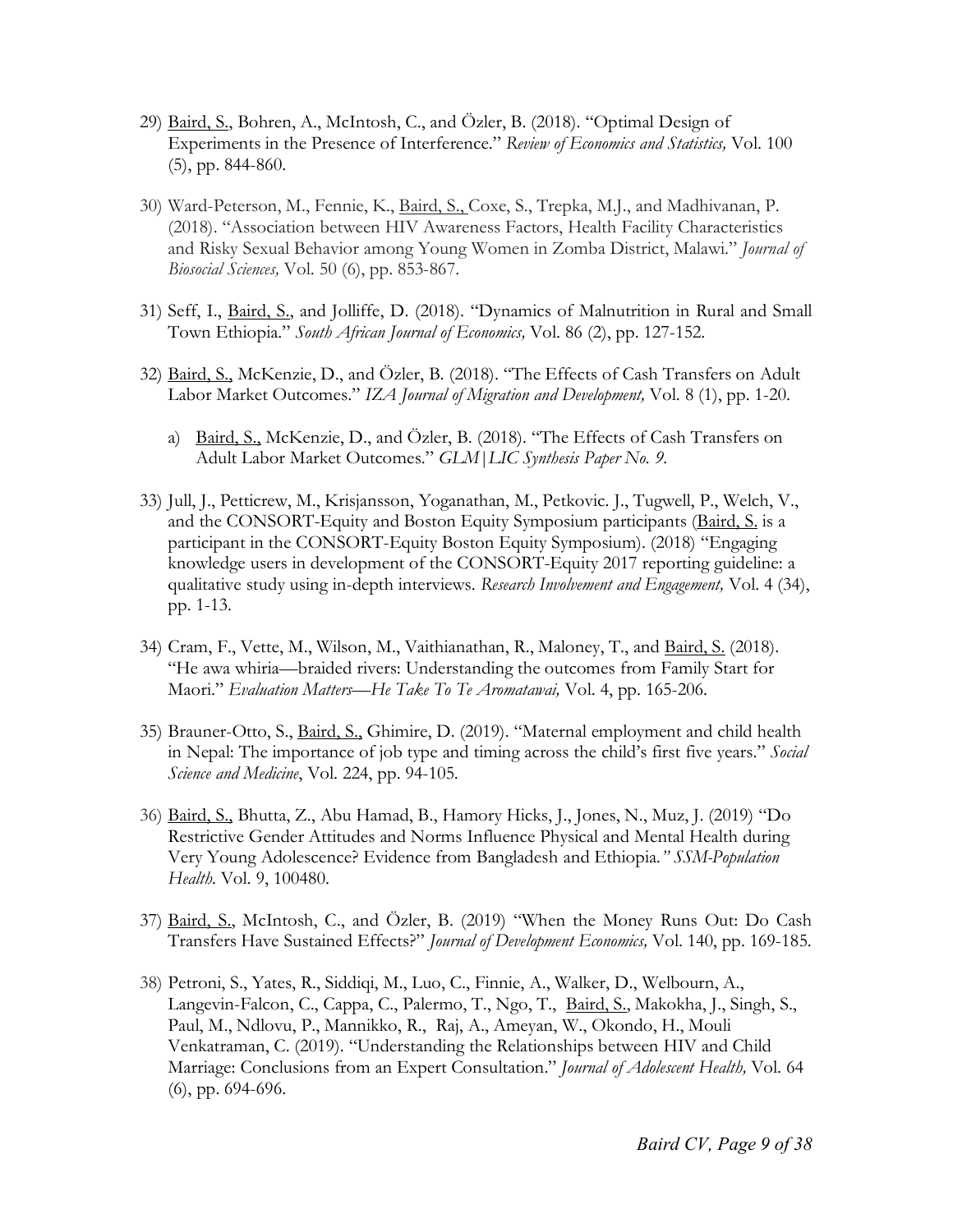- 39) Jull, J., Graham, I.D., Krisjansson, E., Moher, D., Petkovic. J., Yoganathan, M. Tugwell, P., Welch, V., and the CONSORT-Equity and Boston Equity Symposium participants (Baird, S. is a participant in the CONSORT-Equity Boston Equity Symposium). (2019). "Taking an integrated knowledge translation approach in research to develop the CONSORT-Equity 2017 reporting guideline: an observational study." *BMJ Open*, Vol. 9 (7).
- 40) Petkovik, J., Jull, J., Yoganathan, O.D., Baird, S., Grimshaw, J.M., Johansson, K.A., Kristjansson, E., McGowan, J., Moher, D., Petticrew, M., Robberstad, B., Shea, B., Tugwell, P., Volmink, J., Wells, G.A., Whitehead, M., Cuervo, L.G., White, H., Taljaard, M., and Welch, V. (2020). "Reporting of health equity considerations in cluster and individually randomized trials." *Trials,* Vol. 21 (308).
- 41) Baird, S., Hamory Hicks, J., Ozier, O. (2020). "Randomized control trial as social observatory: A case study." *World Development.* Vol. 127, 104787.
- 42) Baird, S., Özler, B., Dell'Aira, C., and Us Salam, D. (2020). "Using Group Interpersonal Psychotherapy to Improve the Well-Being of Adolescent Girls" *Journal of Development Economics*, Registered Report Phase 1. https://drive.google.com/file/d/1tc9\_52GtcKhc1VZWvRd9IinaQmDvJRrH/view
- 43) Baird, S., Murphy, M., Yadete, W., and Jones, N. (forthcoming). "Gender-norms, violence and adolescence: Exploring how gender norms are associated with experiences of childhood violence among young adolescents in Ethiopia." *Global Public Health.*
- 44) Kramon, E., Baird, S., Hicks, J., and Miguel, E. (forthcoming). Deepening or Diminishing Ethnic Divides: The Impact of Urban Migration in Kenya." *American Journal of Political Science.*

## **CHAPTERS IN BOOKS/EDITED VOLUMES**

- 1) Baird, S., Beegle, K., and Friedman, J. (2012) "Shocks, Health and Nutrition during Early Childhood," in M. Lundberg and A. Wuermli (editors), Children and Youth in Crisis: Protecting and Promoting Human Development in Times of Economic Shocks, World Bank.
- 2) Baird, S., Beegle, K., and Friedman, J. (2012) "Economic Crisis and Adolescent Mental Health," in M. Lundberg and A. Wuermli (editors), Children and Youth in Crisis: Protecting and Promoting Human Development in Times of Economic Shocks, World Bank.
- 3) Baird, S., Özler, B. (2015) "Conditional Cash Transfers: Influence on Marriage and Fertility," in: James D. Wright (editor-in-chief), International Encyclopedia of the Social & Behavioral Sciences, 2nd edition, Vol 4. Oxford: Elsevier. pp. 555–559.
- 4) Baird, S., Chirwa, E., de Hoop, J., and Özler, B. (2016) "Girl Power: Cash Transfers and Adolescent Welfare. Evidence from a Cluster-Randomized Experiment in Malawi," in S.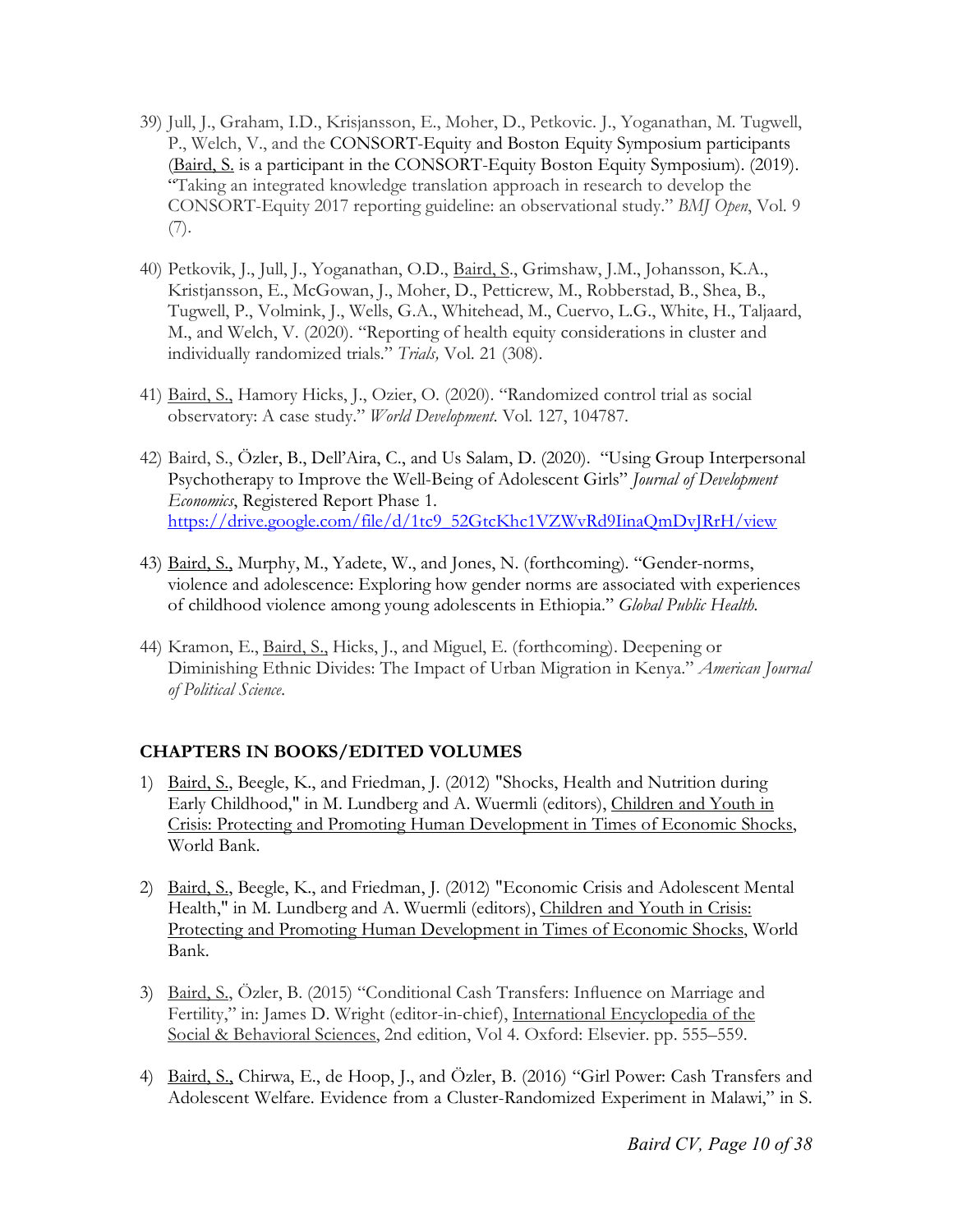Edwards, S. Johnson, D. Weil (editors), African Successes, Volume II: Human Capital, University of Chicago Press. pp. 139-164.

- 5) Baird, S. and Özler, B. (2016) "Transactional Sex in Malawi," in S. Cunningham and M. Shah (editors), Handbook of the Economics of Prostitution, Oxford University Press. pp. 165-187.
- 6) Crump, J.A., Newton, P.N., Baird, S.J., and Lubell, Y. (2017) "Febrile Illness in Adolescents and Adults." In Holmes, K.K., S. Bertozzi, B.R. Bloom, and P. Jha, (editors). 2017. Major Infectious Diseases*.* Disease Control Priorities*,* third edition, volume 6. Washington: DC: World Bank.
- 7) Ahuja, A., Baird, S., Hamory Hicks, J., Kremer, M., and Miguel, E. (2017). "Economics of Mass Deworming Programs." In Disease Control Priorities (third edition): Volume 8, Child and Adolescent Health and Development, edited by D. A. P. Bundy, N. de Silva, S. Horton, D. T. Jamison, and G. C. Patton. Washington, DC: World Bank.
- 8) Baird, S., Ahner-Mchaffie, T, and Özler, B. (2019). "Can Interventions to Increase Schooling and Incomes Reduce HIV incidence among Young Women in sub-Saharan Africa?" In R.A. Crosby and R.J. DiClemente (editors), Structural Interventions for HIV Prevention: Optimizing Strategies for Reducing New Infections and Improving Care, Oxford University Press. pp. 31-104

## **MANUSCRIPTS UNDER PEER-REVIEW AND WORKING PAPERS**

- 1) Ward-Peterson, M., Fennie, K., Baird, S., Coxe, S., Trepka, M.J., and Madhivanan, P. (2018), "Multilevel influences of women's empowerment and economic resources on risky sexual behavior among young women in Zomba district, Malawi." *Under review.*
- 2) Muz, J., Baird, S., Hicks, J., Rashid, S., Sultan, M., Yadete, W., and Jones, N. (2019). "A Mixed Methods Approach to Including Adolescents with Disabilities in Survey Research." *Conditionally Accepted, Research Programme on Poverty (CROP) edited volume.*
- 3) Mutasa, R., Markus, A., Takavarasha, F., Friedman, J., and Baird, S. (2019). "Does performance-based financing (PBF) improve health worker job satisfaction and quality of care in low-and-middle income country contexts?" *Under review.*
- 4) Baird, S., Coast, E., Camfield, L., Gezahegne, K., Hicks, J., Kilburn, K., Muz, J., and Jones, N. (2020). "Relationships, marriage and gender: mixed methods findings on parental influence during very young adolescence from Bangladesh and Ethiopia." *Under review.*
- 5) Mutasa, R., Markus, A., Zeng, W., Friedman, J., and Baird, S. (2020). "The Effects of Performance-based Financing on Health Worker Satisfaction in Zimbabwe." *Revise and Resubmit.*
- 6) Jones, N., Pincock, K., Baird, S., Yadete, W., Hicks, J. (2020). "Intersecting inequalities, gender and adolescent health in Ethiopia." *Under review.*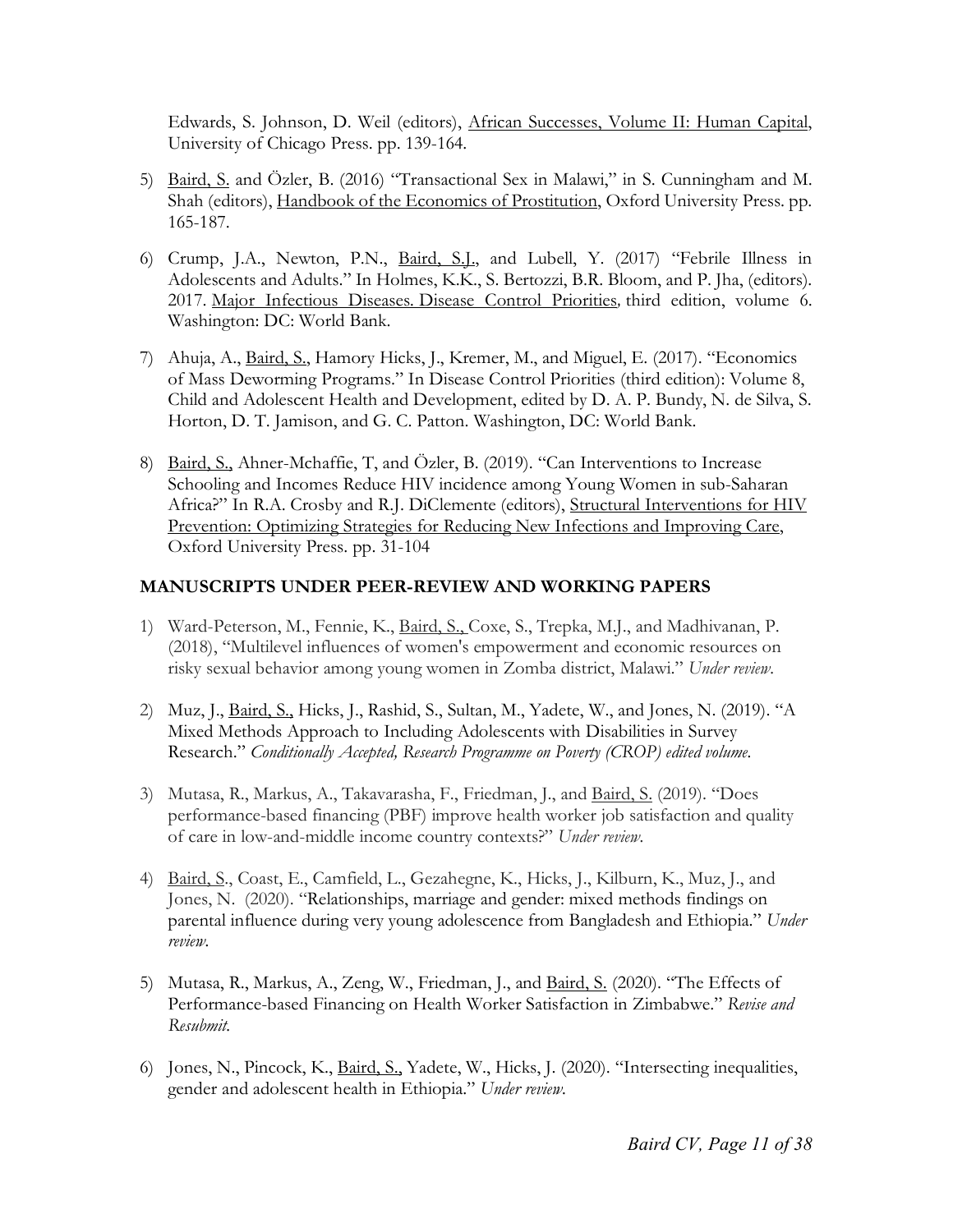- 7) Cislagi, B., Bhatia, A., Li, M., Lian, Q.G., Baird, S., Kayembe, P., Chipeta, E., Michelsen, K., and Moreau, C. (2020). "Socio-developmental factors and changes in sexual double standard among a cohort of adolescents in Kinshasa." *Under review.*
- 8) Alheiwidi, S., Baird, S., Dutton, R., Jones, N., Mitu, K, Oakley, E., and Woldehanna, T. (2020) "Social Isolation and Disrupted Privacy: Gendered Impacts of Covid-19 on Vulnerable Adolescents in Low- and Middle-Income Contexts." *Under review.*
- 9) Abu Hamad, B., Elamassie, S., Oakley, E., Alheiwidi, S., and Baird, S. "`No One Should Be Terrified Like I Was!' Exploring Drivers of Child Marriage in Protracted Crises and Impacts on Adolescents' Health and Bodily Integrity: Experiences of Girls in Gaza and Syrian Refugee Girls in Jordan." *Under Review.*
- 10) Coast, E., Mwali, M.M., Isimbi, R., Ngabonzima, E., Pereznieto, P., Buzby, S., Dutton, R., and Baird, S. (2020). "`Our Children are Fatherless': Exploring Experiences of Adolescent Pregnancy and Motherhood in Rwanda." *Under Review.*
- 11) Woldehanna, T., Endale, K., Hamory, J., and Baird, S. (2020). "Adolescents' Education in Ethiopia: The Role of Agency, Violence, and Work." *Under Review.*
- 12) Baird, S., Muz, J., Panlilio, R., Smith, S., and Wydick, B. (2020). "Identifying Psychological Trauma among Syrian Refugee Children for Early Intervention: Analyzing Digitized Drawings using Machine Learning. *Under review.*
- 13) Brauner-Otto, S., Baird, S., Ghimire, D. (2020). "Women's Employment and Children's Education: Longitudinal evidence from Nepal." *Under review.*
- 14) Hamory, J., Miguel, E., Walker, M, Kremer, M., and Baird, S. (2020) "Twenty Year Economic Impacts of Deworming ." *Under review.*

## **WORK IN PROGRESS**

- 1) Baird, S., Friedman, J. and Smitz, M. "Climate Variability and Infant Mortality in Africa."
- 2) Baird, S., Friedman, J., and Umapathi, E. "Determinants of Infant Survival: Revisiting the Role of Maternal Education."
- 3) Baird, S., McIntosh, C, Özler, B, and Pape, U. "Building Businesses among the Vulnerable: Experimental Evidence from Tanzania."
- 4) Baird, S., Gilligan, D.O., and McNiven, S. "Can Agricultural Technology Diffusion be Harnessed to Reduce Malnutrition? Experimental Evidence from Uganda."
- 5) Audi, C., Antelman, G., and Baird, S. "Protective influences and risk factors for antiretroviral therapy adherence among HIV-positive adolescents living in Tanzania."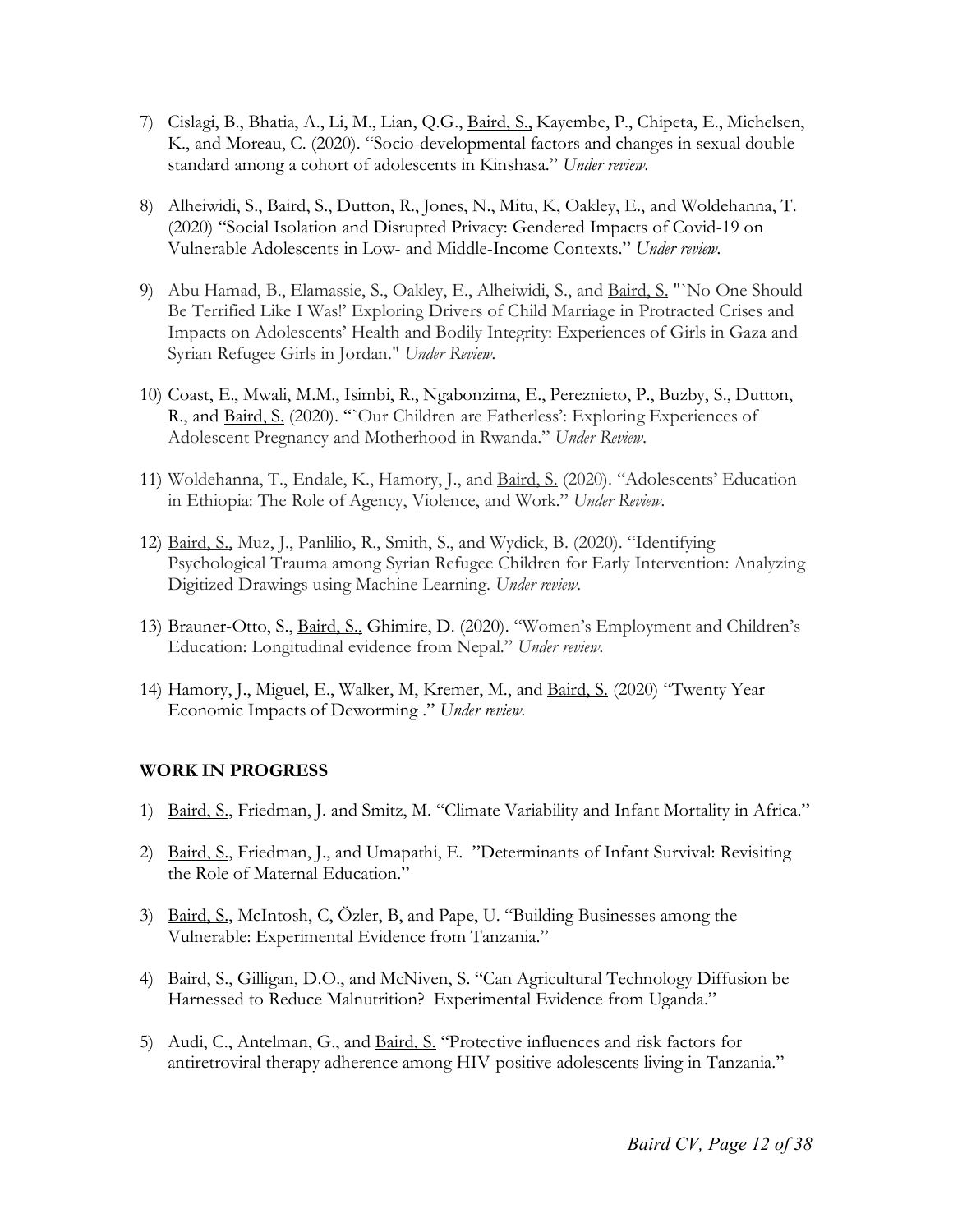6) Baird, S., Hamory, J., Jones, N., and Woldehanna, T. "Multi-Level Programming Aimed at Gender Norms Transformation to Improve Capabilities of Young Adolescents in Ethiopia: A Cluster Randomized Control Trial."

### **PERMANENT WORKING PAPERS AND REPORTS**

- 1) Baird, S., Hamory, J., and Miguel E. (2008) "Lessons from the Field: Tracking, Attrition and Data Quality in the Kenya Life Panel Survey Round1 (KLPS-1)", CIDER Working Paper, UC Berkeley.
- 2) Baird, S., McIntosh, C. and Özler, B. (2009), "Designing Cost-Effective Cash Transfer Programs to Boost Schooling in Sub-Saharan Africa." World Bank Policy Research Working Paper 5090.
- 3) Baird, S., Chirwa, E, McIntosh, C, and Özler, B. (2015), "What happens once the intervention ends? The medium-term impacts of a cash transfer programme in Malawi." 3ie Impact Evaluation Report 27. New Delhi: International Initiative for Impact Evaluation (3ie).
- 4) Vaithianathan, R., Wilson, M., Maloney, T. and Baird, S. (2016), "The Impact of the Family Start Home Visiting Programme on Outcomes for Mothers and Children: A Quasi-Experimental Study." Wellington: Ministry of Social Development.

## **SELECTED PRESS MENTIONS**

*New York Times*, African Studies Give Women Hope in HIV Fight, July 19, 2010.

*BBC*, Paying to Change Behavior, July 19, 2010.

*Financial Times*, HIV cut in Africa by paying teenagers, July 19, 2010.

*Newsweek,* A New Fix for the Needy, October 25, 2010.

*NPR*, Helping the Poor, with Conditions, February 9, 2011.

*Bloomberg*, African Girls Getting World Bank Cash Deters Sugar Daddies, March 15, 2011.

*The Guardian*, Cash payments help cut HIV infection rate in young women, study finds, February14, 2012.

*The Economist*, A drug called money, February 15, 2012.

*Voice of America*, Fighting Poverty, Protecting Women from HIV, February 16, 2012.

*Slate*, Want to Get Young Women to Use Condoms? Give Them Money, March 1, 2012.

*GW Today*, Prevention Pays Off, March 12,2012.

*The Atlantic*, "Paying Teens Not to Have Sex: What Mississippi Can Learn from Malawi," August 12, 2013.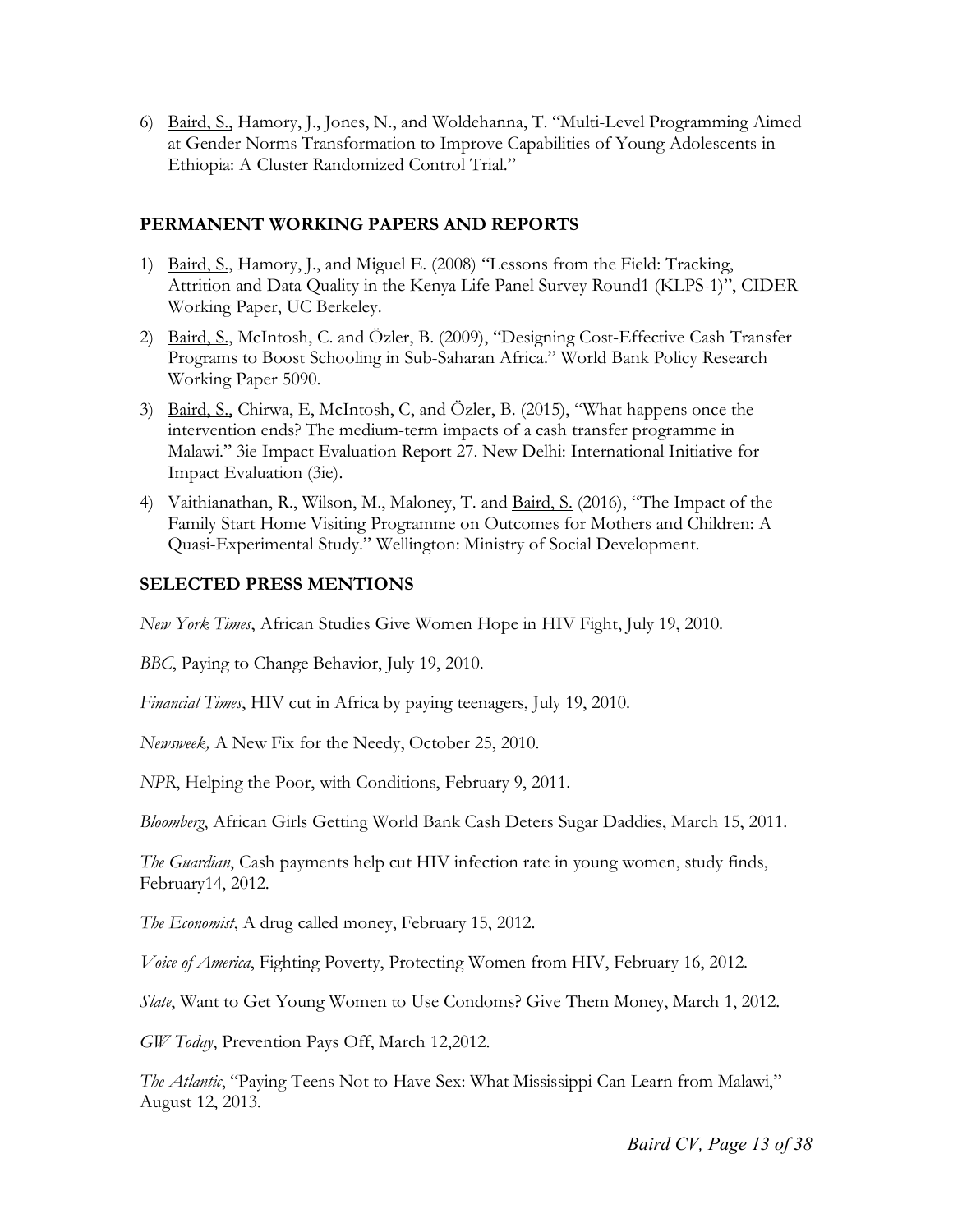*The Economist*, "Pennies from heaven," October 26, 2013.

*Experiments in Governance and Politics (EGAP) Policy Brief*, "Is it the cash or condition in Malawi," 2015 http://egap.org/brief-15-is-it-the-cash-or-condition-in-malawi/

*INSIGHTS,* "Does Money Talk?" May 13, 2015. http://insights.ifpri.info/2015/05/doesmoney-talk/

*National Public Radio*, "What it Takes to Lift Families out of Poverty," May 15, 2015. http://www.npr.org/sections/goatsandsoda/2015/05/15/406757551/what-it-takes-to-liftfamilies-out-of-poverty

*STM Digest,* "The Surprising Effects of HIV Testing," May 19, 2015. https://medium.com/@STMDigest/the-surprising-effects-of-hiv-testingedd1d4364ea7#.o38274msa

*VOX*, "Mass Deworming: (Still) a Best Buy for Development," August 11, 2015. http://www.voxeu.org/article/mass-deworming-development-s-best-buy

*The Guardian,* "Cash transfers help Punjabi girls stay in school," September 14, 2016. https://www.theguardian.com/health-revolution/2016/sep/14/cash-transfers-pakistanpunjab-girls-school-marriage

*Innovations for Poverty Action*, "Encouraging mixed methods in impact evaluations on women's empowerment: An economist's perspective," September 25, 2017. https://www.povertyaction.org/blog/encouraging-mixed-methods-impact-evaluations-women%E2%80%99sempowerment-economist%E2%80%99s-perspective

*Quartz*, "The transformative power of giving young women cash," June 21, 2018. https://qz.com/work/1271543/how-much-does-giving-young-women-cash-empowerthem/

*VoxDev*, "Cash transfers and adult labor market outcomes in developing countries: Why does the Econ 101 labor-leisure trade-off model lead us astray?," October 19, 2018. https://voxdev.org/topic/labour-markets-migration/cash-transfers-and-adult-labouroutcomes-developing-countries-why-does-econ-101-labour-leisure

*Ideas for India*, "Cash transfers and adult labour outcomes in developing countries," December 7, 2019. https://www.ideasforindia.in/topics/poverty-inequality/cash-transfersand-adult-labour-outcomes-in-developing-countries.html

*The Jordan Times*, "Research seeks to 'better understand' youth experiences, expedite social change," October 20, 2019. https://www.jordantimes.com/news/local/research-seeks-%E2%80%98better-understand%E2%80%99-youth-experiences-expedite-social-change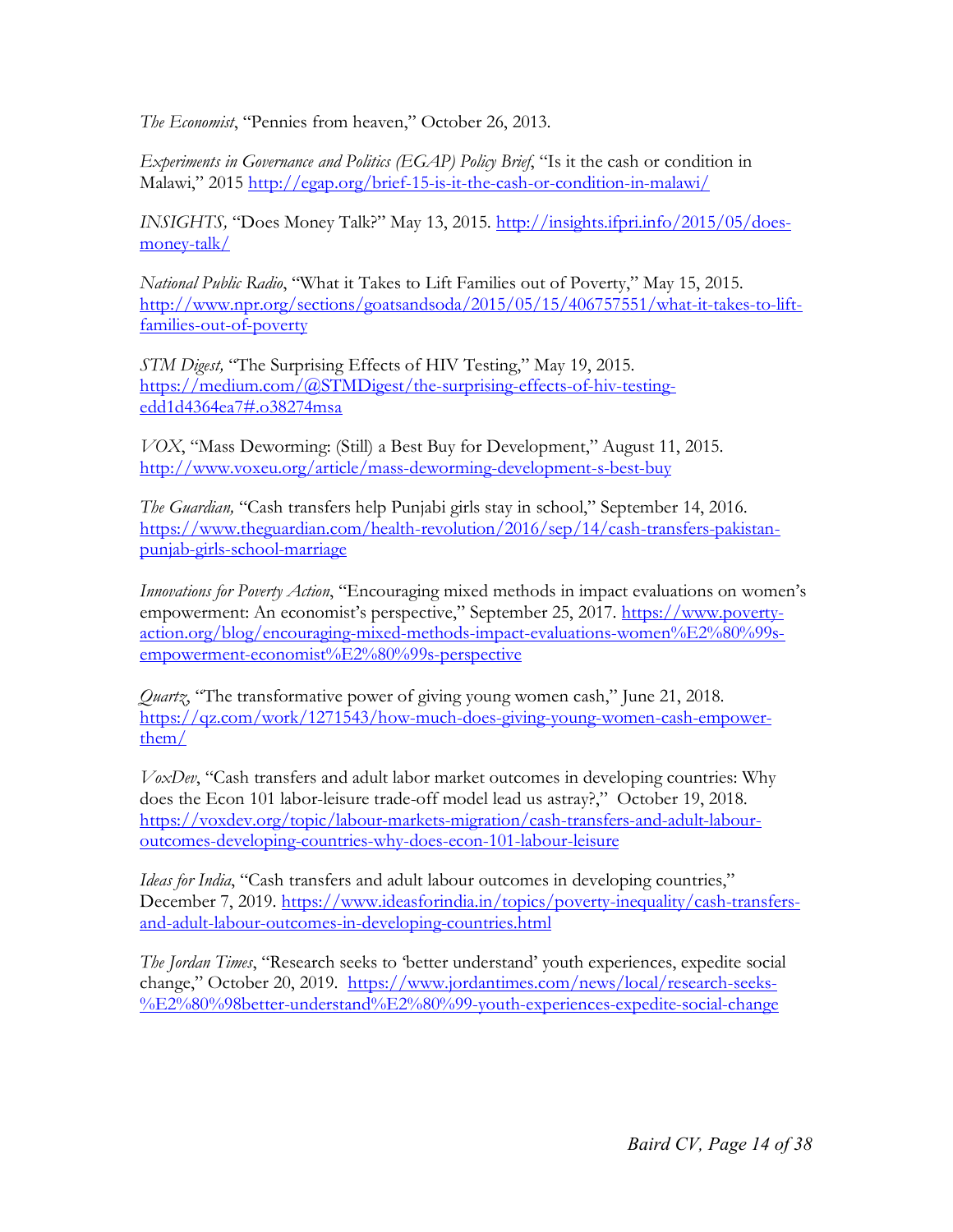#### **8. SCHOLARLY PRESENTATIONS**

#### **REGIONAL/CAMPUS PRESENTATIONS**

- 1) Baird, S., McIntosh, C., and Özler, B. (January 2010): George Washington University Department of Economics, "Cash or Condition? Evidence from a Randomized Cash Transfer Program," Washington, D.C.
- 2) Baird, S., McIntosh, C., and Özler, B. (October 2010): Global Health Mini University, "A New Approach to HIV Prevention: Cash Transfers and Risk Reduction among Adolescent Girls," George Washington University, Washington, DC.
- 3) Baird, S. (February, 2012): George Washington University, Elliot School's Latin America and Hemispheric Studies Program, Build a Better Haiti through Education, "Lessons from a 'multi-arm' cash transfer experiment' in Malawi," Washington, D.C.
- 4) Baird, S. (May 2012): George Washington University, Department of Global Health, "Schooling, Income and Health Risk: A study of adolescent girls in Malawi," Washington, D.C.
- 5) Baird, S. (October 2013): University of Otago Department of Preventive and Social Medicine, "Designing and Evaluating Interventions to Improve Health and Education in Developing Countries," Dunedin, New Zealand.
- 6) Baird, S., Chirwa, E., McIntosh, C., and Özler, B. (November 2013): Otago International Health Research Network Annual Conference, "What Happens Once the Intervention Ends: The Medium Term Health Impacts of a Cash Transfer Program in Malawi," Dunedin, New Zealand.
- 7) Baird, S., Chirwa, E., McIntosh, C., and Özler, B. (December 2013): Otago Development Workshop, "What Happens Once the Intervention Ends: The Medium Term Health Impacts of a Cash Transfer Program in Malawi," Dunedin, New Zealand.
- 8) Baird, S., Chirwa, E., McIntosh, C., and Özler, B. (March 2015): Washington Area Development Economics Symposium (Georgetown University), "The Effects of Receiving Cash Transfers as Adolescents on Future Outcomes," Washington, D.C.
- 9) Baird, S. (November 2015): Small Changes, Big Impact: Creating Conditions for Women and Girls to Thrive, Center for Global Development, "What Works to Empower Women and Girls?" Washington, D.C.
- 10) Baird, S., Chirwa, E., McIntosh, C., and Özler, B. (November 2015): University of Maryland, Department of Economics, "The Effects of Receiving Cash Transfers as Adolescents on Future Outcomes," College Park, MD.
- 11) Baird, S., Hicks, J., Jones, N., Nanda, P., and Özler, B. (September 2016): PopPov Annual Conference, "Gender and Adolescence: Global Evidence (GAGE) program: What Works to Improve the Lives of Adolescent Girls?" Washington, D.C.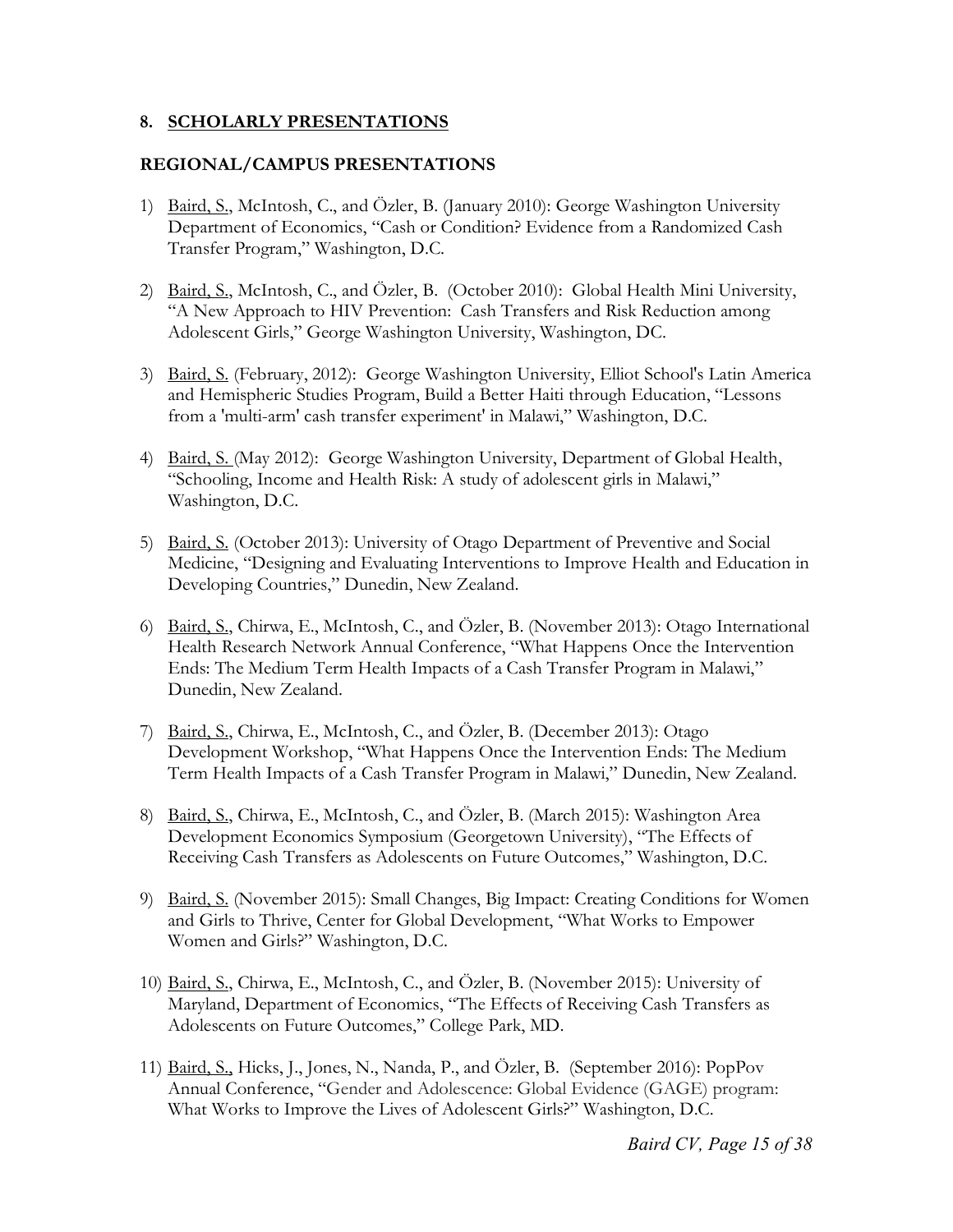- 12) Baird, S., McIntosh, C., and Özler, B. (September 2016): International Food Policy Research Institute's (IFPRIs) Applied Microeconomics & Development (AND) Seminar Series, "When the Money Runs Out: Do Cash Transfers Have Sustained Effects?" Washington, D.C.
- 13) Baird, S. (October 2016): National Institutes of Health, Global Health Interest Group 2016 Symposium, and "Insights from Economics for Global Health Programming." Washington, D.C.
- 14) Baird, S. (November 2016): Center for Global Development, Panel Discussion: "Women's Economic Empowerment: What Works and How to Measure It," Washington, D.C.
- 15) Baird, S. (November 2016): UCSD DC, Workshop on Gender Measures, Presentation on Education Measurement, Washington, D.C.
- 16) Baird, S. (April 2017): YouthPower Learning Event Panel Discussion, "Giving Adolescents a Voice: Age-Appropriate Methods that Work for Measuring Gender Norms Across Contexts." Washington, DC.
- 17) Baird, S., McIntosh, C., and Özler, B. (March 2018): Georgetown University Initiative on Innovation, Development and Evaluation Seminar Series, "When the Money Runs Out: Do Cash Transfers Have Sustained Effects?" Washington, D.C.
- 18) Baird, S., McIntosh, C., Özler, B., and Pape, U. (April 2018): Washington Area Development Economics Symposium (George Washington University), "Building Businesses among the Vulnerable: Experimental Evidence from Tanzania," Washington, D.C.
- 19) Baird, S. (June 2018): DC CFAR Developmental Core Research in Progress Seminar (George Washington University), "Support Groups for HIV+ Adolescents in Tanzania: A Pilot Study," Washington, D.C.
- 20) Baird, S., Blum, R., Lundgren, R. and Hewett, P. (October 2018): Global Health Mini University (George Washington University), "Research on Very Young Adolescents: Innovative Methods for Evidence Generation," Washington, D.C.
- 21) Baird, S. (May 2019): Center for Global Development, "What works to improve the lives of adolescent girls? The Gender and Adolescence: Global Evidence (GAGE) Program." Washington, D.C.
- 22) Baird, S. (July 2019): GenderPro Summit, "What works to improve the lives of adolescent girls? The Gender and Adolescence: Global Evidence (GAGE) Program." George Washington University, Washington, D.C.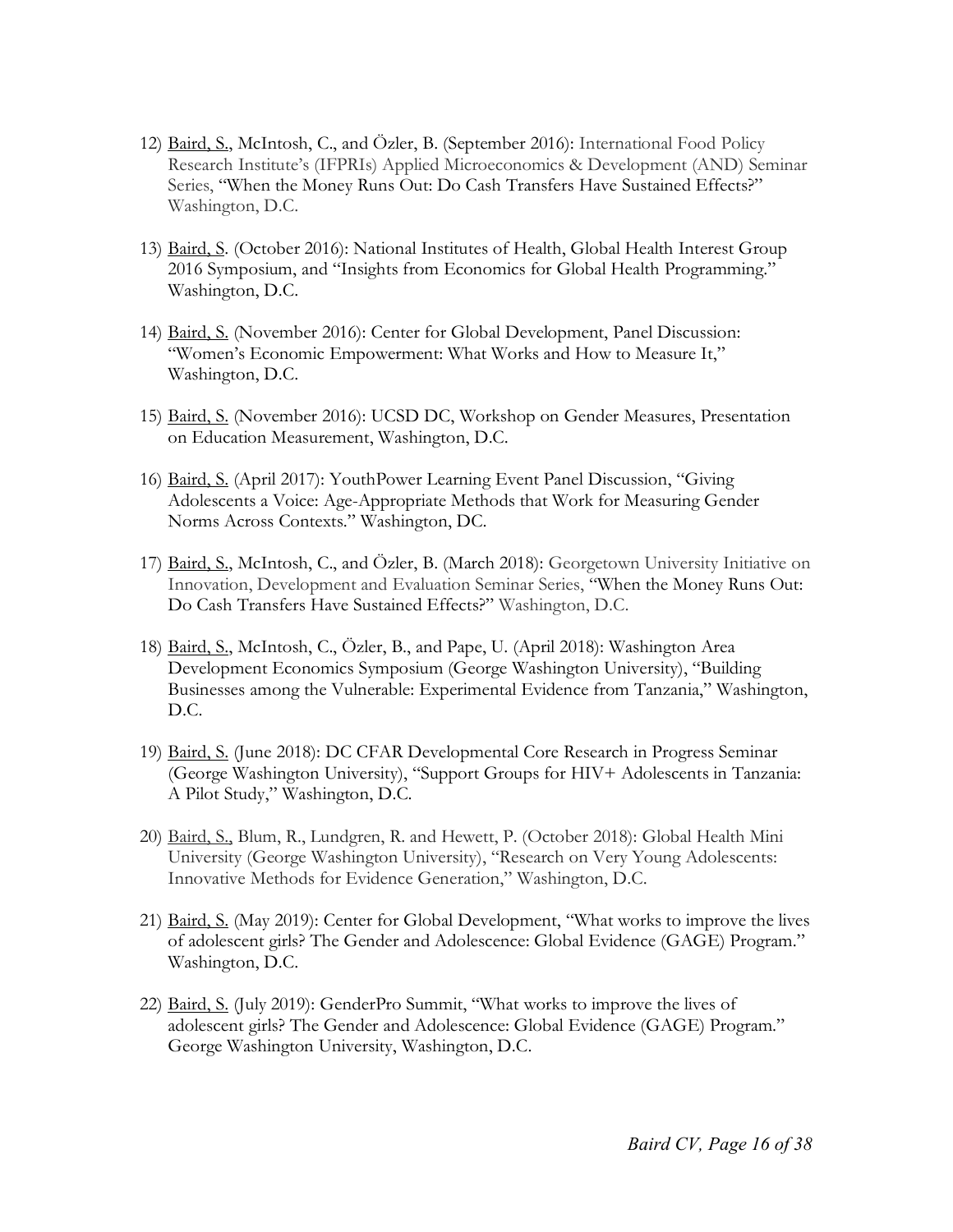### **NATIONAL PRESENTATIONS**

- 1) Baird, S., Chirwa, E., McIntosh, C., and Özler, B. (March 2009): Pacific Development Conference, "The Impact of a CCT Program for Schooling on the Marital Choices, Fertility, and Sexual Behavior of Young Women in Malawi," San Francisco State University, San Francisco, CA.
- 2) Baird, S., Chirwa, E., McIntosh, C., and Özler, B. (April 2009): Midwest International Economic Development Conference, "The Impact of a CCT Program for Schooling on the Sexual Behavior of Young Women in Malawi", University of Minnesota, Minnesota, WI.
- 3) Baird, S. and Özler, B. (September 2009): Research Workshop on Gender and Crisis, "Can CCTs provide adequate protection for adolescent girls and young women during times of economic crises," The World Bank, Washington, DC.
- 4) Baird, S., McIntosh, C., and Özler, B. (October 2009): Pomona College Department of Economics, "Designing Cost-Effective Cash Transfer Programs to Improve Schooling and Health Outcomes in Sub-Saharan Africa," Claremont, CA.
- 5) Baird, S., McIntosh, C., and Özler, B. (October 2009): Claremont McKenna College Joint Science Department, "Sex and the Classroom: Can Boosting Teenage Schooling Rates be a Weapon against HIV?" Claremont, CA.
- 6) Baird, S. (October 2009): Marian Miner Cook Athenaeum at Claremont McKenna College, "Development Economics in Practice: The Joys and Challenges of Doing Field Work in Sub-Saharan Africa," Claremont, CA.
- 7) Baird, S., McIntosh, C., and Özler, B. (October 2009): University of California at Berkeley Department of Agriculture and Resource Economics, "Sex and the Classroom: Can a Conditional Cash Transfer Program for Schooling be a Weapon against HIV?" Berkeley, CA.
- 8) Baird, S. and Özler, B. (December 2009): Measurement Conference, "Testing the Reliability of Self-Reported Data on Schooling and Sexual Behavior," The World Bank, Washington, DC.
- 9) Baird, S., Chirwa, E., de Hoop, J., and Özler, B. (December 2009): NBER African Development Successes Conference, "Health Impacts of a Schooling CCT Intervention," Boston, MA.
- 10) Baird, S., McIntosh, C., and Özler, B. (January 2010): International Food Policy Research Institute, "Cash or Condition? Evidence from a Randomized Cash Transfer Program," Washington, D.C.
- 11) Baird, S., McIntosh, C., and Özler, B. (June 2010): American Society of Health Economics 3rd Biennial Conference, "Schooling, Income and HIV Risk: Experimental Evidence from a Cash Transfer Program," Cornell University, Ithaca, NY.

*Baird CV, Page 17 of 38*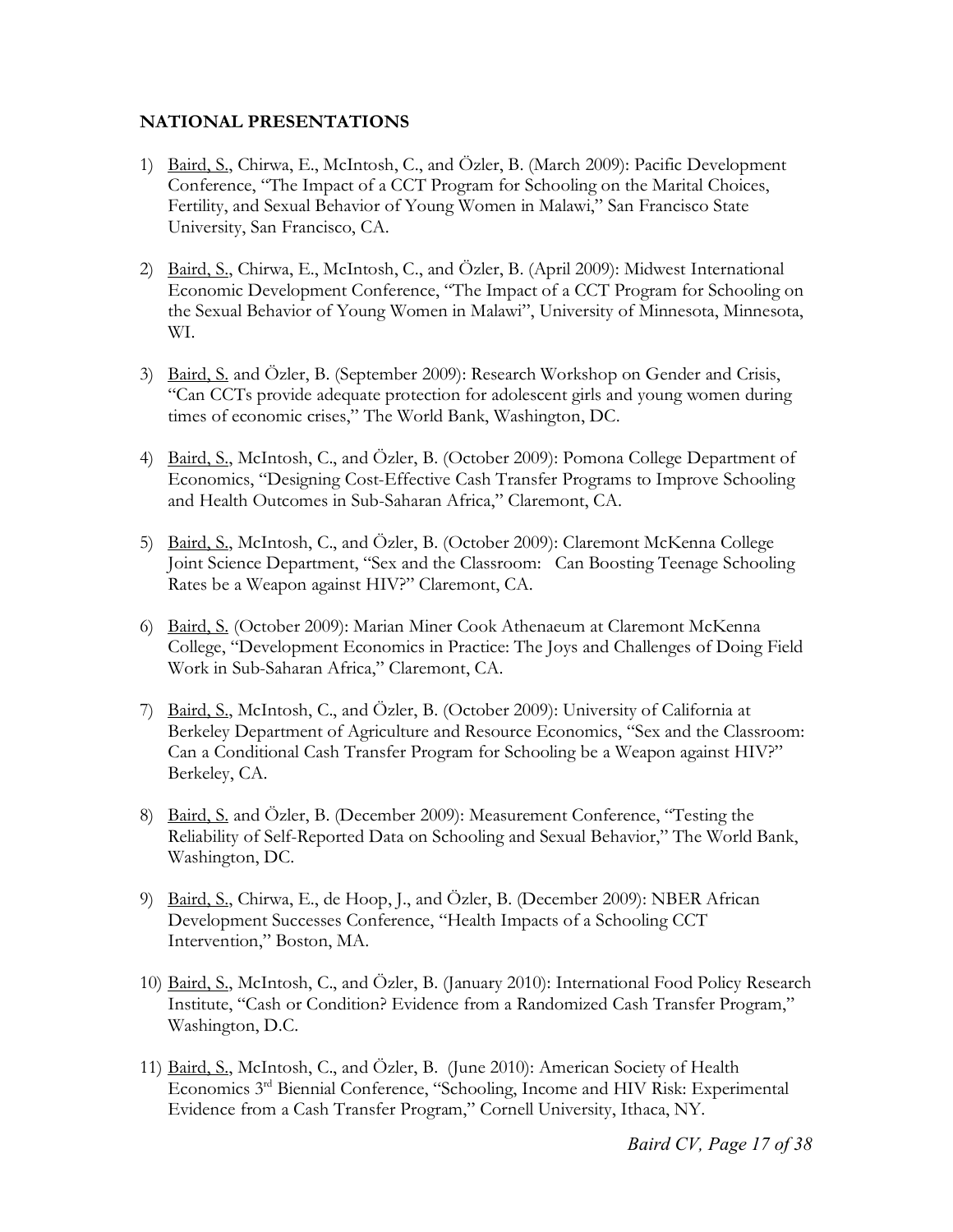- 12) Baird, S., de Hoop, J., Özler, B. (April 2011): Population Association of America Annual Conference, "Income Shocks and Adolescent Mental Health," Cornell University, Ithaca, NY.
- 13) Baird, S., McIntosh, C., and Özler, B. (April 2011): Unite for Site Annual Conference, "A New Approach to HIV Prevention: Cash Transfers and Risk Reduction among Adolescent Girls," Yale University, New Haven, CT.
- 14) Baird, S., Hamory-Hicks, J., Kremer, M., Miguel, E. (May 2011), Center for Global Development, "Worms at Work: Long Run Impacts of Child Health Gains," Washington, D.C.
- 15) Baird, S. and Özler, B. (July 2011): Agricultural and Applied Economics Association Annual Meeting, "Adolescent Girls and Agriculture: The Role of Cash Transfer Programs," Pittsburgh, PA.
- 16) Baird, S., Hamory-Hicks, J., Kremer, M., Miguel, E. (November 2011): American University Department of Economics, "Worms at Work: Long Run Impacts of Child Health Gains," Washington, D.C.
- 17) Baird, S., Garfein, R., McIntosh, C., and Özler, B. (March 2012): University of California at San Diego, Division of Global Public Health, "Schooling, Income and HIV Risk," San Diego, CA.
- 18) Baird, S., McIntosh, C., and Özler, B. (May 2012): Population Association of America Annual Meeting, "Cash or Condition? Evidence from a Randomized Control Trial," San Francisco, CA.
- 19) Baird, S., Ferreira, F., Özler, B., and Woolcock, M. (May 2013): Campbell Colloquium, "Relative Effectiveness of Conditional vs. Unconditional Cash Transfers for Schooling in Developing Countries: A systematic Review," Chicago, IL.
- 20) Baird, S., Hamory Hicks, J., Kremer, M., and Miguel, E. (November 2014): American Society of Tropical Medicine and Hygiene, "Should School Based Deworming be Subsidized? Evidence from a Randomized Control Trial in Kenya (and elsewhere)," New Orleans, LA.
- 21) Penno, E., Baird, S., and Crump, J. (November 2014): American Society of Tropical Medicine and Hygiene, "Cost-effectiveness for surveillance of bloodstream infections for sepsis management in low resource settings," New Orleans, LA.
- 22) Baird, S., Chirwa, E., McIntosh, C., and Özler, B. (March 2015): Middlebury College, Department of Economics, "The Effects of Receiving Cash Transfers as Adolescents on Future Outcomes," Middlebury, VT.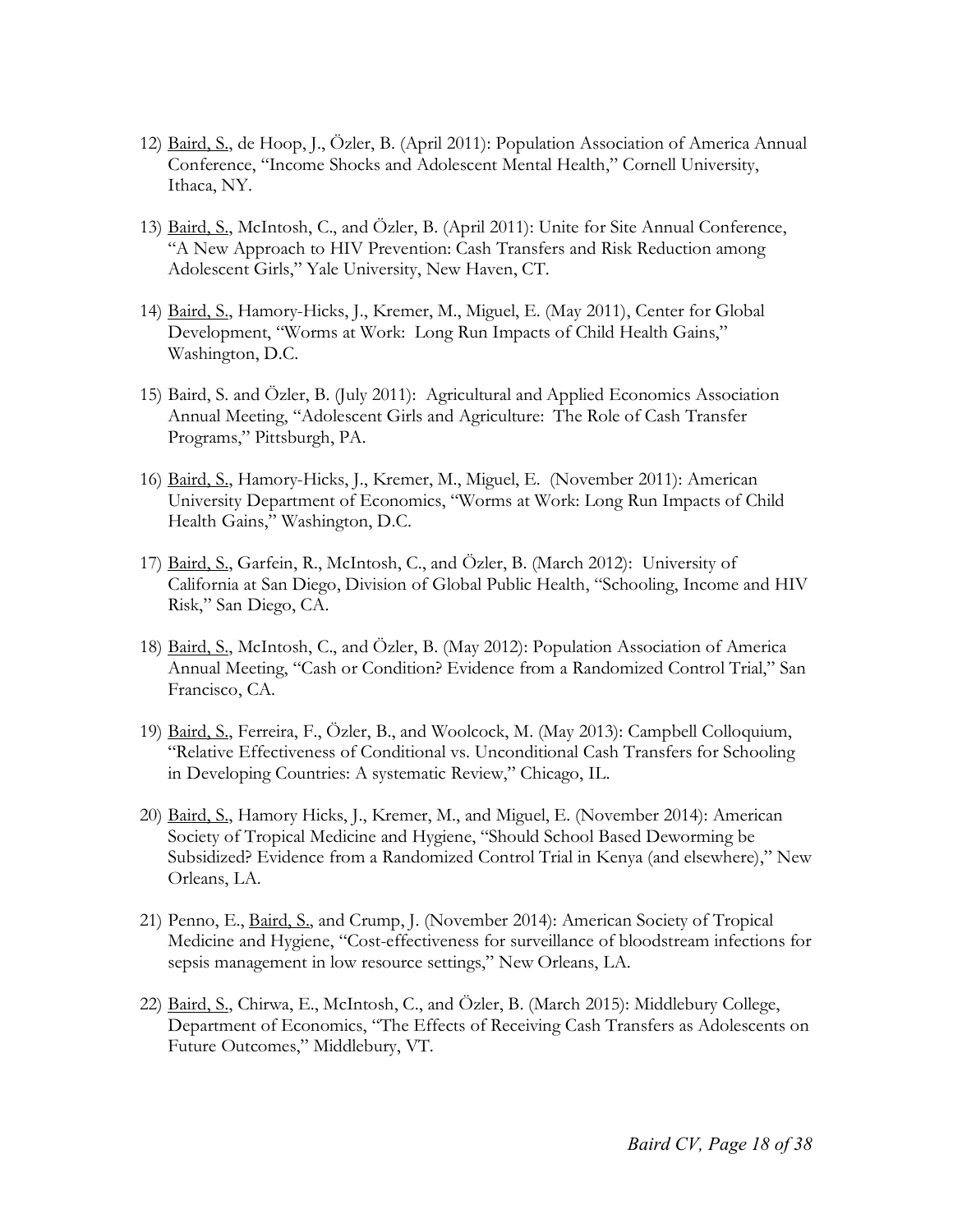- 23) Baird, S., Chirwa, E., McIntosh, C., and Özler, B. (May 2015): University of Oklahoma, Department of Economics, "The Effects of Receiving Cash Transfers as Adolescents on Future Outcomes," Norman, OK.
- 24) Baird, S., Hamory Hicks, J., Kremer, M., and Miguel, E. (October 2015): COR-NTD: How to Make a Case for Deworming?, "The Educational and Economic Impact of Mass Deworming," Philadelphia, PA.
- 25) Baird, S., Bohren, A., McIntosh, C., and Özler, B. (May 2016): Center for Communicable Disease Dynamics, Harvard School of Public Health, "Designing Experiments to Measure Spillover Effects," Boston, MA.
- 26) Baird, S. and Karlan, D. (May 2016): Yale University, "Enumerator Effects," New Haven, CT.
- 27) Baird, S. (June 2016): Outcomes Beyond Test Scores, "Education, Income and Health: Evidence from a Cash Transfer Program in Malawi," New York University, New York, NY.
- 28) Baird, S., Bohren, A., McIntosh, C., and Özler, B. (August 2016): Simulating Intervention Trials in Infectious Diseases, "Measuring Spillover Effects through the Randomized Saturation Design," Fred Hutchinson Cancer Research Center, Seattle, WA.
- 29) Baird, S., McIntosh, C., and Özler, B. (January 2017): ASSA Annual Meeting, "When the Money Runs Out: Do Cash Transfers have Sustained Effects on Human Capital Accumulation?" Chicago, IL.
- 30) Baird, S. (May 2017): Workshop on the Demographic Effects of Girls' Education in Developing Countries, National Academies of Sciences, Engineering and Medicine, "Effect of a cash transfer program for young women in Malawi on Human Capital Accumulation." Irvine, CA.
- 31) Baird, S. (July 2017): Summer Institute at Pathfinder, "Economic and Education Interventions for SRHR Outcomes." Pathfinder, Boston, MA.
- 32) Baird, S., McIntosh, C., and Özler, B. (May 2018): California Center for Population Research, "When the Money Runs Out: Do Cash Transfers Have Sustained Effects?" UCLA, Los Angeles, CA.
- 33) Abu Hamad, B., Baird, S., Jones, N., and Malachowsca, A. (November 2018): American Society of Tropical Medicine and Hygiene, "The health and nutritional wellbeing of adolescent Syrian refugees in Jordan: Emerging findings from the GAGE research programme." New Orleans, LA.
- 34) Baird, S., Hamory Hicks, J., Kremer, M., and Miguel, E. (November 2018): American Society of Tropical Medicine and Hygiene, "Worms and Wellbeing: 15 Year Economic Impacts from Kenya." New Orleans, LA.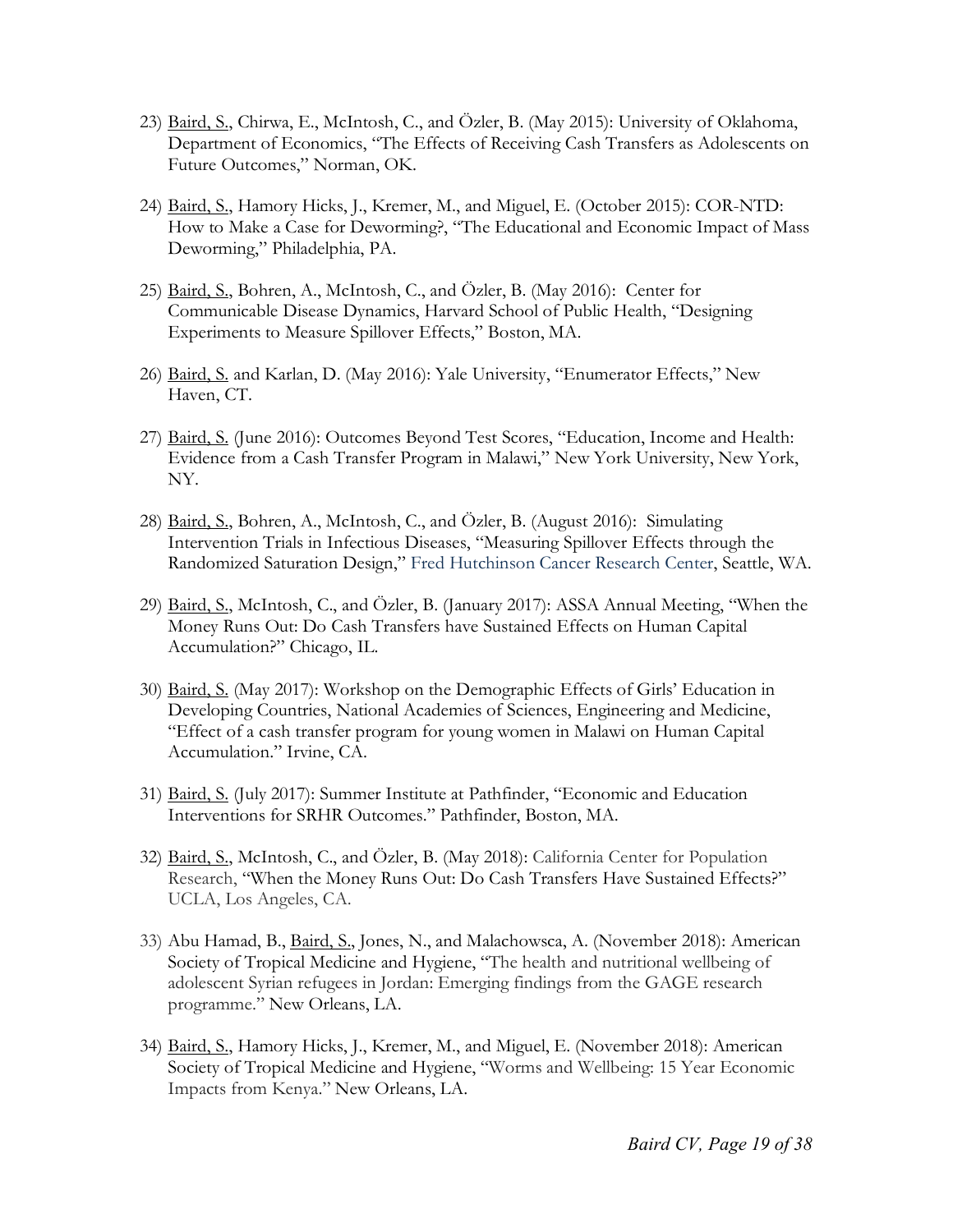- 35) Baird, S. and Özler, B. (January 2020): AEA/ASSA Annual Meeting, "Using Group Interpersonal Psychotherapy to Improve the Well-Being of Adolescent Girls." San Diego, CA.
- 36) Baird, S. and Shah, M. (July 2020): National Bureau of Economic Research 2020 Summer Institute Gender in the Economy, "The Shadow Pandemic: Covid-19 and Violence against Adolescent Girls in LMICs." Virtual.

## **INTERNATIONAL PRESENTATIONS**

- 1) Baird, S., Chirwa, E., McIntosh, C., and Özler, B. (March 2009): Center for the Study of African Economies (CSAE) Conference, "The Impact of a CCT Program for Schooling on the Sexual Behavior of Young Women in Malawi," Oxford University, Oxford, UK.
- 2) Baird, S., Chirwa, E., McIntosh, C., and Özler, B. (November 2009): Global Forum for Health Research Forum 2009, "The Short-Term Impacts of a Schooling Conditional Cash Transfer Program on the Sexual Behavior of Young Women," Havana, Cuba.
- 3) Baird, S., Chirwa, E., McIntosh, C., and Özler, B. (January 2010): Eleventh Annual Global Development Conference, "The Short Term Impacts of a Schooling Conditional Cash Transfer Program on the Sexual Behavior of Young Women," Prague, Czech Republic.
- 4) Baird, S., Chirwa, E., de Hoop, J., and Özler, B. (July 2010): National Bureau of Economic Research Africa Project Conference, "Girl Power: Cash Transfers and Female Empowerment," Accra, Ghana.
- 5) Baird, S., Hamory-Hicks, J., Kremer, M., Miguel, E. (January 2011): JPAL Africa Launch, "Worms at Work: Long Run Impacts of Child Health Gains," University of Cape Town, South Africa.
- 6) Baird, S. (May 2011): Children and Youth in Crisis Workshop, "Impact of Crises on Infant and Adolescent Health," Marbach, Germany.
- 7) Baird, S., Hamory-Hicks, J., Kremer, M., Miguel, E. (July 2011): International Health Economics Association Annual Conference, "Worms at Work: Long Run Impacts of Child Health Gains," Toronto, Canada.
- 8) Baird, S., McIntosh, C., and Özler, B. (September 2011): University of Auckland Department of Economics, "Schooling, Income and HIV Risk," Auckland, New Zealand.
- 9) Baird, S., McIntosh, C., and Özler, B. (September 2011): University of Waikato Department of Economics, "Cash or Condition: Evidence from a Cash Transfer Experiment," Hamilton, New Zealand.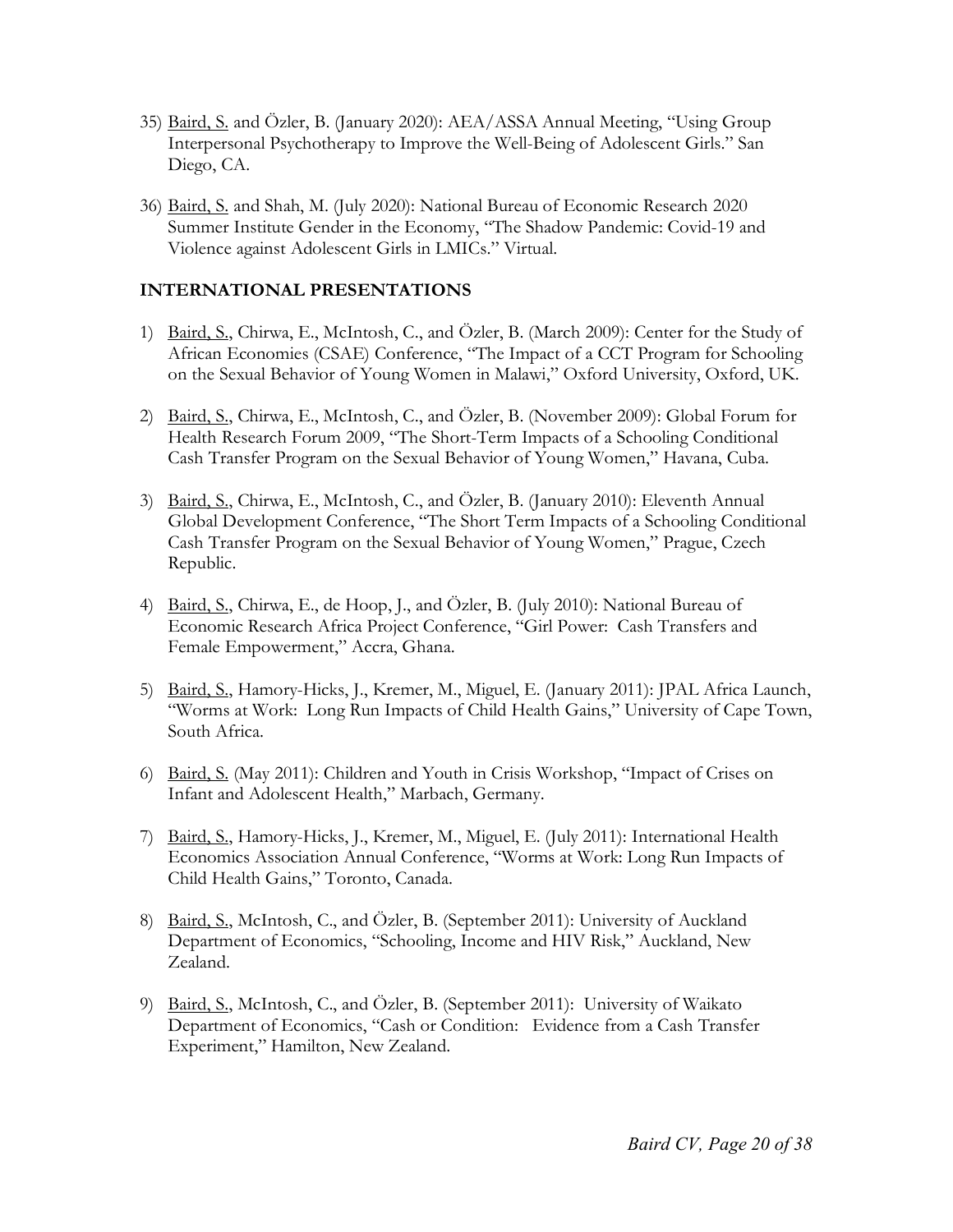- 10) Baird, S., de Hoop, J., and Özler, B. (October 2011): University of Otago Department of Economics, "Income Shocks and Adolescent Mental Health," Dunedin, New Zealand.
- 11) Baird, S. (October 2011): World Health Summit, "Development Economics of NTDs versus the 'Big Three'," Berlin, Germany.
- 12) Baird, S., Bohren, A., McIntosh, C., and Özler, B. (December 2011): University of Namur Department of Economics, "Designing Experiments to Measure Threshold and Spillover Effects," Namur, Belgium.
- 13) Baird, S., Bohren, A., McIntosh, C., and Özler, B. (December 2011): Paris School of Economics, "Designing Experiments to Measure Threshold and Spillover Effects," Paris, France.
- 14) Baird, S. August 2012: MEPI Annual Symposium, Monitoring and Evaluation Plenary, Addis Ababa, Ethiopia.
- 15) Baird, S. August 2012: MEPI Annual Symposium, Monitoring and Evaluation Workshop, Addis Ababa, Ethiopia.
- 16) Baird, S. (August 2012): University of Otago Department of Preventive and Social Medicine, "Schooling, Income and Health Risk: a Study of Adolescent Girls in Malawi," Dunedin, New Zealand.
- 17) Baird, S., Hamory-Hicks, J., Kremer, M., Miguel, E. (November 2012): Monash University Department of Economics, "Worms at Work: Long Run Impacts of Child Health Gains," Melbourne, Australia.
- 18) Baird, S., Hamory-Hicks, J., Kremer, M., Miguel, E. (November 2012): Otago International Health Research Network Annual Conference, "Worms at Work: Long Run Impacts of Child Health Gains," Dunedin, New Zealand.
- 19) Baird, S., Hamory-Hicks, J., Kremer, M., Miguel, E. (March 2013): University of Melbourne Development Workshop, "Worms at Work: Public Finance Implications of a Child Health Investment," Melbourne, Australia.
- 20) Baird, S., Hamory-Hicks, J., Kremer, M., Miguel, E. (March 2013): University of New South Wales Department of Economics, "Worms at Work: Public Finance Implications of a Child Health Investment," Sydney, Australia.
- 21) Baird, S., Gong, E., McIntosh, C., and Özler, B. (July 2013): International Health Economics Association Annual Conference, "Cash Transfers, Voluntary Counseling and Testing, and HIV: Experimental Evidence from Malawi," Sydney, Australia.
- 22) Baird, S., Bohren, A., McIntosh, C., and Özler, B. (July 2013): Econometric Society Australasian Meeting, "Designing Experiments to Measure Spillover and Threshold Effects," Sydney, Australia.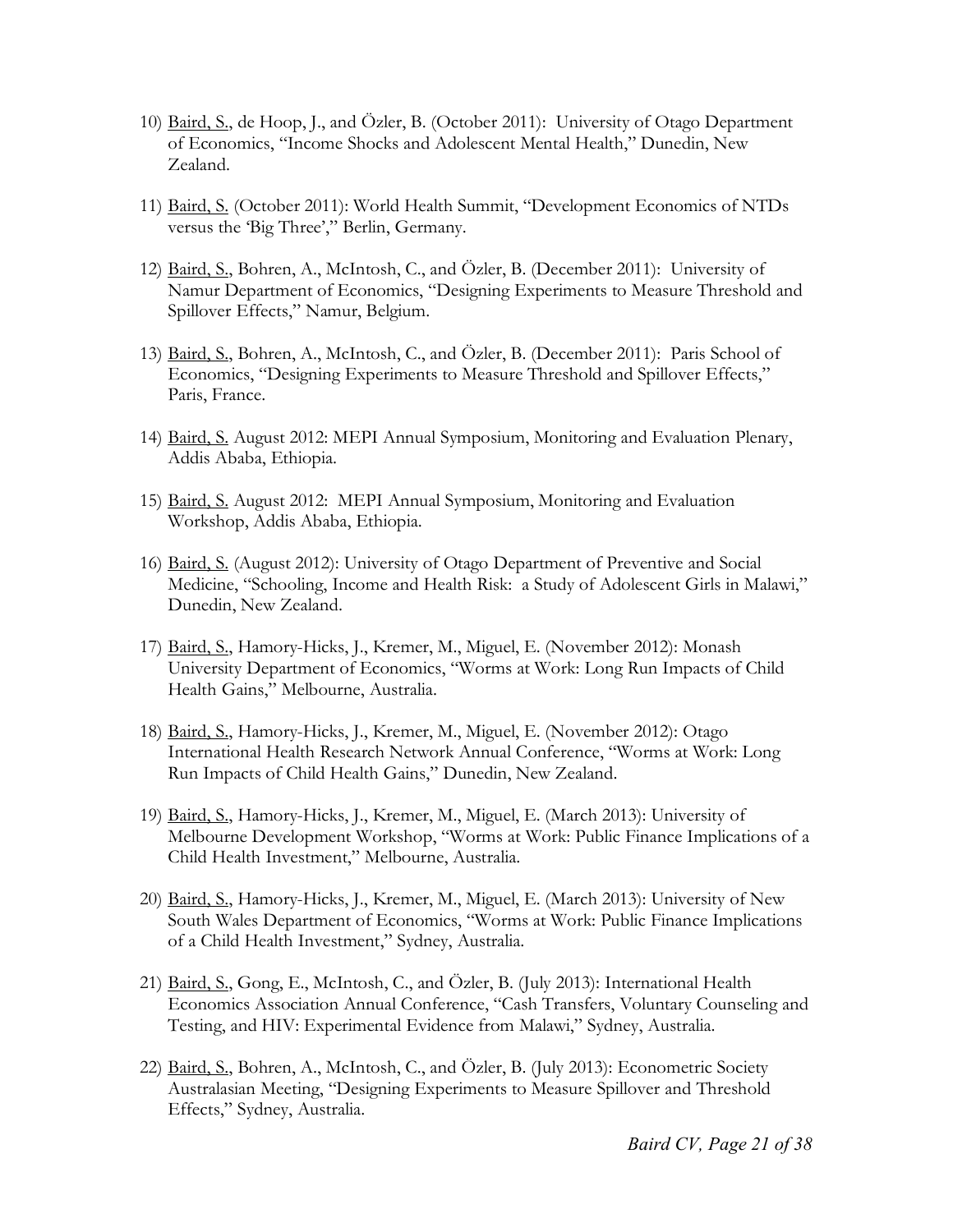- 23) Baird, S., Chirwa, E., McIntosh, C., and Özler, B. (August 2013): Labor Econometrics Workshop, "The Long Term Effects of a Cash Transfer Program: Evidence from Malawi," Melbourne, Australia.
- 24) Baird, S. (November 2013): University of Melbourne Department of Economics, "Schooling, Income and Health Risk in Malawi: From Idea to Impact," Melbourne, Australia.
- 25) Baird, S., Chirwa, E., McIntosh, C., and Özler, B. (December 2013): Monash Development Workshop, "What Happens Once the Intervention Ends: The Medium Term Impacts of a Cash Transfer Program in Malawi," Melbourne, Australia.
- 26) Baird, S., Chirwa, E., McIntosh, C., and Özler, B. (March 2015): Center for the Study of African Economies (CSAE) Conference, "The Effects of Receiving Cash Transfers as Adolescents on Future Outcomes," Oxford University, Oxford, UK.
- 27) Baird, S. (June 2015): PopPov Annual Conference, "Women's Economic Empowerment and Development: Issues in Measurement and Defining Causal Impact," Addis Ababa, Ethiopia.
- 28) Baird, S., Chirwa, E., McIntosh, C., and Özler, B. (June 2015): PopPov Annual Conference, "The Effects of Receiving Cash Transfers as Adolescents on Future Outcomes," Addis Ababa, Ethiopia.
- 29) Baird, S. (July 2015): Identifying What Works: Using Randomized Control Trials in Public Policy, "School Based Deworming: Evidence to Policy," Wellington, New Zealand.
- 30) Baird, S., Hamory Hicks, J., Kremer, M., and Miguel, E. (November 2015): Otago International Health Research Network, "The Economics of Mass Deworming," University of Otago, Dunedin, New Zealand.
- 31) Baird, S. (May 2016): GAGE Workshop, GAGE Study Design, London, United Kingdom
- 32) Baird, S. (September 2016): What Works Global Summit 2016, Deworming: Findings from a new Systematic Review, "Reflections on Welch et al. (2016)," London, United Kingdom.
- 33) Baird, S., McIntosh, C., and Özler, B. (January 2017): Development Economics Workshop, "When the Money Runs Out: Do Cash Transfers have Sustained Effects on Human Capital Accumulation?" Rome, Italy.
- 34) Baird, S., McIntosh, C., and Özler, B. (February 2017): Center on Population Dynamics Social Statistics and Population Dynamics Seminar Series, "When the Money Runs Out: Do Cash Transfers have Sustained Effects on Human Capital Accumulation?" McGill, Montreal, Canada.

*Baird CV, Page 22 of 38*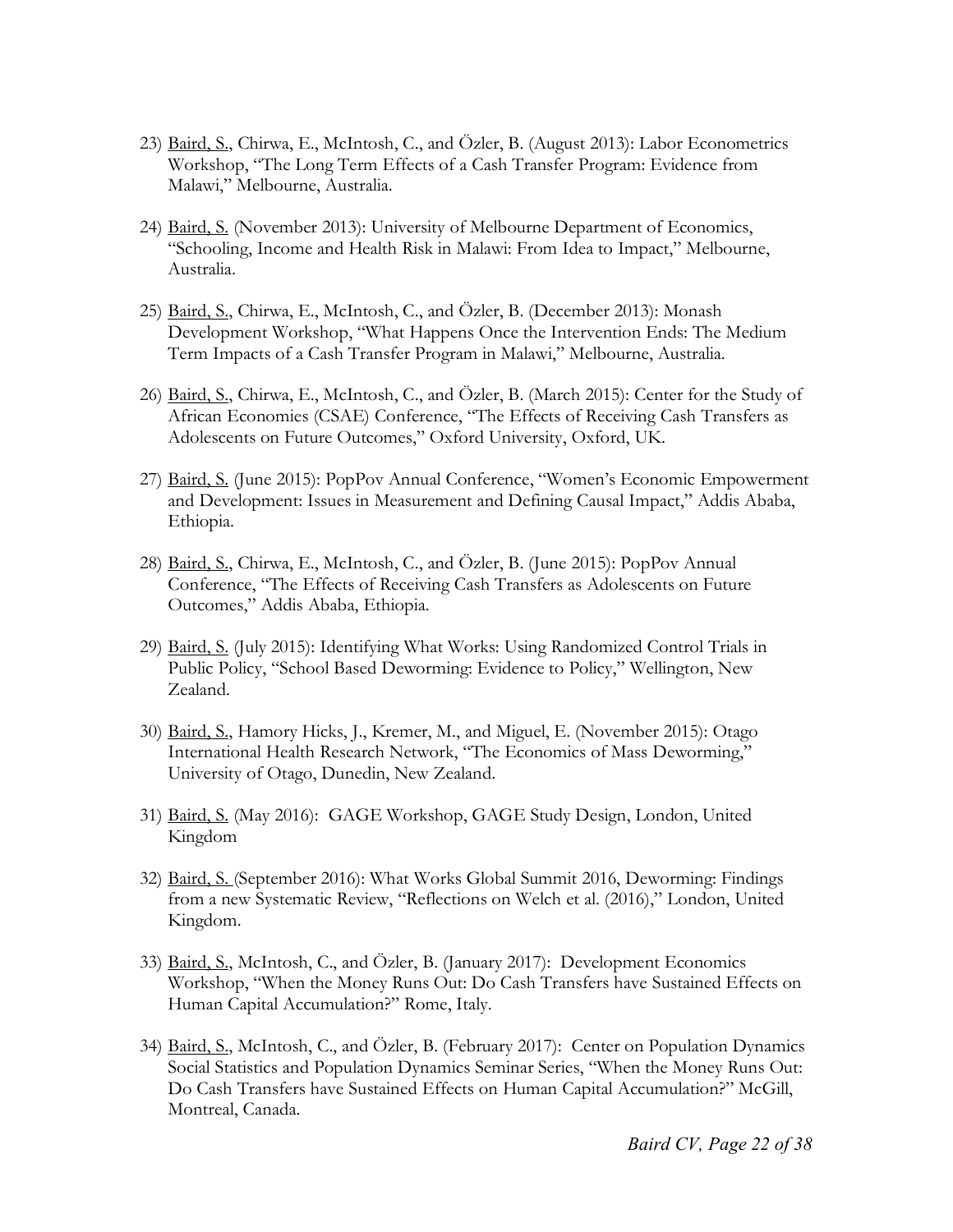- 35) Baird, S., McIntosh, C., and Özler, B. (February 2017): Stunting: Past, Present Future, "When the Money Runs Out: Do Cash Transfers have Sustained Effects on Human Capital Accumulation?" London School of Economics, London, UK.
- 36) Baird, S. (January 2018): Lancet Standing Commission on Adolescent Health and Wellbeing, "What can we learn from Economics? Tools and Methods for Improving Adolescent Health and Wellbeing." London, UK.
- 37) Baird, S. (October 2018): Economic empowerment across the lifecourse: the significance of the adolescent years, "Economic Empowerment during Adolescence." London School of Economics, London, UK.
- 38) Baird, S., McIntosh, C., and Özler, B. (February 2019): Center for Social Data Analytics, "When the Money Runs Out: Do Cash Transfers Have Sustained Effects?" Auckland University of Technology, Auckland, New Zealand.
- 39) Baird, S. (April 2019): Center for Global Health Weekly Seminar, "Are Current Empowerment Measures Valid and Useful?" Sick Kids/Center for Global Health, Toronto, Canada.
- 40) Baird, S. (May 2019): The Global Leave No One Behind Agenda: What it means for Ethiopian Adolescents, "Overview of GAGE Research." Addis Ababa, Ethiopia.
- 41) Baird, S. and Samara, R. (October 2019) Leave no One Behind Agenda: Jordan Baseline Findings, "Adolescent-friendly services: access and quality challenges." Amman, Jordan.
- 42) Baird, S. (January 2020): Research Conference on Forced Displacement, "Using Children's Drawings to Measure Psychological Impacts of Exposure to Violence." Copenhagen, Denmark.

## **9. UNIVERSITY SERVICE**

### **COMMITTEE SERVICE**

### **Department**

### **George Washington University, Department of Global Health**

| Member, Departmental Curriculum Committee                         | 2009, 2015-Present |
|-------------------------------------------------------------------|--------------------|
| Chair, Faculty Hiring Committee (5 positions)                     | 2010-2012          |
| Co-Chair, Department Chair Hiring Committee                       | 2012               |
| Chair, Health Economist Hiring Committee                          | 2015-2016          |
| Member, Health in Emergency Affected Populations Hiring Committee | 2016-2017          |
| Member, Appointments, Promotions and Tenure (APT) Committee       | 2015-Present       |
| Chair, Departmental Curriculum Committee                          | 2019-Present       |
| Member, DrPH Committee                                            | 2019-Present       |
|                                                                   |                    |

**School** 

## **George Washington University, Milken Institute of Public Health**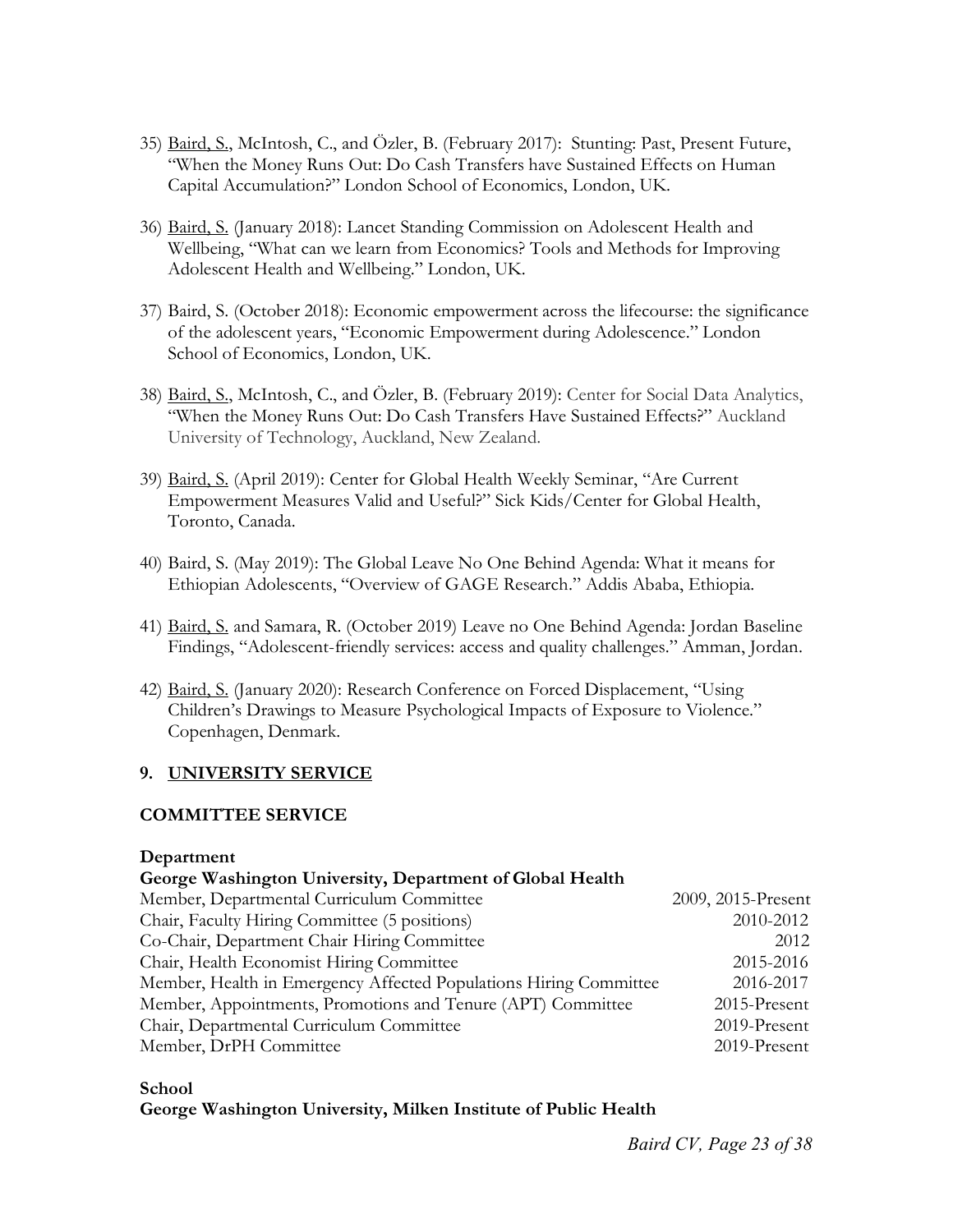| Member, Ad Hoc SPHHS Committee on Teaching Excellence               | 2009-2011               |
|---------------------------------------------------------------------|-------------------------|
| Member, Joint EOH/DGH Faculty Hiring Committee                      | 2010-2011               |
| Member, SPHHS Research Committee                                    | 2010-2011               |
| Member, Joint HSML/DGH Faculty Hiring Committee                     | 2011-2012               |
| Member, SPHHS Strategic Planning Working Group on Doctoral Programs | 2012                    |
| Member, Curriculum Committee                                        | 2015-Present            |
| Member, IT & Security Task Force                                    | 2015-2016               |
| Member, Joint EOH/DGH Faculty Hiring Committee                      | 2016-2017               |
| Chair, Associate Dean for Academic Affairs Hiring Committee         | 2017                    |
| Member, Associate Dean for Research Hiring Committee                | 2017-2018               |
| Member, MPH Advisory Committee                                      | 2020-Present            |
| Chair, Curriculum Committee                                         | 2019-Present            |
| University                                                          |                         |
| <b>George Washington University</b>                                 |                         |
| Member, University Committee for the GW NTDs Initiative             | 2010                    |
| Advisory Group Member, Global Gender Program                        | 2012-2016               |
| Member, Faculty Senate                                              | 2020-Present            |
| <b>ADMINISTRATIVE SERVICE</b>                                       |                         |
| Departmental                                                        |                         |
| George Washington University, Department of Global Health           |                         |
| Culminating Experience Program Director                             | 2009-2010               |
| Methods Track Coordinator                                           | 2011-2012               |
| PhD Program Development Director                                    | 2019-Present            |
| <b>University of Otago</b>                                          |                         |
| Co-Organizer, Economics Weekly Departmental Seminar and Brownbag    | 2014                    |
| SERVICE TO ADMISSIONS, ALUMNI OR STUDENT GROUPS                     |                         |
| Departmental                                                        |                         |
| George Washington University, Department of Global Health           |                         |
| Member, Admissions Committee                                        | 2013-2015, 2017-Present |
| School                                                              |                         |
| George Washington University, Milken Institute of Public Health     |                         |
| Member, Admissions Committee                                        | 2009-Present            |
| Attend, Admitted Students Day                                       | 2017-Present            |
| Attend, Open House                                                  | 2017-Present            |
| Attend, Orientation                                                 | 2018-Present            |
| Attend, Graduation                                                  | 2020                    |

## **10. PROFESSIONAL SOCIETY MEMBERSHIP AND LEADERSHIP**

## **MEMBER**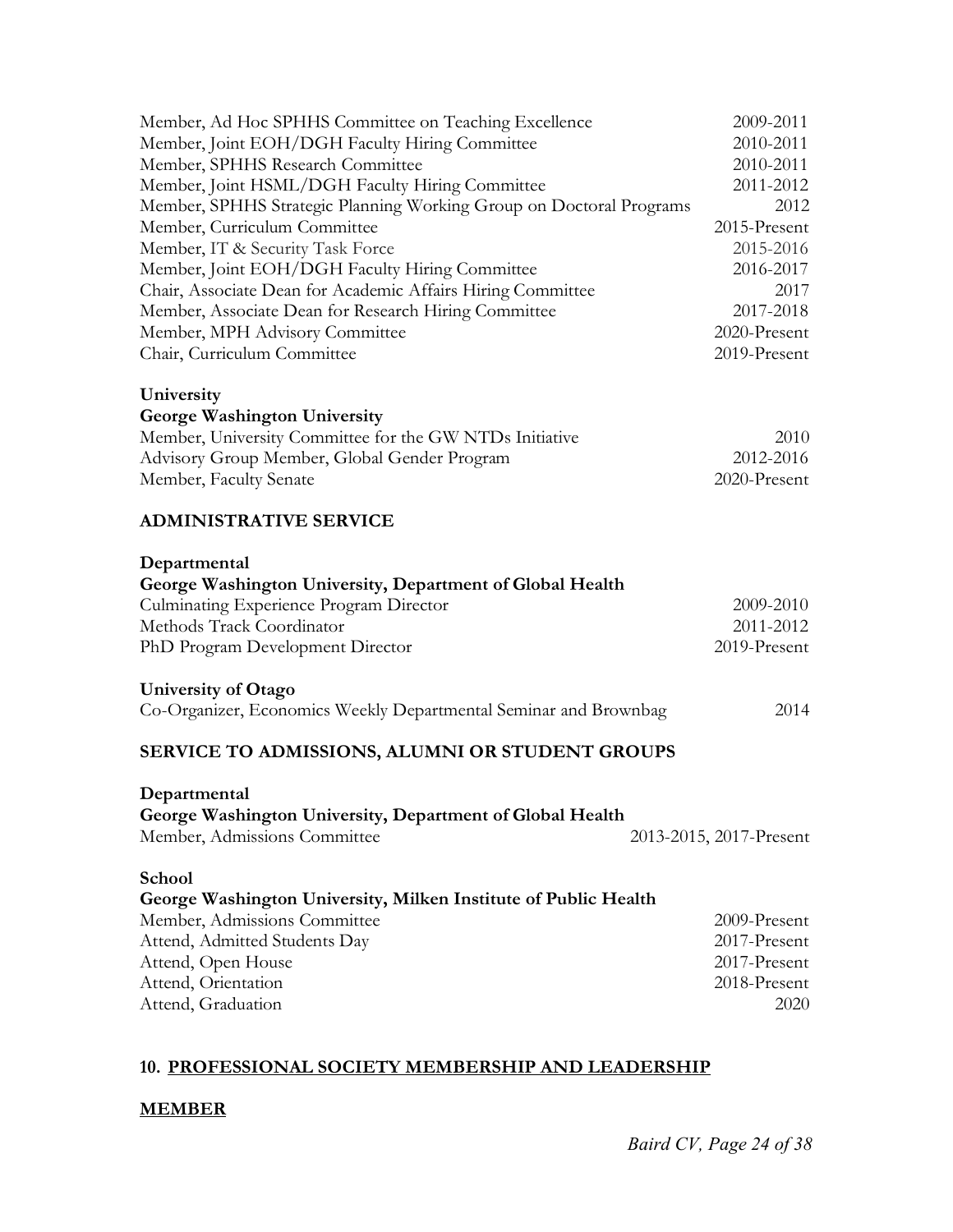| International Health Economics Association (IHEA)         | 2009-Present |
|-----------------------------------------------------------|--------------|
| American Economic Association (AEA)                       | 2010-Present |
| Population Association of America (PAA)                   | 2011-Present |
| Agricultural and Applied Economics Association (AAEA)     | 2012-Present |
| American Society of Tropical Medicine and Hygiene (ASTMH) | 2014-Present |
|                                                           |              |

## **11. EDITORIAL PEER REVIEW ACTIVITES**

| <b>Reviewer, Conferences or Professional Society Annual Meetings</b><br>Reviewer for joint World Bank/Jacob's Foundation Conference<br>on Children and Youth in Crisis                                                                                                                                                                                                                                                                                                                                                                                                                                               | 2011                         |
|----------------------------------------------------------------------------------------------------------------------------------------------------------------------------------------------------------------------------------------------------------------------------------------------------------------------------------------------------------------------------------------------------------------------------------------------------------------------------------------------------------------------------------------------------------------------------------------------------------------------|------------------------------|
| Scientific Program Committee Member<br>Global Health Mini University                                                                                                                                                                                                                                                                                                                                                                                                                                                                                                                                                 | 2014, 2015, 2017, 2018       |
| Scientific Program Committee Member<br>PopPov Annual Conference                                                                                                                                                                                                                                                                                                                                                                                                                                                                                                                                                      | 2015, 2016                   |
| Reviewer of Abstracts for IHEA Sessions<br><b>ASSA Annual Meeting</b>                                                                                                                                                                                                                                                                                                                                                                                                                                                                                                                                                | 2018                         |
| Scientific Program Committee Member<br>Inter-CFAR Sub-Saharan Africa Symposium                                                                                                                                                                                                                                                                                                                                                                                                                                                                                                                                       | 2018                         |
| <b>Editorial Activities</b>                                                                                                                                                                                                                                                                                                                                                                                                                                                                                                                                                                                          |                              |
| <b>Associate Editor</b><br><b>ECONOMIA</b><br>World Development                                                                                                                                                                                                                                                                                                                                                                                                                                                                                                                                                      | 2019-Present<br>2020-Present |
| <u><b>Journal/Edited Volume Peer Review</b></u><br>Annals of Epidemiology<br>American Economic Review<br>American Economics Journals: Applied Economics<br>American Journal of Agricultural Economics<br>American Journal of Preventive Medicine<br>American Journal of Public Health<br><b>BMJ</b> Global Health<br>Campbell Collaboration<br>Center for Global Development Working Paper Series<br>Contemporary Economics Policy<br>Demography<br>Disease Control Priorities, Third Edition (DCP3)<br>Eastern Economic Journal<br>Economic Development and Cultural Change<br>Economic Inquiry<br>Economic Journal | 2009-Present                 |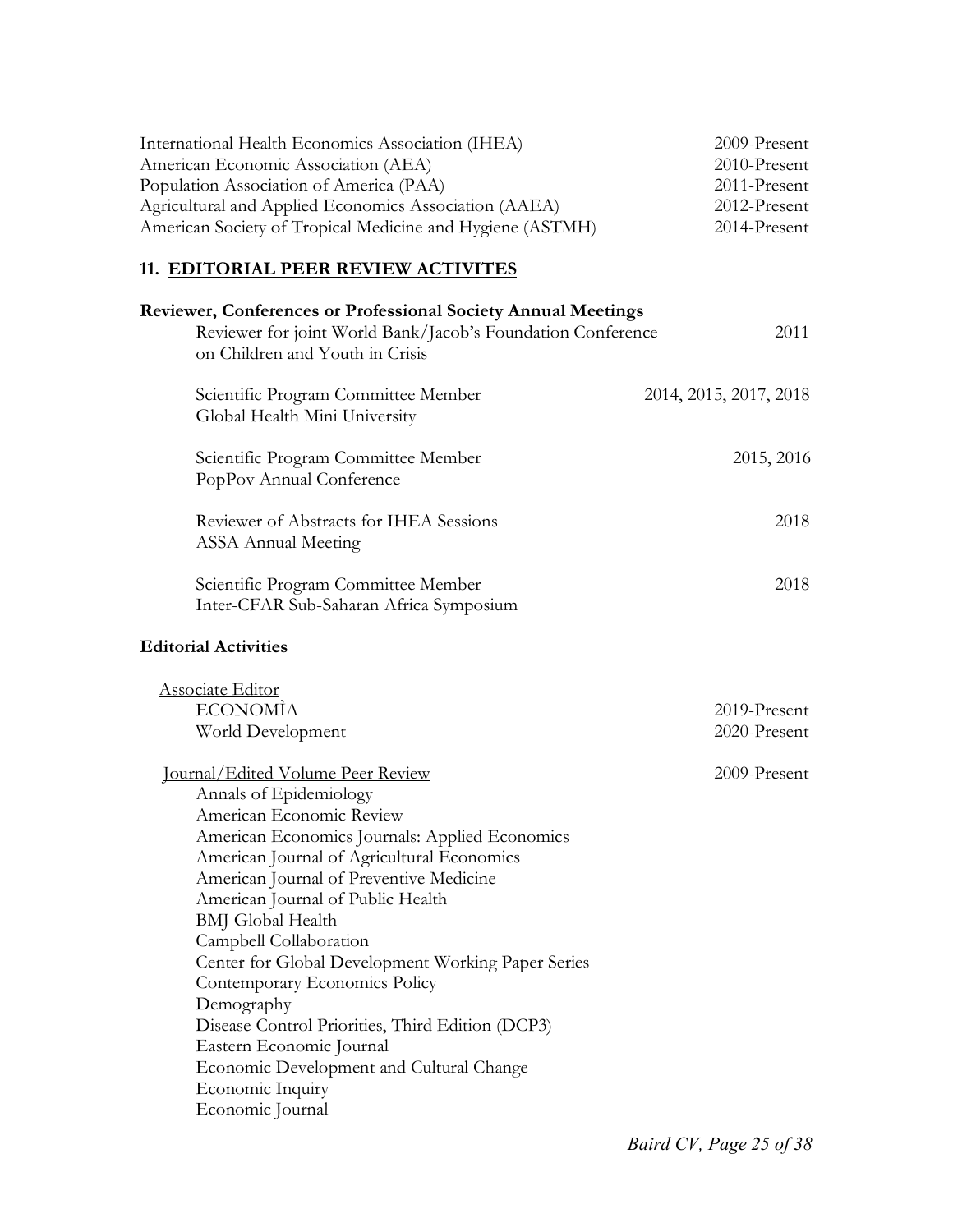Economic Letters Educational Evaluation and Policy Analysis Environment and Development Economics Environmental Management European Journal of Development Research Feminist Economics Field Methods Food Policy Global Public Health Governance Health Economics Health Policy and Planning International Journal of Epidemiology JAMA Pediatrics Journal of Adolescent Health Journal of African Economics Journal of Applied Econometrics Journal of Biosocial Sciences Journal of Comparative Social Welfare Journal of Development Economics Journal of Development Effectiveness Journal of Development Studies Journal of the European Economic Association Journal of Global Health Journal of Globalization and Development Journal of Health Economics Journal of Human Resources Journal of Policy Analysis and Management Journal of Political Economy Journal of Population Economics Journal of Public Economics Journal of Research on Adolescence Nature Human Behavior New Zealand Medical Journal Oxford Bulleting of Economics and Statistics Oxford Development Studies Oxford Press PLOS Neglected Tropical Diseases PLOS One Population and Development Review Population Studies Quarterly Journal of Economics SAGE Science Social Science and Medicine Studies in Family Planning The Economic Journal The Lancet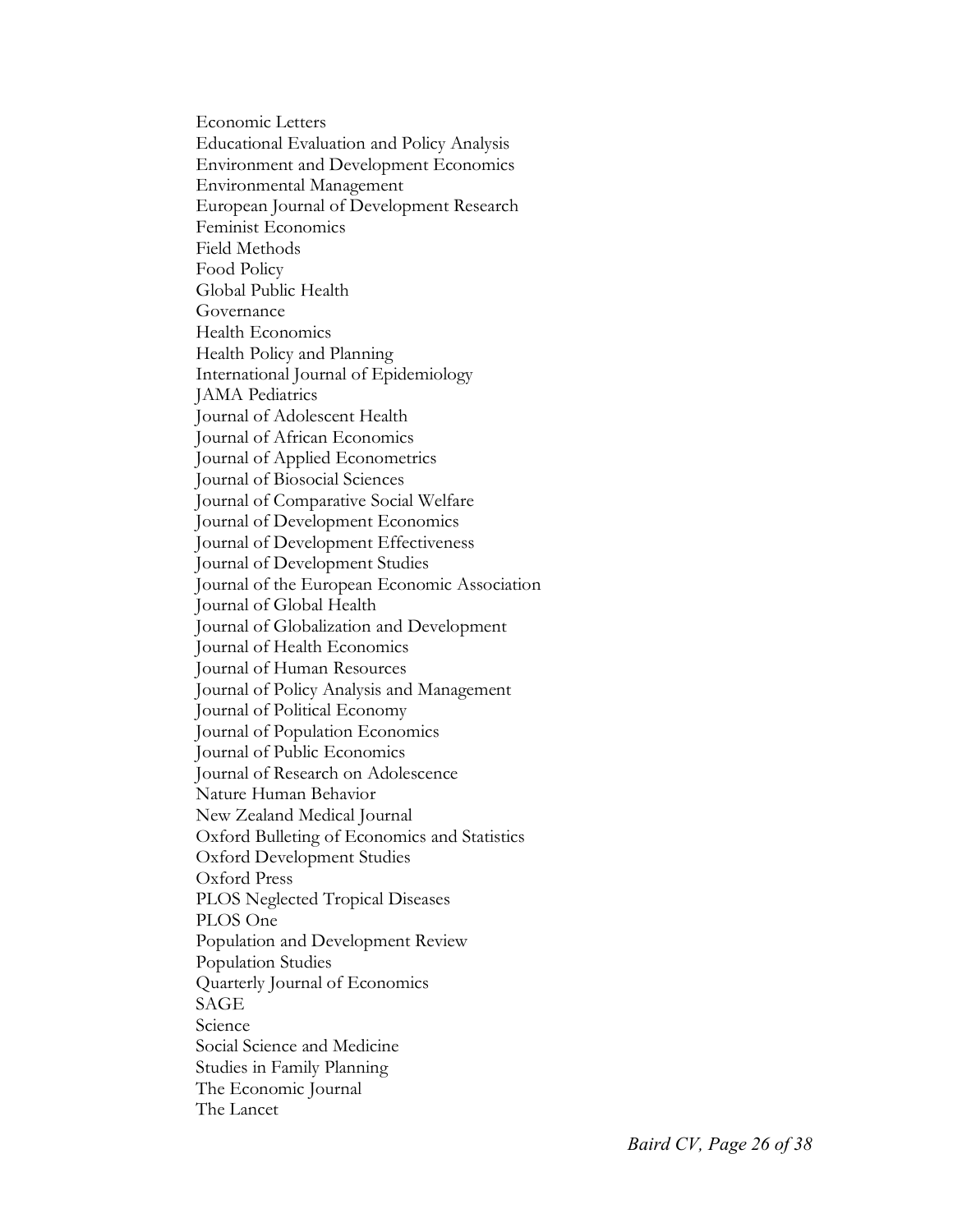The Review of Economics and Statistics The Review of Economic Studies World Bank Economic Review World Development

# **Grant Peer Review**

| National                                                                                                                      |              |
|-------------------------------------------------------------------------------------------------------------------------------|--------------|
| Grant reviewer for Economics Program of the National<br>Science Foundation                                                    | 2011, 2018   |
| Grant reviewer for Indo-US Science and Technology Forum<br>American Association for the Advancement of Science                | 2011         |
| Grant reviewer for Decision, Risk and Management Science Program<br>of the National Science Foundation                        | 2012         |
| Grant reviewer for the John Templeton Foundation                                                                              | 2015         |
| Special Emphasis Panel Member, National Institutes of Health                                                                  | 2015         |
| International<br>Grant reviewer for International Initiative for Impact<br>Evaluation (3ie) Social Protection Thematic Window | 2012         |
| Grant reviewer for IZA/DFID Growth and Labour Markets<br>in Low Income Countries (GLM-LIC) program.                           | 2012, 2013   |
| Grant reviewer for International Initiative for Impact<br>Evaluation (3ie) Open Window 4                                      | 2012         |
| <b>External Project Advisor</b><br>International Initiative for Impact Evaluation (3ie)<br>Social Protection Thematic Window  | 2012-Present |
| <b>External Project Advisor</b><br>International Initiative for Impact Evaluation (3ie)<br>Replication Programme              | 2013-2016    |
| Grant reviewer for Research Foundation - Flanders<br>(Fonds Wetenschappelijk Onderzoek - Vlaanderen, FWO)                     | 2013         |
| Grant reviewer for the Medical Research Council (UK)                                                                          | 2015, 2017   |
| Grant Reviewer for Swedish Research Council                                                                                   | 2018         |
| Grant reviewer for Grand Challenges Canada (GCC)<br>Start in Global Health Peer Review                                        | 2019         |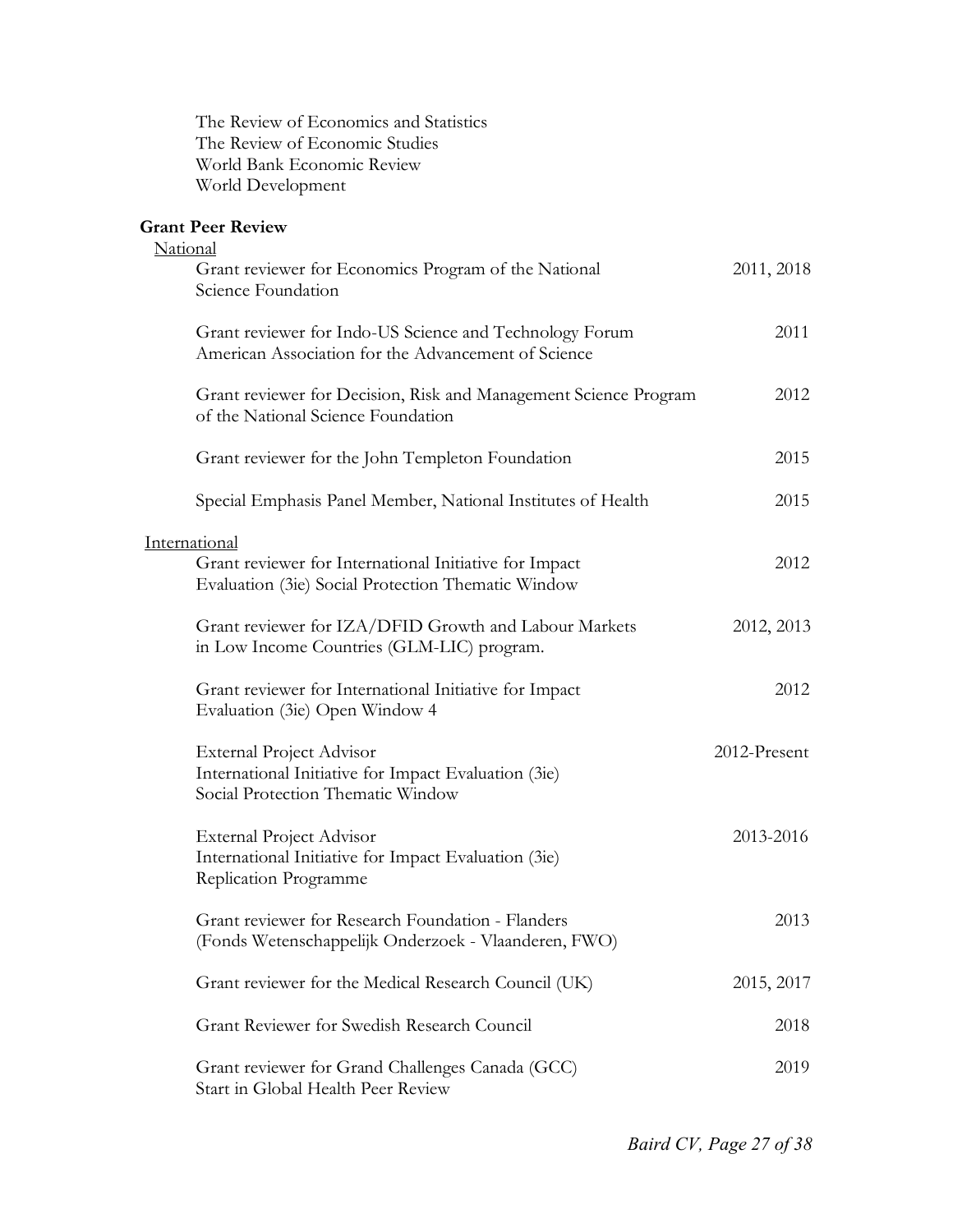## **12. EXTERNAL ACTIVITIES/PARTNERSHIPS**

| The World Bank, Short-term Consultant<br>Consultant for Jed Friedman and Norbert Schady on project entitled "Understanding the<br>relationship between macroeconomic crises and child health."                | 2005         |
|---------------------------------------------------------------------------------------------------------------------------------------------------------------------------------------------------------------|--------------|
| <b>DIMeco Guest Researcher, Paris School of Economics</b>                                                                                                                                                     | 2011         |
| The World Bank, Short-term Consultant<br>Commissioned author for chapter on health in book entitled Children and Youth in Crisis.                                                                             | 2011-2012    |
| International Food Policy Research Institute, Consultant<br>Poverty, Health and Nutrition Division                                                                                                            | 2014-2015    |
| Cups or Cash Trial Steering Committee, Member<br>Liverpool School of Tropical Hygiene                                                                                                                         | 2015-Present |
| International Food Policy Research Institute, Senior Research Fellow<br>Poverty, Health and Nutrition Division                                                                                                | 2016-2017    |
| Population Council, Systematic Review Advisory Board Member<br>Evidence for causal links between education and maternal and child health,<br>sexual and reproductive health, and malaria: A systematic review | 2018         |
| World Food Program, Member<br>Reference Group for Cash-Based-Transfers (CBT) and<br><b>Gender Impact Evaluation Window</b>                                                                                    | 2019-Present |
| 13. TEACHING/LEARNING PORTFOLIO                                                                                                                                                                               |              |

# **EDUCATIONAL PROGRAM LEADERSHIP**

| Global Health DrPH                                                                                                             | 2010-2013       |
|--------------------------------------------------------------------------------------------------------------------------------|-----------------|
| Program Director                                                                                                               |                 |
| Global Health Program Design, Monitoring and Evaluation MPH<br>Program Director                                                | $2016$ -Present |
| Department of Global Health<br>Vice-Chair                                                                                      | 2019-Present    |
| <b>COURSES TAUGHT</b><br>As Primary or Co-Instructor<br>Instructor, IRGN413A Corporate Strategy and the Environment (Master's) | Winter 2008     |
| University of California at San Diego                                                                                          |                 |

*Baird CV, Page 28 of 38*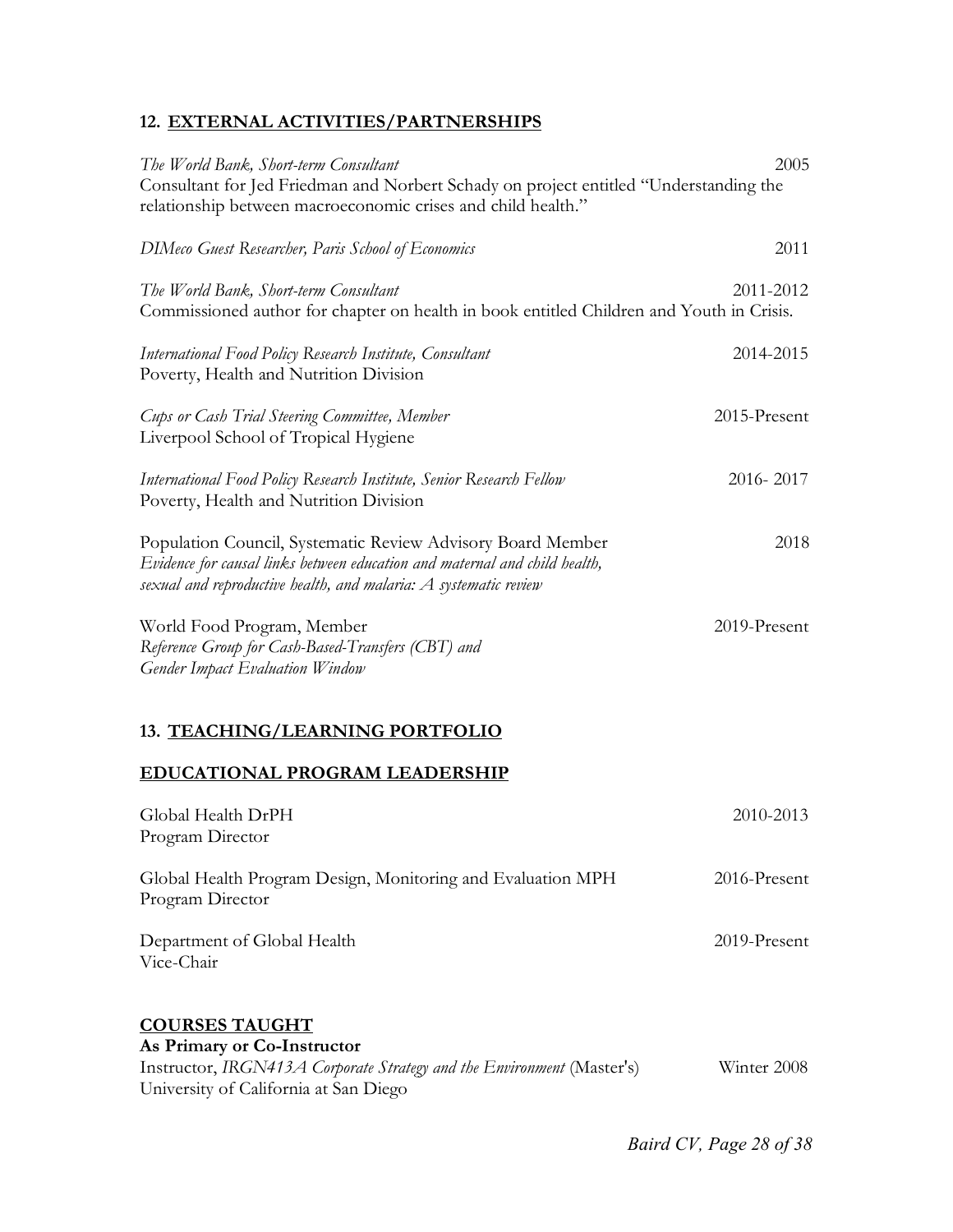| Instructor, IRGN413A Corporate Strategy and the Environment (Master's)<br>University of California at San Diego              | Winter 2009      |
|------------------------------------------------------------------------------------------------------------------------------|------------------|
| Co-Instructor, PubH341 & PubH342 Data Collection<br>and Analysis (Master's)<br>George Washington University                  | Summer 2009      |
| Co-Instructor, PubH410 Advanced Topics-Leadership in the<br>International Setting (Doctoral)<br>George Washington University | <b>Fall 2009</b> |
| Co-Instructor, PubH340 Study Design and Ethics (Master's)<br>George Washington University                                    | <b>Fall 2009</b> |
| Co-Instructor, PubH341 & PubH342 Data Collection<br>and Analysis (Master's)<br>George Washington University                  | <b>Fall 2009</b> |
| Co-Instructor, PubH340 Study Design and Ethics (Master's)<br>George Washington University                                    | Spring 2010      |
| Instructor, PubH346 Global Health Economics and Finance (Master's)<br>George Washington University                           | Spring 2010      |
| Co-Instructor, PubH341 & PubH342 Data Collection<br>and Analysis (Master's)<br>George Washington University                  | Spring 2010      |
| Co-Instructor, PubH333 & PubH334 Global Health Policy<br>and Analysis (Master's)<br>George Washington University             | Spring 2010      |
| Instructor, PubH8418 Doctoral Research Methods 2 (Doctoral)<br>George Washington University                                  | Spring 2011      |
| Instructor, PubH6412 Global Health Data Analysis (Master's)<br>George Washington University                                  | Spring 2011      |
| Instructor, PubH8406 Advanced Topics-Health Research in the<br>Global Arena (Doctoral)<br>George Washington University       | Spring 2011      |
| Instructor, PubH6440 Global Health Economics and Finance (Master's)<br>George Washington University                          | Spring 2011      |
| Co-Instructor, PubH8420 Doctoral Research Methods 3 (Doctoral)<br>George Washington University                               | Fall 2011        |

*Baird CV, Page 29 of 38*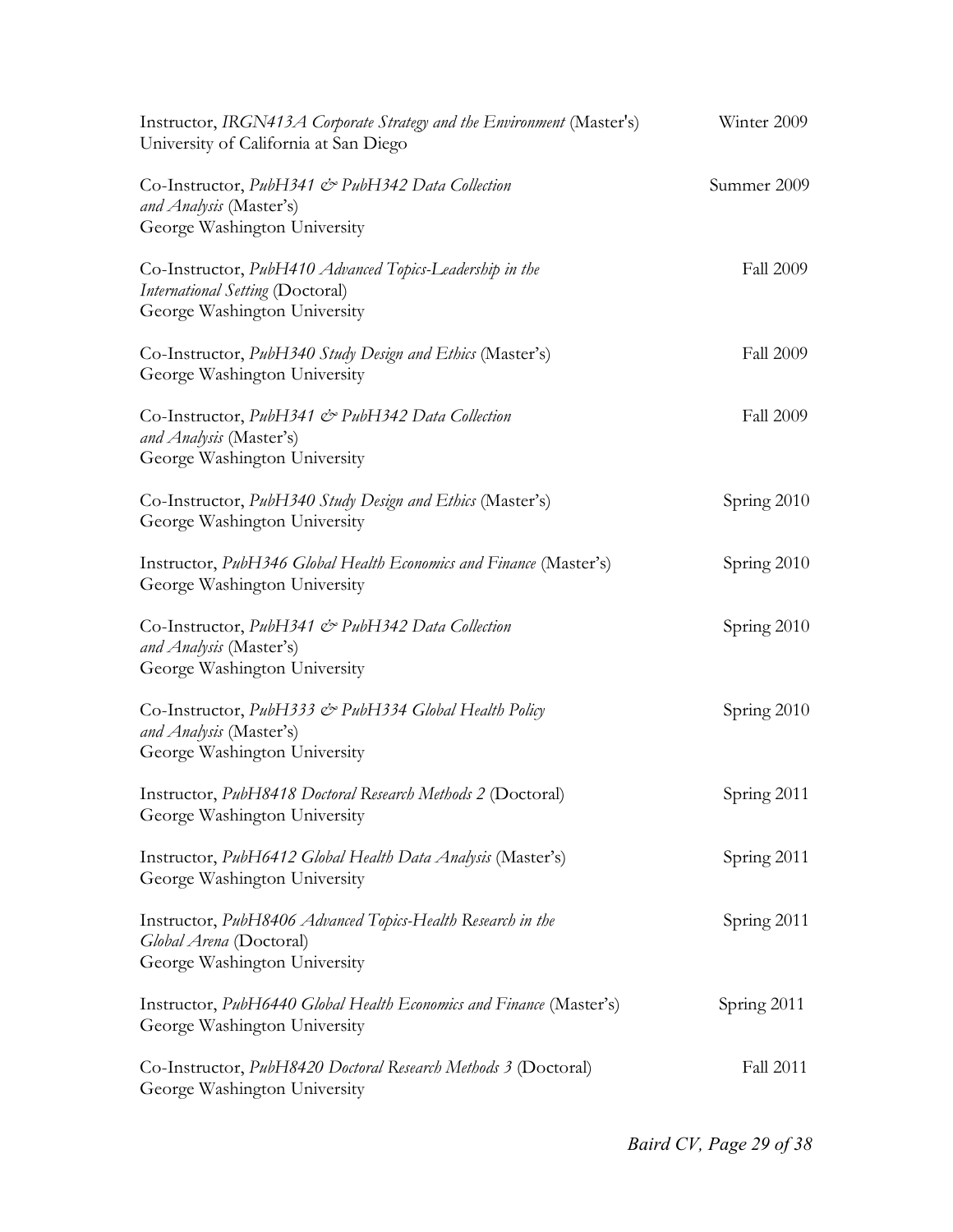| Instructor, PubH6440 Global Health Economics and Finance (Master's)<br>George Washington University                                                                                               | Spring 2012 |
|---------------------------------------------------------------------------------------------------------------------------------------------------------------------------------------------------|-------------|
| Co-Instructor, PubH6440 Global Health Economics and Finance (Master's)<br>George Washington University                                                                                            | Summer 2013 |
| Co-Instructor, PUBH704 Health Economics (Master's)<br>University of Otago                                                                                                                         | Fall 2014   |
| Co-Instructor, BSNS102 Quantitative Analysis for Business (Undergraduate)<br>University of Otago                                                                                                  | Spring 2014 |
| Instructor, PubH6440 Global Health Economics and Finance (Master's)<br>George Washington University                                                                                               | Spring 2015 |
| Co-organized and taught three day course entitled "A Short Course<br>on Conducting Randomized Experiments" to individuals from variety<br>of ministries in New Zealand<br>Wellington, New Zealand | Summer 2015 |
| Co-Instructor, PubH8420 Doctoral Research Methods III (Doctoral)<br>George Washington University                                                                                                  | Fall 2015   |
| Instructor, PubH6440 Global Health Economics and Finance (Master's)<br>George Washington University                                                                                               | Spring 2016 |
| Co-Instructor, PubH6440 Global Health Economics and Finance (Master's)<br>George Washington University                                                                                            | Spring 2017 |
| Co-Instructor, PubH6440 Global Health Economics and Finance (Master's)<br>George Washington University                                                                                            | Spring 2018 |
| Co-Instructor, PubH6495 Field Trial Methods and Application (Master's)<br>George Washington University                                                                                            | Fall 2019   |
| Co-Instructor, PubH6445 Quantitative Methods for Impact Evaluation (Master's)<br>George Washington University                                                                                     | Fall 2019   |
| <b>As Teaching Assistant</b><br>Tutor and Grader, ARE210 Introduction to<br>Probability and Mathematical Statistics (Doctoral)<br>Taught by Jeff LaFrance<br>University of California at Berkeley | Fall 2003   |
| Graduate Student Instructor, EEP162 Economics of Water<br>Management (Undergraduate)<br>Taught by Michael Hanemann<br>University of California at Berkeley                                        | Spring 2006 |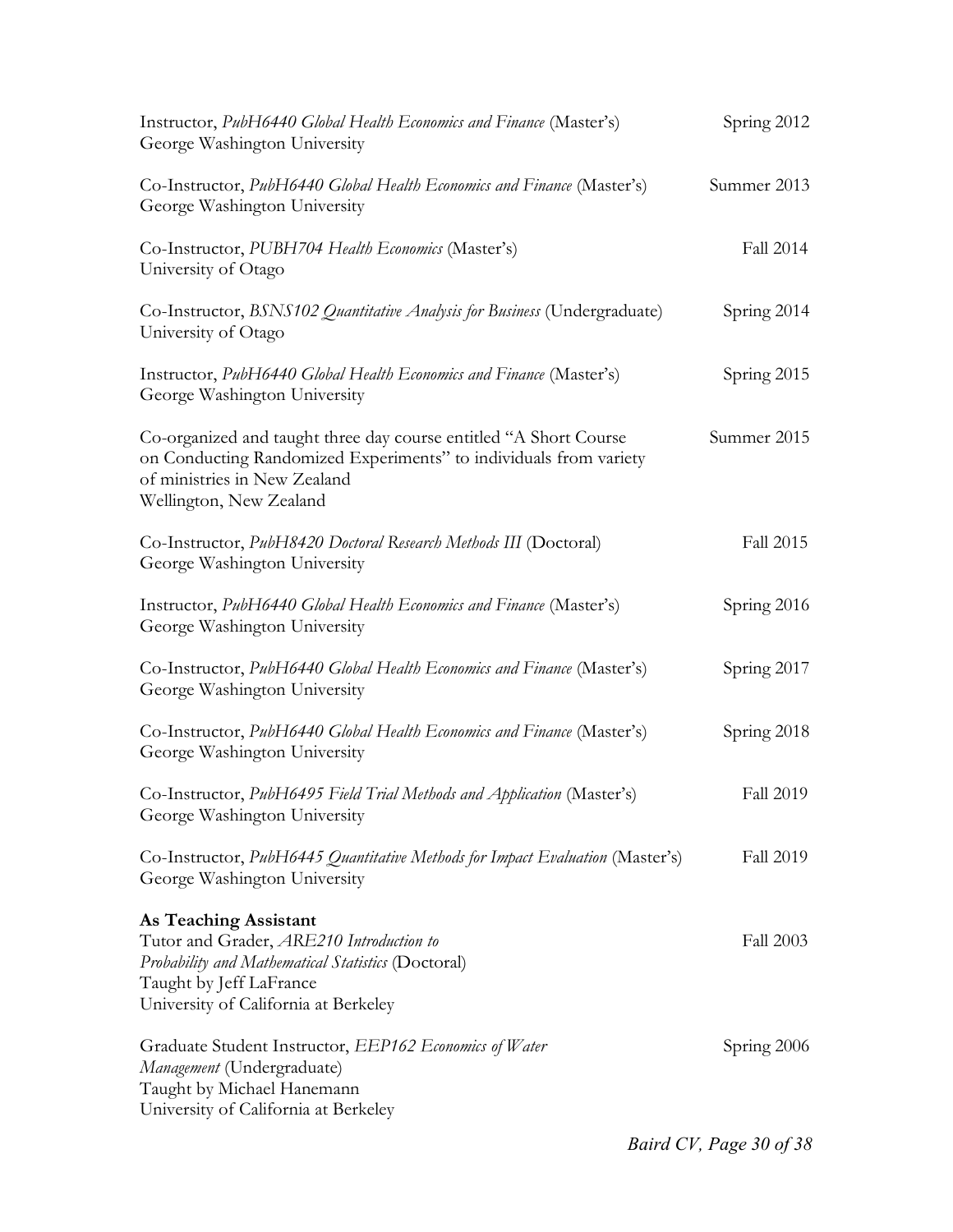| Graduate Student Instructor, EEP118 Introductory<br>Applied Econometrics (Undergraduate)<br>Taught by Elisabeth Sadoulet<br>University of California at Berkeley | <b>Fall 2006</b> |
|------------------------------------------------------------------------------------------------------------------------------------------------------------------|------------------|
| <b>Guest Lectures</b><br>Guest Lecturer, PubH332 Comparative Regional Determinants (Master's)<br>Taught by Elanah Uretsky<br>George Washington University        | Spring 2010      |
| Guest Lecturer, PPOL703 Political Economy of Foreign Aid<br>Taught by Jean-Jacques Dethier<br>Georgetown University                                              | Spring 2010      |
| Guest Lecturer, PubH6442 Comparative Health Systems (Master's)<br>Taught by Prea Gulati<br>George Washington University                                          | <b>Fall 2010</b> |
| Guest Lecturer, PubH341 Study Design and Ethics (Master's)<br>Taught by Elanah Uretsky<br>George Washington University                                           | <b>Fall 2010</b> |
| Guest Lecturer, PubH6401 Comparative Regional Determinants (Master's)<br>Taught by Prea Gulati and Jim Sherry<br>George Washington University                    | Spring 2011      |
| Guest Lecturer, PubH6400 Global Health Frameworks (Master's)<br>Taught by Jim Sherry<br>George Washington University                                             | <b>Fall 2011</b> |
| Guest Lecturer, PubH6410 Study Design and Ethics (Master's)<br>Taught by Elanah Uretsky<br>George Washington University                                          | <b>Fall 2011</b> |
| Guest Lecturer, PubH1101 Introduction to Public Health (Undergraduate)<br>Taught by Ruth Long<br>George Washington University                                    | Fall 2011        |
| Guest Lecturer, PubH6412 Data Analysis (Master's)<br>Taught by Sangeeta Mookherji<br>George Washington University                                                | Spring 2012      |
| Guest Lecturer, ECON306 Economics of Health<br>and Education (Undergraduate)<br>Taught by Trudy Sullivan<br>University of Otago                                  | Spring 2014      |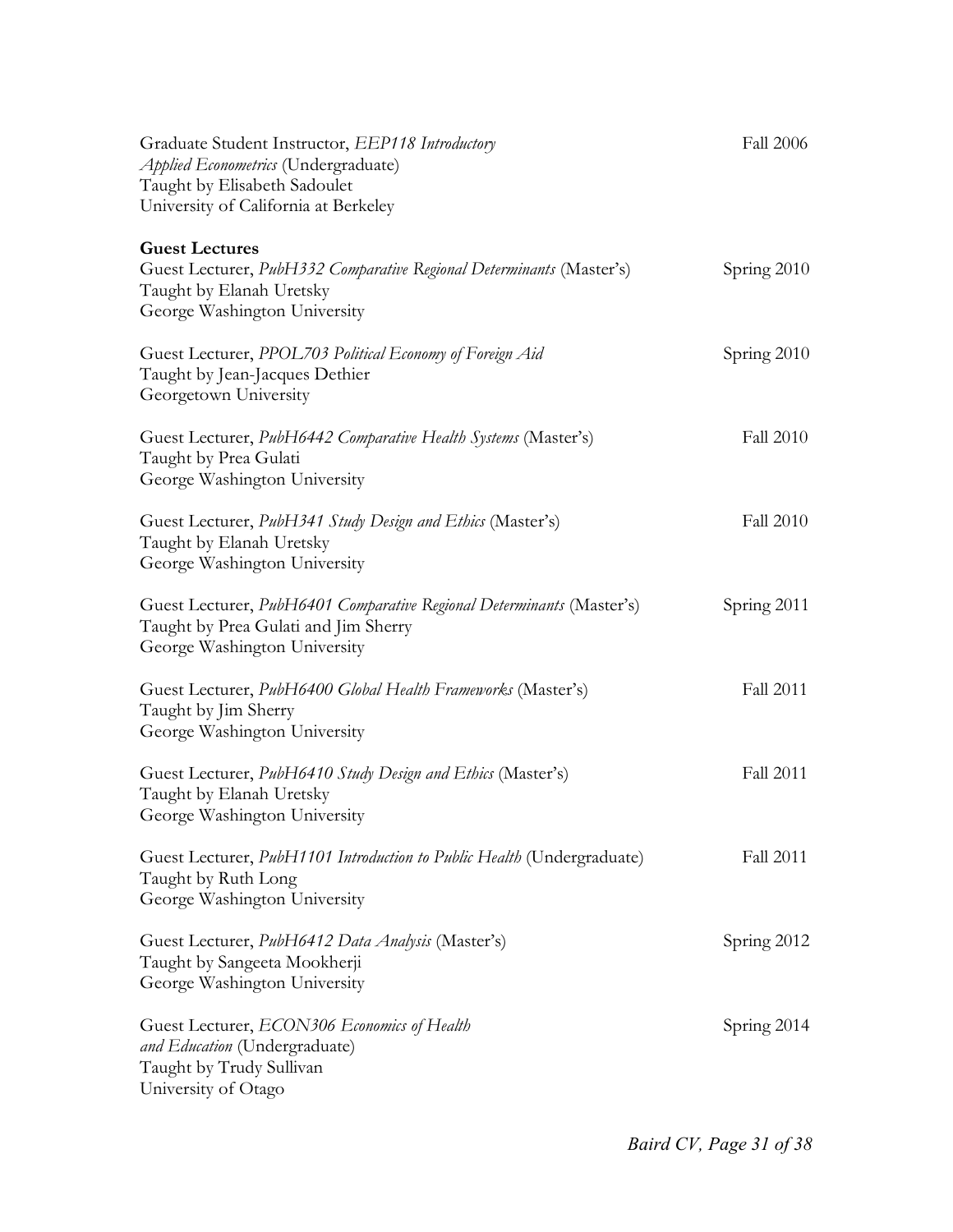| Guest Lecturer, ECON8352 Development Economics II (PhD)<br>Taught by Stephen Smith<br>George Washington University                                                              | Fall 2014        |
|---------------------------------------------------------------------------------------------------------------------------------------------------------------------------------|------------------|
| Guest Lecturer, PubH6320 Advanced Health Policy Analysis (Master's)<br>Taught by Polly Pittman<br>George Washington University                                                  | Summer 2015      |
| Guest Lecturer, PubH6412 Quantitative Methods (Master's)<br>Taught by Jack Sandberg<br>George Washington University                                                             | Spring 2016      |
| Guest Lecturer, PubH6320 Advanced Health Policy Analysis (Master's)<br>Taught by Polly Pittman<br>George Washington University                                                  | Summer 2016      |
| Guest Lecturer, PubH6412 Quantitative Methods (Master's)<br>Taught by Jack Sandberg<br>George Washington University                                                             | Spring 2017      |
| Guest Lecturer, PubH6131 Applied Data Analysis in EOH (Master's)<br>Taught by Kate Applebaum<br>George Washington University                                                    | Spring 2017      |
| Guest Lecturer, PubH8407 Advanced Topics -<br>Health Leadership in International Settings (Doctoral)<br>Taught by Amira Roess and Jack Sandberg<br>George Washington University | Fall 2017        |
| Guest Lecturer, PubH6320 Advanced Health Policy Analysis (Master's)<br>Taught by Polly Pittman<br>George Washington University                                                  | Spring 2018      |
| Guest Lecturer, PubH6131 Applied Data Analysis in EOH (Master's)<br>Taught by Kate Applebaum<br>George Washington University                                                    | Spring 2018      |
| Guest Lecturer, PubH8406 Advanced Topics -<br>Health Research in the Global Arena (Doctoral)<br>Taught by Wolfgang Munar<br>George Washington University                        | <b>Fall 2019</b> |
| Guest Lecturer, PubH6440 Global Health Economics and Finance (Master's)<br>Taught by Jennifer Muz<br>George Washington University                                               | Spring 2020      |

Guest Lecturer, *PubH8407 Advanced Topics* – Spring 2020

*Baird CV, Page 32 of 38*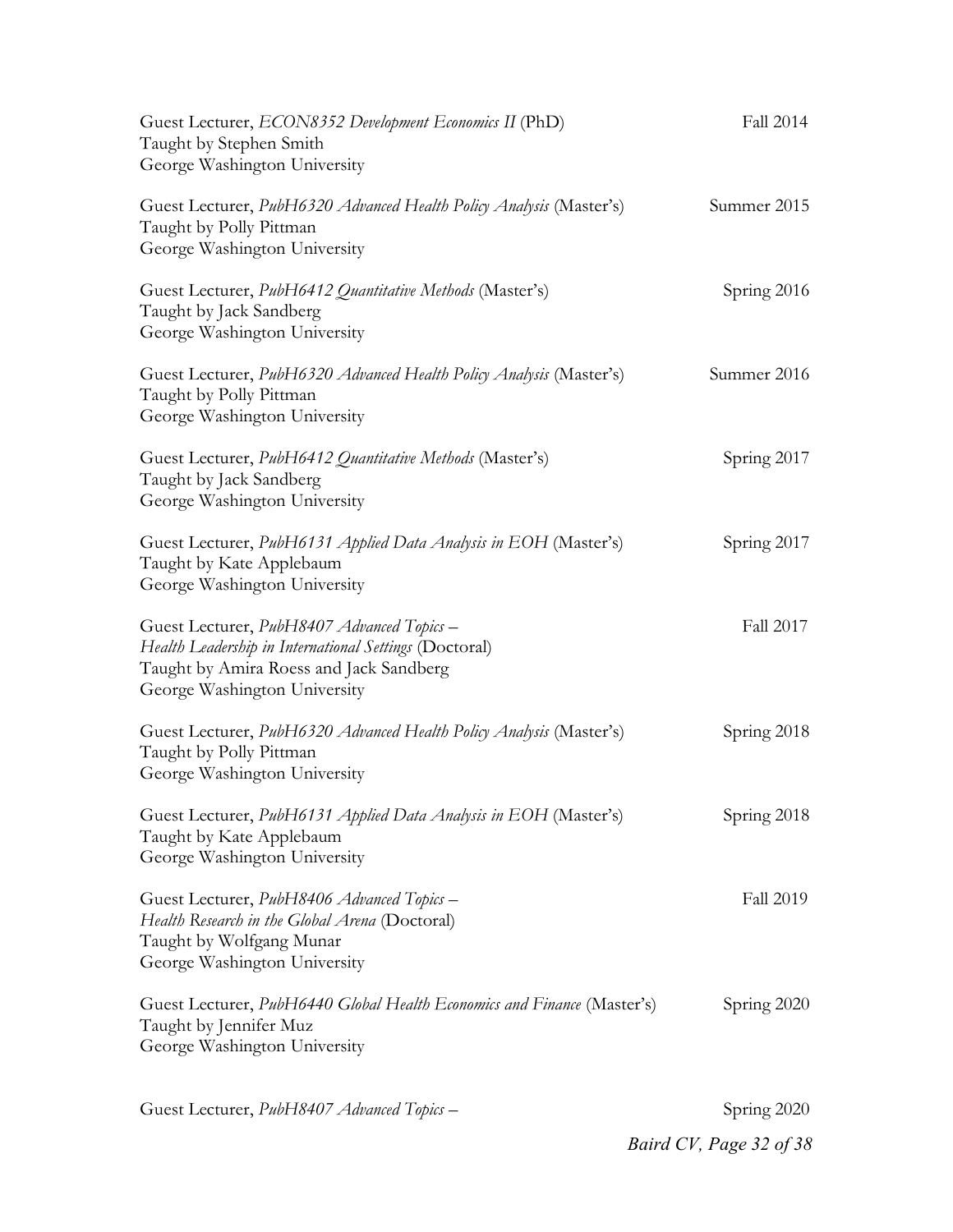| Health Leadership in International Settings (Doctoral)<br>Taught by Wolfgang Munar<br>George Washington University               |                         |
|----------------------------------------------------------------------------------------------------------------------------------|-------------------------|
| Guest Lecturer, PubH6131 Applied Data Analysis in EOH (Master's)<br>Taught by Kate Applebaum<br>George Washington University     | Spring 2020             |
| Guest Lecturer, PubH3133 Global Health and Development (Undergraduate)<br>Taught by Khadi Ndiaye<br>George Washington University | Spring 2020             |
| Guest Lecturer, PubH6501 Program Evaluation (Master's)<br>Taught by Amita Vyas<br>George Washington University                   | Spring 2020             |
| <b>TRAINEES SUPVERSIVED</b>                                                                                                      |                         |
| <b>Membership on Doctoral Committee</b>                                                                                          |                         |
| George Washington University                                                                                                     | 2011                    |
| Jennifer Malia, Department of Global Health, DrPH<br>Mahesh Shukla, Department of Health Policy, DrPH                            | 2013                    |
| Ellie Andres, Department of Health Policy, DrPH                                                                                  | 2015                    |
| Pierre Pratley, Department of Global Health, DrPH                                                                                | 2016                    |
| Ronald Mutasa, Department of Global Health, DrPH                                                                                 | 2020                    |
| Abhilasha Sahay, Department of Economics, Ph.D.                                                                                  | 2020                    |
| University of Otago                                                                                                              |                         |
| Apsara Nepal, Department of Economics, Ph.D.                                                                                     | 2015                    |
| Florida International University                                                                                                 |                         |
| Melissa Ward-Peterson, Department of Epidemiology, Ph.D.                                                                         | 2017                    |
| <b>External Reader</b>                                                                                                           |                         |
| Fenohasina Maret-Rakotondrazaka, Ph.D.                                                                                           | 2011                    |
| George Washington University, Department of Economics                                                                            |                         |
| Bentry Mkwara, Ph.D.                                                                                                             | 2012                    |
| University of Waikato, Department of Economics                                                                                   |                         |
| Saher Asad, Ph.D.                                                                                                                | 2015                    |
| George Washington University, Department of Economics                                                                            |                         |
| Mitsuaki Hirai, DrPH                                                                                                             | 2016                    |
| George Washington University, Department of Global Health                                                                        |                         |
|                                                                                                                                  |                         |
| Aaditya Dar, Ph.D.<br>George Washington University, Department of Economics                                                      | 2018                    |
|                                                                                                                                  |                         |
|                                                                                                                                  | Baird CV, Page 33 of 38 |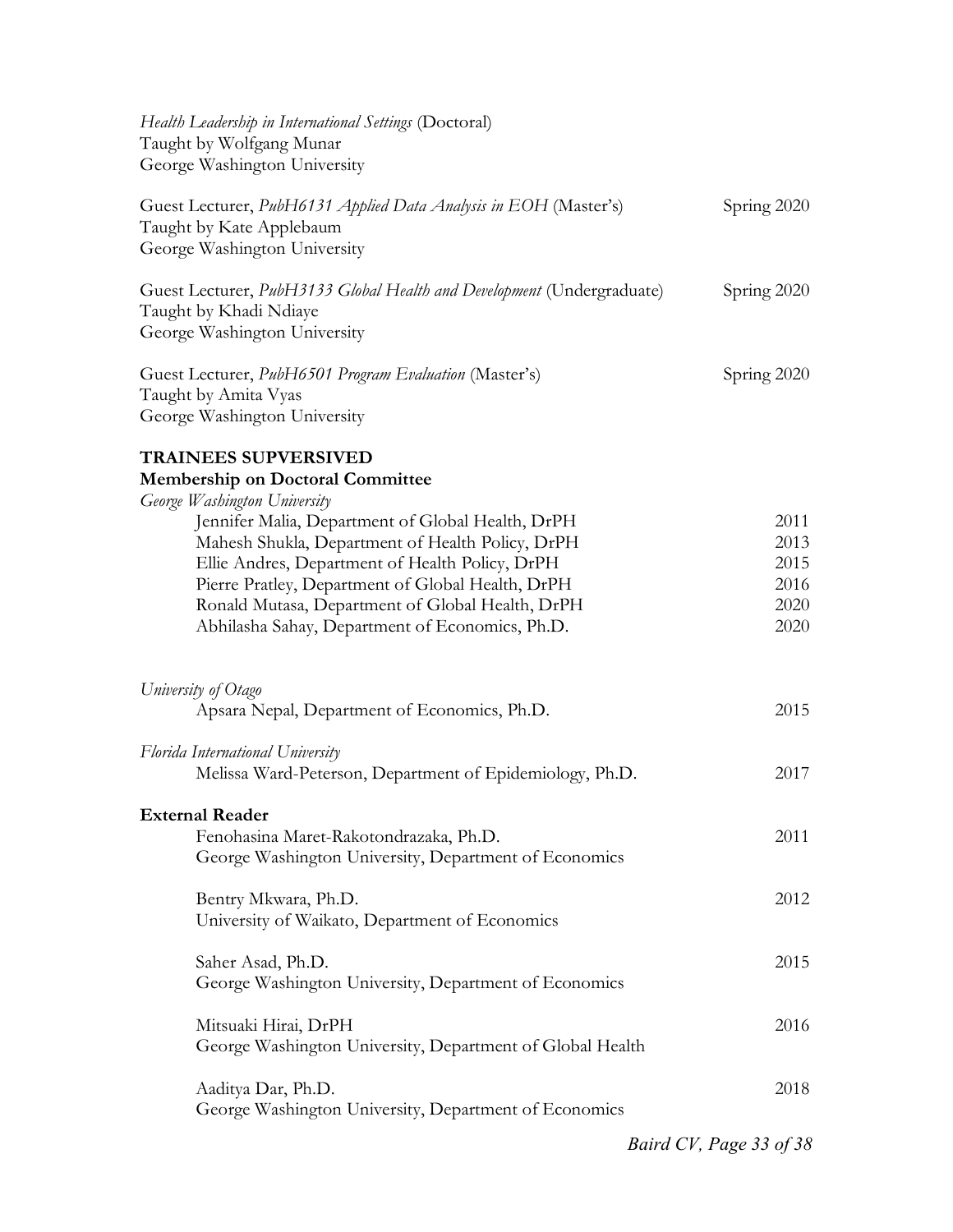## **Master's Thesis Advisor**

| George Washington University, Department of Global Health |      |
|-----------------------------------------------------------|------|
| Candice Beaubien                                          | 2009 |
| <b>Buck Bradshaw</b>                                      | 2009 |
| Erica Danquah                                             | 2009 |
| Stephanie Feller                                          | 2009 |
| Sonya Fiebig                                              | 2009 |
| Jennifer Kelley                                           | 2009 |
| Jennifer Otvos                                            | 2009 |
| Julie Ruel-Bergeron                                       | 2009 |
| Amy Sawyerr                                               | 2009 |
| Denise Schroeder                                          | 2009 |
| Crystal Allison                                           | 2010 |
| Jenny Birnbaum                                            | 2010 |
| Brenda Bolanos                                            | 2010 |
| Diana Boss                                                | 2010 |
| Meredith Crews                                            | 2010 |
| Kinyue Farhat                                             | 2010 |
| Maria Garcia                                              | 2010 |
| Chanelle Gutari                                           | 2010 |
| Chitra Ramaswamy                                          | 2010 |
| Travis Wassermann                                         | 2010 |
| Kellan Baker                                              | 2011 |
| Lani Gallagher                                            | 2011 |
| Rebecca Marksamer                                         | 2011 |
| Kayla Rose                                                | 2011 |
| Katie Thaemert                                            | 2011 |
| Christine Wada                                            | 2011 |
| Theresa Watts                                             | 2011 |
| Dayna Wolter                                              | 2011 |
| Saima Zaman                                               | 2011 |
| <b>Brandon</b> Cole                                       | 2012 |
| Meghan Fredette                                           | 2012 |
| Darcey Johnson                                            | 2012 |
| Kaitlyn Maloney                                           | 2012 |
| Amelia Pousson                                            | 2012 |
| Jennifer Riley                                            | 2012 |
| Ilana Seff                                                | 2012 |
| Erika Winter                                              | 2012 |
| Daniel Flynn                                              | 2015 |
| Afeke Kambui                                              | 2015 |
| <b>Mark Stevens</b>                                       | 2016 |
| Millie Millenkamp                                         | 2016 |
| Chris Cintron                                             | 2016 |
| Jen Stephens                                              | 2016 |
| Sara Emainmen                                             | 2017 |
| Alex Bush                                                 | 2017 |
| Julianne Stennes                                          | 2017 |

*Baird CV, Page 34 of 38*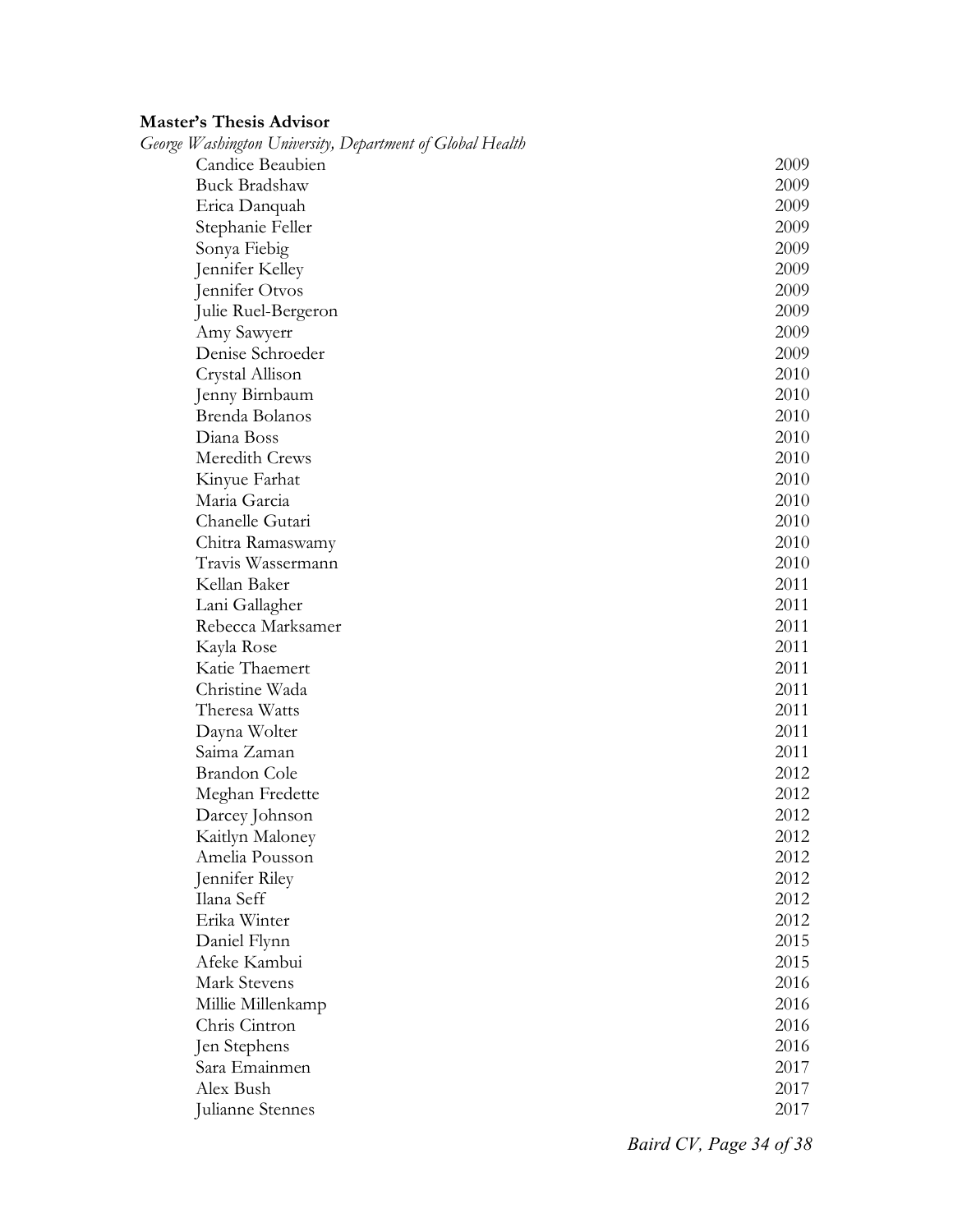| Shannon McLaughin                                                    | 2017      |
|----------------------------------------------------------------------|-----------|
| Tessa Ahner-Mchaffie                                                 | 2017      |
| Nicole Dujon                                                         | 2017      |
| Muhammad Moiz                                                        | 2018      |
| <b>Haley Stepp</b>                                                   | 2018      |
| Adaeze Okeke                                                         | 2020      |
| Elise Lankiewicz                                                     | 2020      |
| Mark Mphasa                                                          | 2020      |
| Preetha Naidu                                                        | 2020      |
| Ezinne Keke                                                          | 2020      |
| Regan O'Marra                                                        | 2020      |
| <b>Undergraduate Thesis Advisor</b>                                  |           |
| Emily Adams (Honors Thesis)                                          | 2011      |
| George Washington University, Elliot School of International Affairs |           |
| <b>Research Supervision</b>                                          |           |
| George Washington University                                         |           |
| Melissa Ward-Peterson, MPH (Research Associate)                      | 2010-2013 |
| Anne Guillen (Graduate Research Assistant)                           | 2011-2012 |
| Darcey Johnson (Global Health Service Fellow)                        | 2011-2012 |
| Kaitlyn Maloney (Global Health Service Fellow)                       | 2011-2012 |
| Pierre Pratley, MS, DrPH Candidate (Graduate Research Associate)     | 2011-2012 |
| Ilana Seff (Graduate Research Assistant)                             | 2011-2012 |
| Haylee Barbo (Global Health Service Fellow)                          | 2012      |
| Amy Brankin (Research Assistant)                                     | 2012      |
| Josefine Durazo, MPIA (Senior Research Associate)                    | 2012-2013 |
| Kristin Roha (Global Health Service Fellow)                          | 2012      |
| Katie Sproule, MPIA (Research Associate)                             | 2012-2013 |
| Natalie Brogan, MPH CPH (Senior Research Associate)                  | 2013-2014 |
| Khadija Turay, PhD, MPH (Senior Research Associate)                  | 2014-2015 |
| Chen Song (Doctoral Research Assistant)                              | 2015      |
| Kelsey Hatchitt (Undergraduate Research Assistant)                   | 2015      |
| Steven Friedman (Undergraduate Research Assistant)                   | 2015      |
| Ilana Seff (Research Scientist)                                      | 2015-2016 |
| Habiba Javaid (Graduate Research Assistant)                          | 2015      |
| Mitchell Mismash (Graduate Research Assistant)                       | 2015      |
| Mauro Salas (Graduate Research Assistant)                            | 2015      |
| Mark Stevens (Graduate Research Assistant)                           | 2015      |
| Julianne Stennes (Graduate Research Assistant)                       | 2015      |
| Vicent Butera (Graduate Research Assistant)                          | 2016      |
| Andrea Lopez (Graduate Research Assistant)                           | 2016-2017 |
| Kelly Jiang (Graduate Research Assistant)                            | 2016-2017 |
| Danielle Zukoff (Undergraduate Research Assistant)                   | 2017      |
| Cosette Audi (Graduate Research Assistant)                           | 2017-2018 |
| Haley Stepp (Graduate Research Assistant)                            | 2017-2018 |
| Christopher Morski (Undergraduate Research Assistant)                | 2017-2018 |
| Sameen Ahmed (Undergraduate Independent Study)                       | 2018      |

*Baird CV, Page 35 of 38*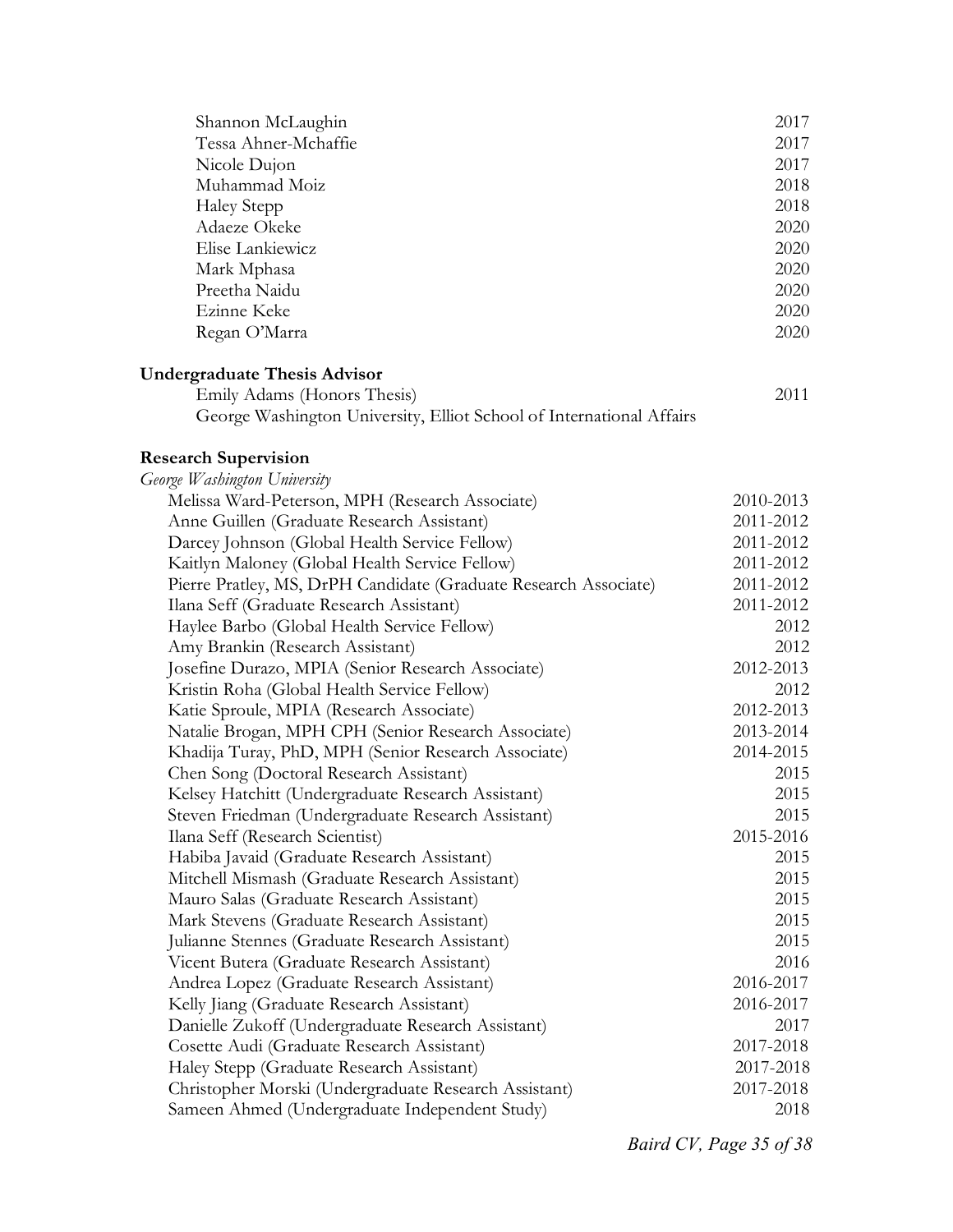| Kelly Killburn (Postdoctoral Scientist)                                                                    | 2018-2019 |
|------------------------------------------------------------------------------------------------------------|-----------|
| Ritika Bhattacharya (Graduate Independent Study)                                                           | 2019      |
| Maureen Murphy (Doctoral Research Leadership)                                                              | 2019      |
| Erin Oakley (Senior Research Assistant)                                                                    | 2020      |
| Katelyn Biolo (Internship for Credit Program)                                                              | 2020      |
| Rebecca Dutton (Doctoral Independent Study)                                                                | 2020      |
| 14. PUBLIC HEALTH PRACTICE PORTFOLIO                                                                       |           |
| Meetings/Workshops/Training                                                                                |           |
| Attended C2S Summer Biomarker Institute<br>Northwestern University                                         | 2008      |
|                                                                                                            |           |
| Invited participant in meeting entitled Evaluation of Cash<br>Transfer Schemes in Africa, Washington, D.C. | 2009      |
| Attended training on systematic review methods                                                             | 2011      |
| CEBCP-Campbell Collaboration Joint Symposium on Evidence Based Policy                                      |           |
| George Mason University                                                                                    |           |
| Invited Participant in Berkeley Initiative for Transparency                                                | 2013      |
| in the Social Sciences Annual Meeting                                                                      |           |
| University of California at Berkeley                                                                       |           |
| Invited participant in "New Linked Administration Data on the Early                                        | 2013      |
| Life Course - Workshop on Research Opportunities"                                                          |           |
| Wellington, New Zealand                                                                                    |           |
| Invited participant in "Causal Inference with Highly Dependent                                             | 2016      |
| Data in Communicable Diseases Research"                                                                    |           |
| Harvard School of Public Health, Boston, MA                                                                |           |
| Invited Participant in ASPIRES HES and HIV Outcomes                                                        | 2016      |
| <b>Consultative Meeting</b>                                                                                |           |
| FHI 360, Washington, D.C.                                                                                  |           |
| Invited Participant in Boston Equity Symposium-                                                            | 2016      |
| Incorporating equity indicators in randomized controlled trials                                            |           |
| Harvard School of Public Health, Boston, MA                                                                |           |
| Invited Participant in Expert Consultation on The Conceptualization                                        | 2016      |
| And Measurement of Reproductive Empowerment                                                                |           |
| International Center for Research on Women, Washington, DC                                                 |           |
| Invited Participant in Working Session                                                                     | 2017      |
| on Women's Economic Empowerment                                                                            |           |
| Bill & Melinda Gates Foundation, Seattle, WA                                                               |           |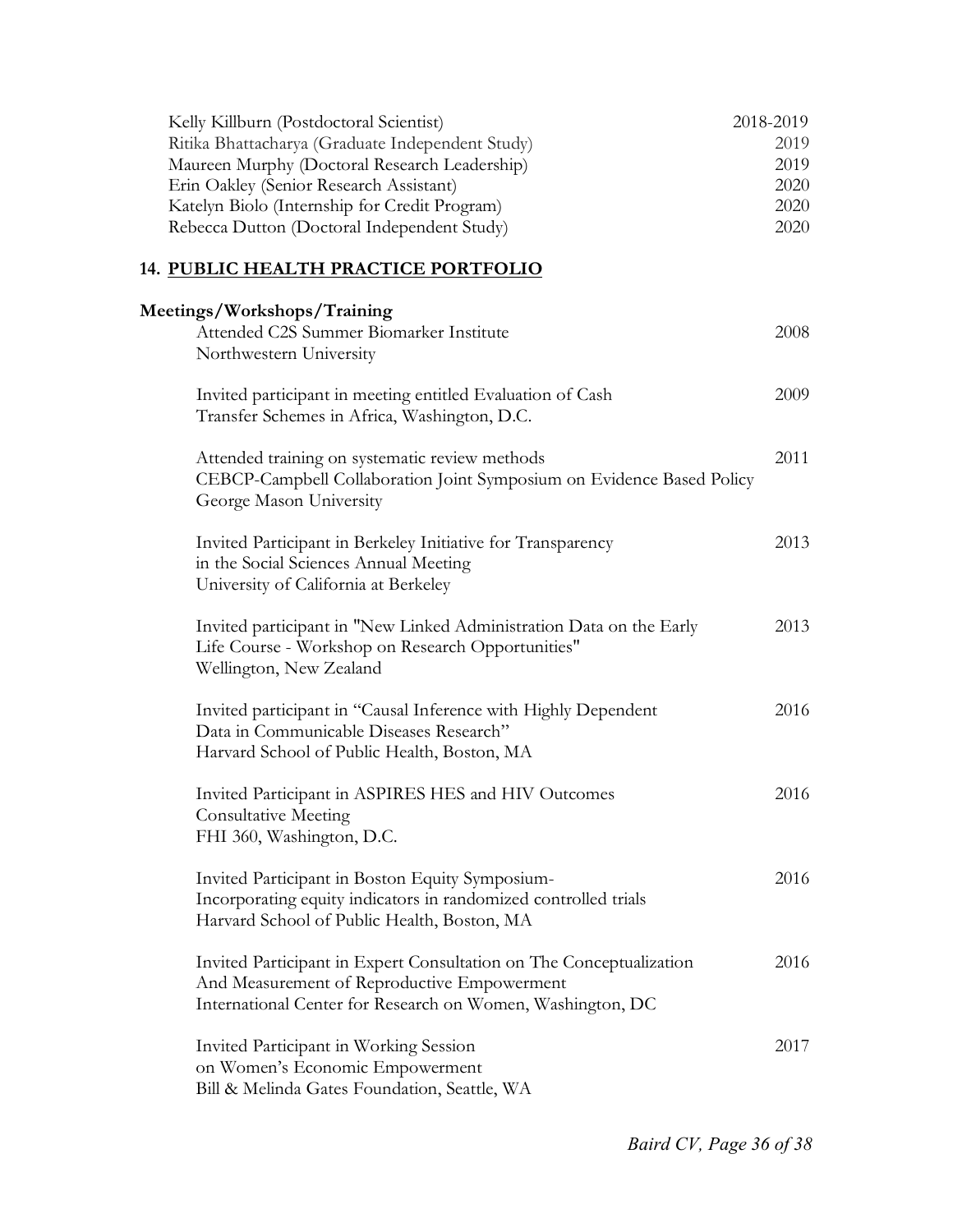| Invited participant in WFP-IFPRI Brainstorming:<br>Cost of the Diet analysis in the context of the 'Fill the Nutrient Gap' assessment<br>International Food Policy Research Institute, Washington, DC | 2017 |
|-------------------------------------------------------------------------------------------------------------------------------------------------------------------------------------------------------|------|
| Invited participant in IPA/J-PAL Measuring Women's Empowerment<br>MIT, Boston, MA                                                                                                                     | 2017 |
| Invited participant in Achieving Gender Equality by 2030:<br>Putting Adolescents on the Agenda<br>Bellagio, Italy                                                                                     | 2018 |
| Invited participant in Expert Consultation on Child Marriage and HIV<br>UNICEF/Girls Not Brides, New York, NY.                                                                                        | 2018 |
| Invited participant in Shedding light on Very Young Adolescents:<br>Exploring the emerging GAGE baseline findings through an SDG lens<br>Overseas Development Institute, London, U.K.                 | 2018 |
| Invited participant in Empowerment Workshop<br>Sick Kids/Center for Global Child Health<br>Toronto, Canada                                                                                            | 2019 |
| Invited participant in Beyond Getting Girls in School:<br>Addressing Unfinished Business to Achieve Women's Equality<br>Center for Global Development<br>Washington, D.C.                             | 2019 |
| Invited participant in Sponsorship Theory of Change<br><b>Evaluation Consultation</b><br>Save the Children<br>Washington, D.C.                                                                        | 2019 |
| Invited participant in ECD Interventions and Women's Agency:<br>Identifying Opportunities for Research and Policy Influence<br>Center for Global Development<br>Washington, D.C.                      | 2019 |
| Invited participant in The Hamilton Project<br>David Cutler Author Event<br><b>Brookings Institution</b><br>Washington, D.C.                                                                          | 2019 |
| Discussant (since 2017)<br><b>ASSA</b><br>Fetal origins of mental health                                                                                                                              | 2017 |

Chicago, IL